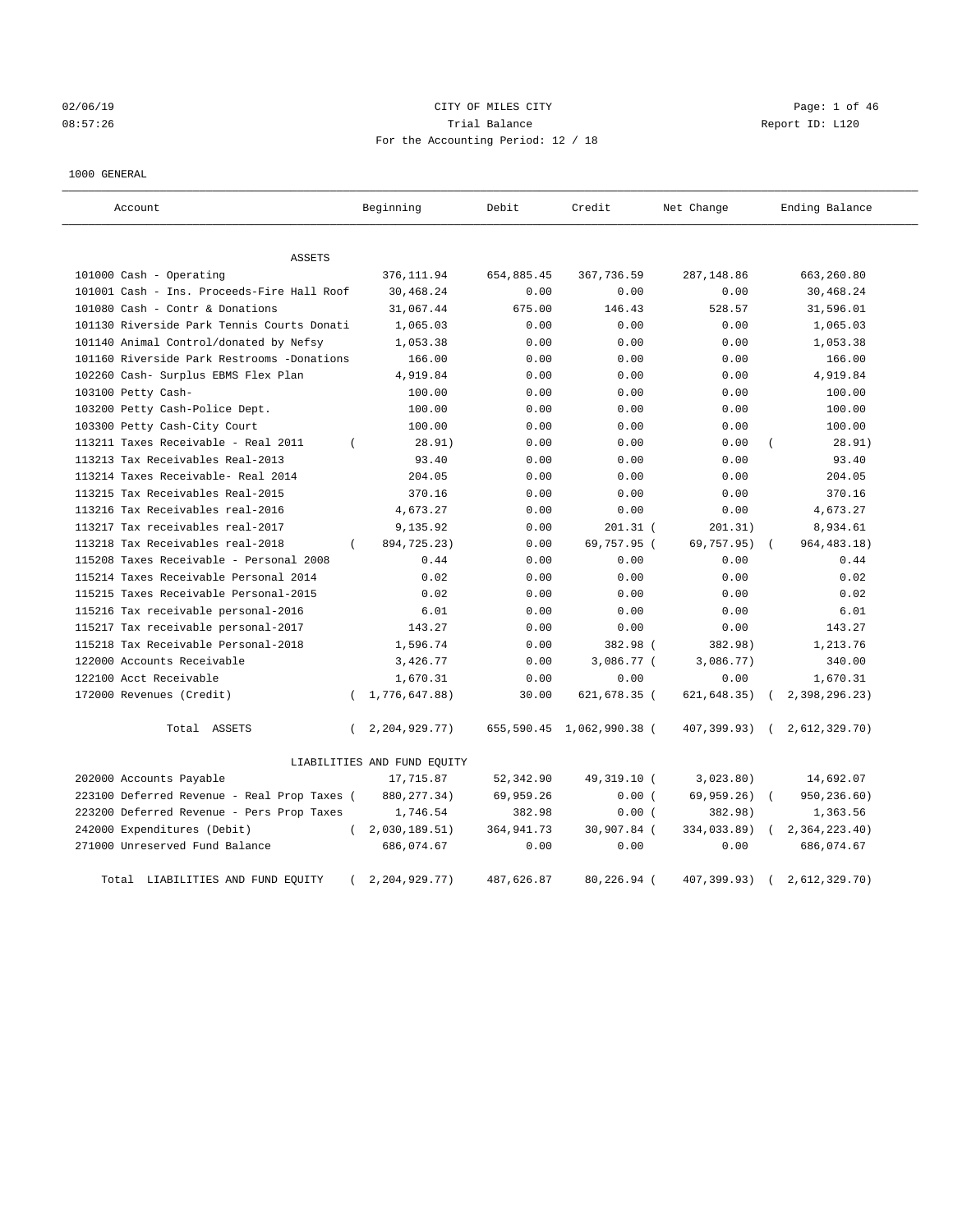## 02/06/19 Page: 2 of 46 08:57:26 Report ID: L120 For the Accounting Period: 12 / 18

## 2220 LIBRARY

| Account                                    | Beginning                   | Debit      | Credit         | Net Change     | Ending Balance |
|--------------------------------------------|-----------------------------|------------|----------------|----------------|----------------|
|                                            |                             |            |                |                |                |
| ASSETS                                     |                             |            |                |                |                |
| 101000 Cash - Operating                    | 19,999.71                   | 25, 256.95 | $26, 243.05$ ( | 986.10)        | 19,013.61      |
| 101021 Cash-One Time Endowments            | 3,500.00                    | 0.00       | 0.00           | 0.00           | 3,500.00       |
| 101032 Cash- Library Board of Trustees Mul | 79,018.09                   | 1,483.97   | 0.00           | 1,483.97       | 80,502.06      |
| 103000 Petty Cash                          | 75.00                       | 0.00       | 0.00           | 0.00           | 75.00          |
| 172000 Revenues (Credit)                   | 129,729.90)                 | 0.00       | 26,740.92 (    | 26,740.92) (   | 156,470.82)    |
| Total ASSETS                               | 27, 137, 10)                | 26,740.92  | 52,983.97 (    | 26,243.05) (   | 53,380.15)     |
|                                            | LIABILITIES AND FUND EQUITY |            |                |                |                |
| 202000 Accounts Payable                    | 0.00                        | 2,284.79   | 2,284.79       | 0.00           | 0.00           |
| 242000 Expenditures (Debit)                | 146,523.21)                 | 26, 243.05 | 0.00(          | $26, 243.05$ ( | 172,766.26)    |
| 271000 Unreserved Fund Balance             | 119,386.11                  | 0.00       | 0.00           | 0.00           | 119,386.11     |
| LIABILITIES AND FUND EQUITY<br>Total       | 27, 137, 10)                | 28,527.84  | 2,284.79 (     | 26, 243.05     | 53,380.15      |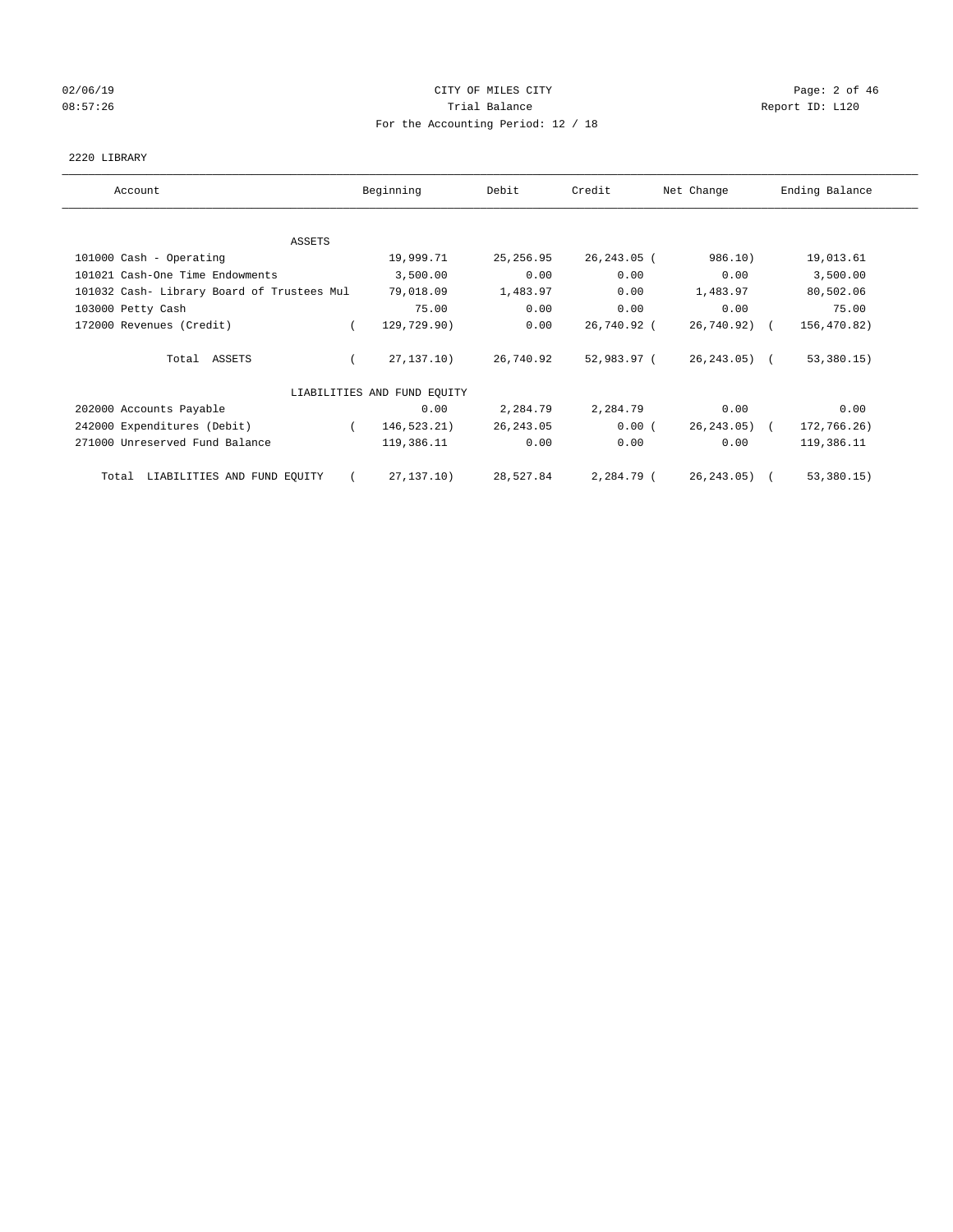# 02/06/19 Page: 3 of 46 08:57:26 Report ID: L120 For the Accounting Period: 12 / 18

## 2260 EMERGENCY DISASTER

| Account                                     | Beginning                   | Debit  | Credit     | Net Change            | Ending Balance |
|---------------------------------------------|-----------------------------|--------|------------|-----------------------|----------------|
|                                             |                             |        |            |                       |                |
| ASSETS                                      |                             |        |            |                       |                |
| 101000 Cash - Operating                     | 9,411.76                    | 735.85 | 0.00       | 735.85                | 10,147.61      |
| 113211 Taxes Receivable - Real 2011         | 3.46                        | 0.00   | 0.00       | 0.00                  | 3.46           |
| 113218 Tax Receivables real-2018            | 9,400.19)                   | 0.00   | 732.89 (   | 732.89)<br>$\sqrt{2}$ | 10, 133.08)    |
| 172000 Revenues (Credit)                    | 9,411.76)                   | 0.00   | $735.85$ ( | $735.85)$ (           | 10,147.61)     |
| Total ASSETS                                | 9,396.73)                   | 735.85 | 1,468.74 ( | $732.89$ (            | 10, 129.62)    |
|                                             | LIABILITIES AND FUND EQUITY |        |            |                       |                |
| 223100 Deferred Revenue - Real Prop Taxes ( | 9,396.73)                   | 732.89 | 0.00(      | $732.89$ (            | 10, 129.62)    |
| Total<br>LIABILITIES AND FUND EQUITY        | 9,396,73)                   | 732.89 | 0.00(      | 732.89)               | 10, 129.62)    |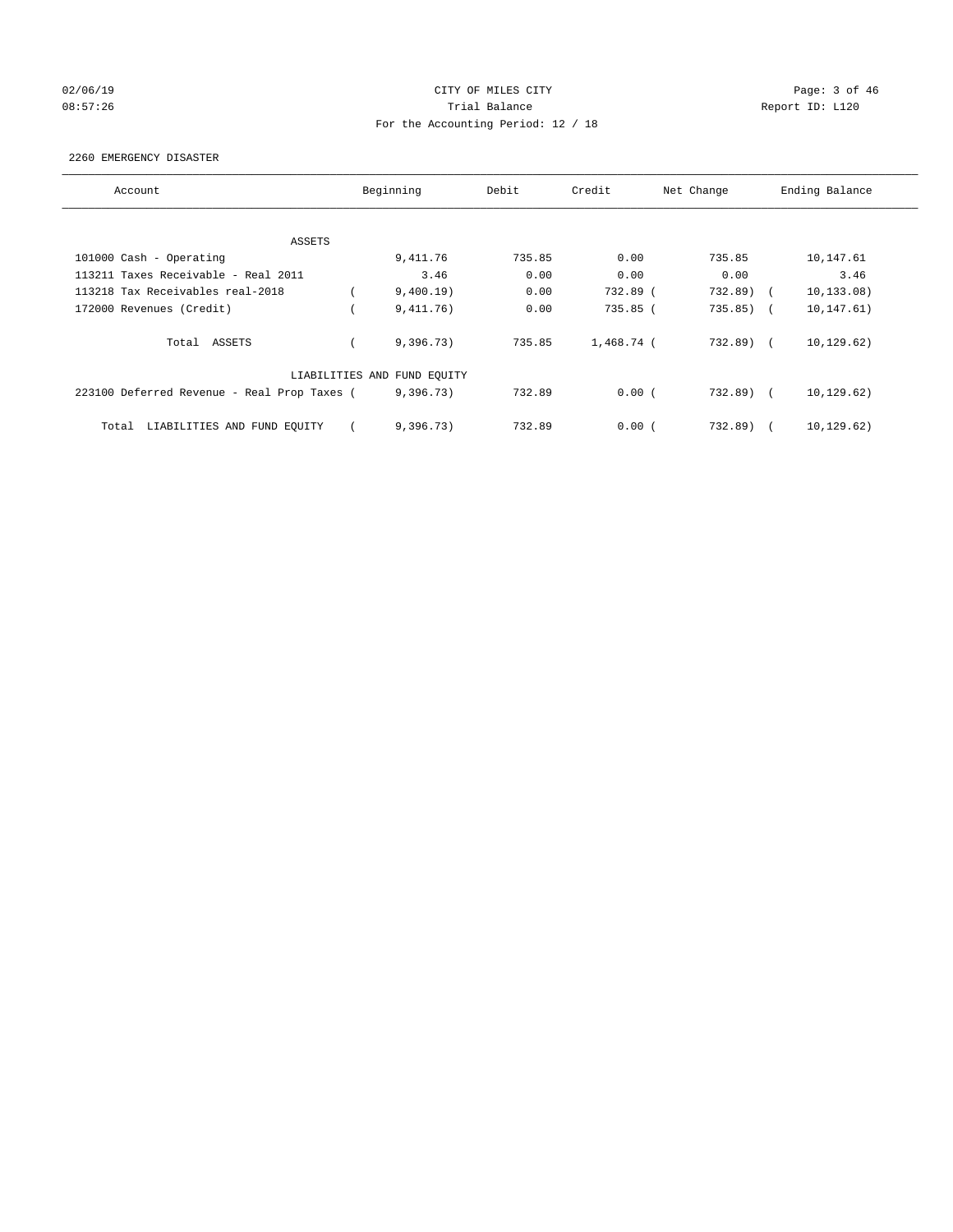## 02/06/19 Page: 4 of 46 08:57:26 Report ID: L120 For the Accounting Period: 12 / 18

## 2270 Health

| Account                              | Beginning                   | Debit     | Credit      | Net Change   | Ending Balance |
|--------------------------------------|-----------------------------|-----------|-------------|--------------|----------------|
|                                      |                             |           |             |              |                |
| ASSETS                               |                             |           |             |              |                |
| 101000 Cash - Operating              | 10,070.63                   | 13,700.00 | 0.00        | 13,700.00    | 23,770.63      |
| 172000 Revenues (Credit)             | 0.00                        | 0.00      | 13,700.00 ( | 13,700.00) ( | 13,700.00)     |
| ASSETS<br>Total                      | 10,070.63                   | 13,700.00 | 13,700.00   | 0.00         | 10,070.63      |
|                                      | LIABILITIES AND FUND EQUITY |           |             |              |                |
| 271000 Unreserved Fund Balance       | 10,070.63                   | 0.00      | 0.00        | 0.00         | 10,070.63      |
| LIABILITIES AND FUND EQUITY<br>Total | 10,070.63                   | 0.00      | 0.00        | 0.00         | 10,070.63      |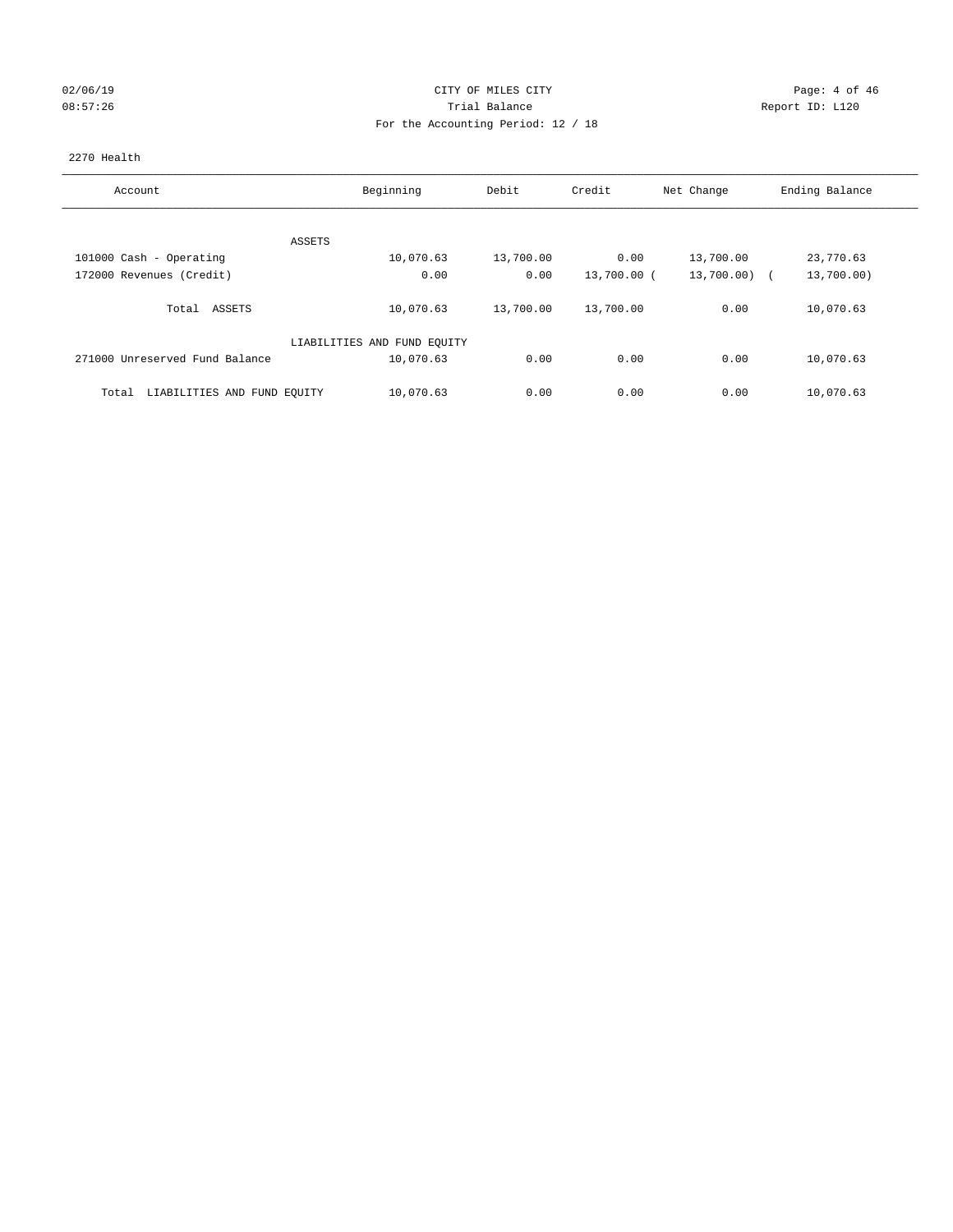## 02/06/19 Page: 5 of 46 08:57:26 Report ID: L120 For the Accounting Period: 12 / 18

#### 2310 TIFD-Downtown

| Account                                   | Beginning                   | Debit    | Credit       | Net Change    | Ending Balance |
|-------------------------------------------|-----------------------------|----------|--------------|---------------|----------------|
| ASSETS                                    |                             |          |              |               |                |
| 101000 Cash - Operating                   | 36,549.76                   | 2,240.72 | 1,746.13     | 494.59        | 37,044.35      |
| 113170 Deferred revenue                   | 592.81                      | 0.00     | 0.00         | 0.00          | 592.81         |
| 115180 Deferred revenue-audit             | 121.85                      | 0.00     | 0.00         | 0.00          | 121.85         |
| 172000 Revenues (Credit)                  | 31,999.12)                  | 0.00     | 2,240.72 (   | $2, 240.72$ ( | 34,239.84)     |
| Total ASSETS                              | 5,265.30                    | 2,240.72 | $3,986.85$ ( | 1,746.13)     | 3,519.17       |
|                                           | LIABILITIES AND FUND EQUITY |          |              |               |                |
| 202000 Accounts Payable                   | 0.00                        | 113.07   | 113.07       | 0.00          | 0.00           |
| 223100 Deferred Revenue - Real Prop Taxes | 592.81                      | 0.00     | 0.00         | 0.00          | 592.81         |
| 223200 Deferred Revenue - Pers Prop Taxes | 121.85                      | 0.00     | 0.00         | 0.00          | 121.85         |
| 242000 Expenditures (Debit)               | 12,751.66)                  | 1,746.13 | 0.00(        | $1,746.13$ (  | 14,497.79)     |
| 271000 Unreserved Fund Balance            | 17,302.30                   | 0.00     | 0.00         | 0.00          | 17,302.30      |
| LIABILITIES AND FUND EQUITY<br>Total      | 5,265.30                    | 1,859.20 | 113.07 (     | 1,746.13)     | 3,519.17       |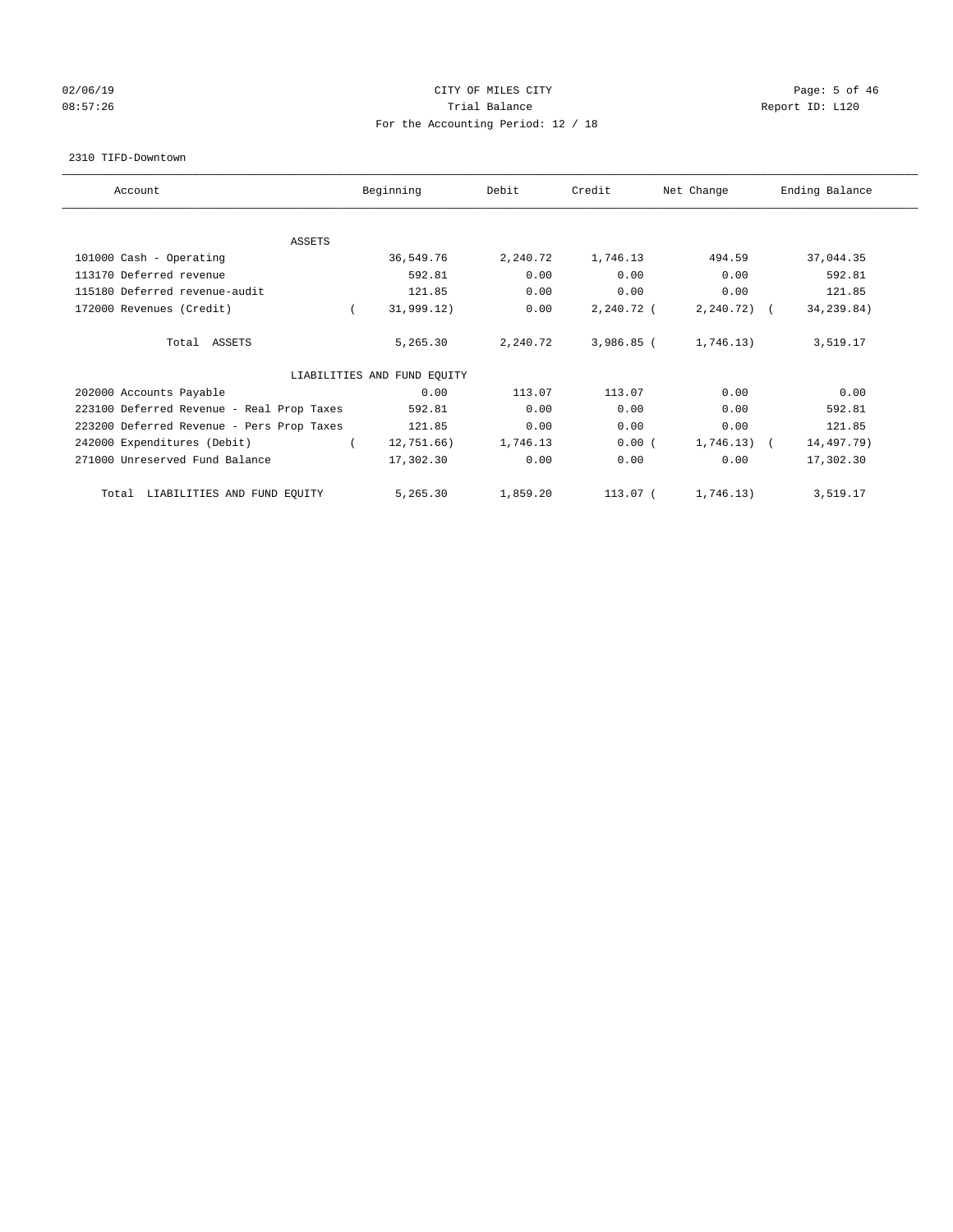# 02/06/19 Page: 6 of 46 08:57:26 Trial Balance Report ID: L120 For the Accounting Period: 12 / 18

## 2350 Local Government/Study Commission

| Account                                   | Beginning                   | Debit | Credit | Net Change | Ending Balance |
|-------------------------------------------|-----------------------------|-------|--------|------------|----------------|
|                                           |                             |       |        |            |                |
| <b>ASSETS</b>                             |                             |       |        |            |                |
| 113214 Taxes Receivable- Real 2014        | 0.97                        | 0.00  | 0.00   | 0.00       | 0.97           |
| 113215 Tax Receivables Real-2015          | 2.09                        | 0.00  | 0.00   | 0.00       | 2.09           |
| 115215 Taxes Receivable Personal-2015     | 0.01)                       | 0.00  | 0.00   | 0.00       | 0.01)          |
| 115216 Tax receivable personal-2016       | 0.02                        | 0.00  | 0.00   | 0.00       | 0.02           |
| Total ASSETS                              | 3.07                        | 0.00  | 0.00   | 0.00       | 3.07           |
|                                           | LIABILITIES AND FUND EQUITY |       |        |            |                |
| 223100 Deferred Revenue - Real Prop Taxes | 3.06                        | 0.00  | 0.00   | 0.00       | 3.06           |
| 223200 Deferred Revenue - Pers Prop Taxes | 0.01                        | 0.00  | 0.00   | 0.00       | 0.01           |
| LIABILITIES AND FUND EQUITY<br>Total      | 3.07                        | 0.00  | 0.00   | 0.00       | 3.07           |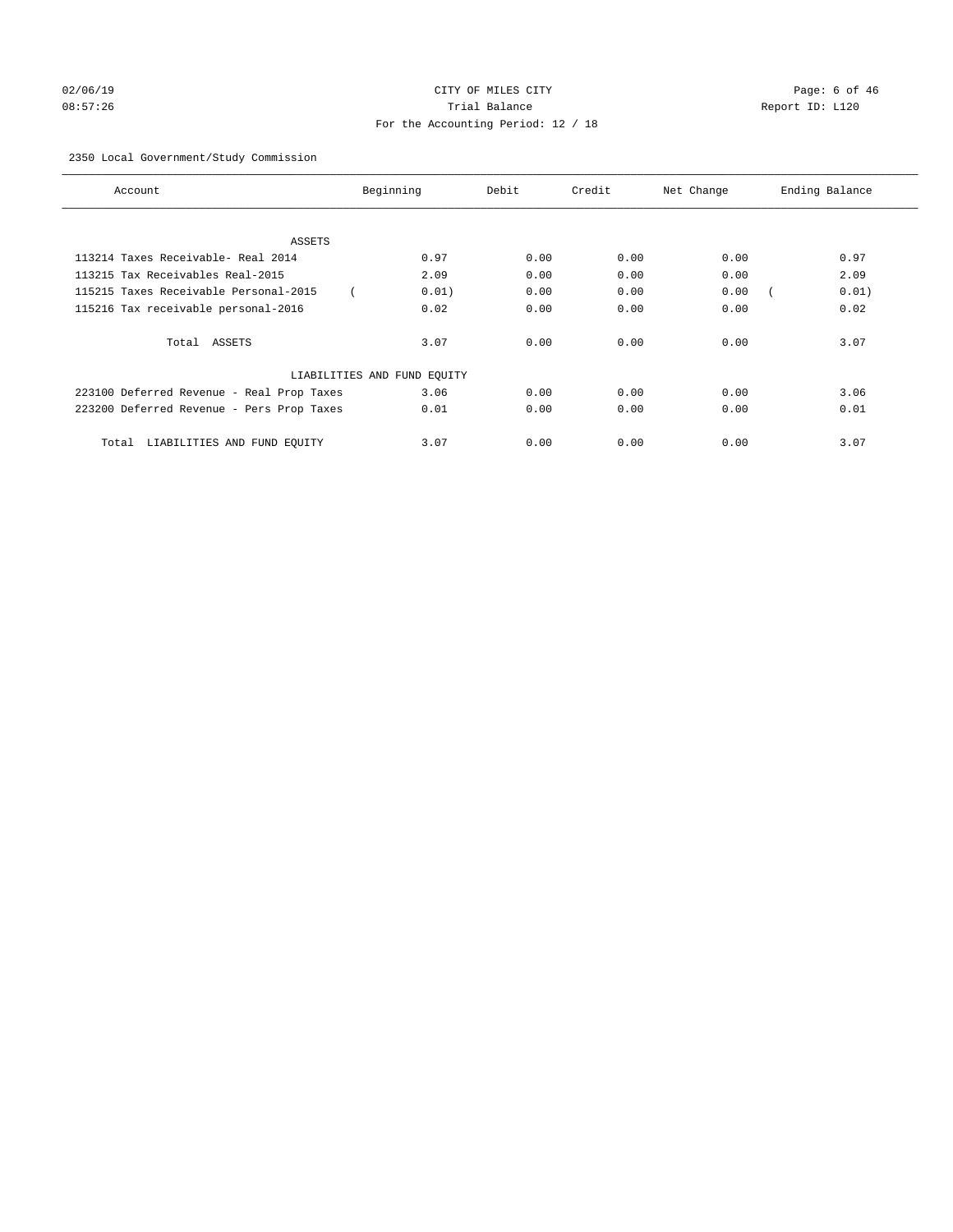# 02/06/19 Page: 7 of 46 08:57:26 Trial Balance Report ID: L120 For the Accounting Period: 12 / 18

2372 Permissive Medical Levy

| Account                                     |          | Beginning                   | Debit      | Credit       | Net Change     | Ending Balance |
|---------------------------------------------|----------|-----------------------------|------------|--------------|----------------|----------------|
|                                             |          |                             |            |              |                |                |
| <b>ASSETS</b><br>101000 Cash - Operating    |          | 113,008.27                  | 8,865.89   | 121,874.16 ( | 113,008.27)    | 0.00           |
| 113211 Taxes Receivable - Real 2011         |          | 5.80)                       | 0.00       | 0.00         | 0.00           | 5.80)          |
| 113213 Tax Receivables Real-2013            |          | 9.28                        | 0.00       | 0.00         | 0.00           | 9.28           |
| 113214 Taxes Receivable- Real 2014          |          | 22.40                       | 0.00       | 0.00         | 0.00           | 22.40          |
| 113215 Tax Receivables Real-2015            |          | 40.67                       | 0.00       | 0.00         | 0.00           | 40.67          |
| 113216 Tax Receivables real-2016            |          | 531.04                      | 0.00       | 0.00         | 0.00           | 531.04         |
| 113217 Tax receivables real-2017            |          | 1,070.29                    | 0.00       | $23.58$ (    | 23.58)         | 1,046.71       |
| 113218 Tax Receivables real-2018            |          | 112,704.54)                 | 0.00       | 8,787.10 (   | $8,787.10$ (   | 121, 491.64)   |
| 115214 Taxes Receivable Personal 2014       |          | 0.01)                       | 0.00       | 0.00         | 0.00           | 0.01)          |
| 115215 Taxes Receivable Personal-2015       |          | 0.01)                       | 0.00       | 0.00         | 0.00           | 0.01)          |
| 115216 Tax receivable personal-2016         |          | 0.64                        | 0.00       | 0.00         | 0.00           | 0.64           |
| 115217 Tax receivable personal-2017         |          | 16.25                       | 0.00       | 0.00         | 0.00           | 16.25          |
| 115218 Tax Receivable Personal-2018         |          | 187.06                      | 0.00       | 44.86 (      | 44.86)         | 142.20         |
| 172000 Revenues (Credit)                    |          | 115,336.93)                 | 0.00       | 8,865.89 (   | $8,865.89$ (   | 124, 202.82)   |
|                                             |          |                             |            |              |                |                |
| Total ASSETS                                | $\left($ | 113, 161.39)                | 8,865.89   | 139,595.59 ( | $130,729.70$ ( | 243,891.09)    |
|                                             |          | LIABILITIES AND FUND EQUITY |            |              |                |                |
| 223100 Deferred Revenue - Real Prop Taxes ( |          | 111,036.69)                 | 8,810.68   | 0.00(        | $8,810.68$ (   | 119,847.37)    |
| 223200 Deferred Revenue - Pers Prop Taxes   |          | 201.33                      | 44.86      | 0.00(        | 44.86)         | 156.47         |
| 242000 Expenditures (Debit)                 | $\left($ | 2,328.66)                   | 121,874.16 | 0.00(        | $121,874.16$ ( | 124,202.82)    |
| 271000 Unreserved Fund Balance              |          | 2.63                        | 0.00       | 0.00         | 0.00           | 2.63           |
|                                             |          |                             |            |              |                |                |
| Total LIABILITIES AND FUND EQUITY           |          | 113, 161.39)                | 130,729.70 | 0.00(        | 130,729.70)    | 243,891.09)    |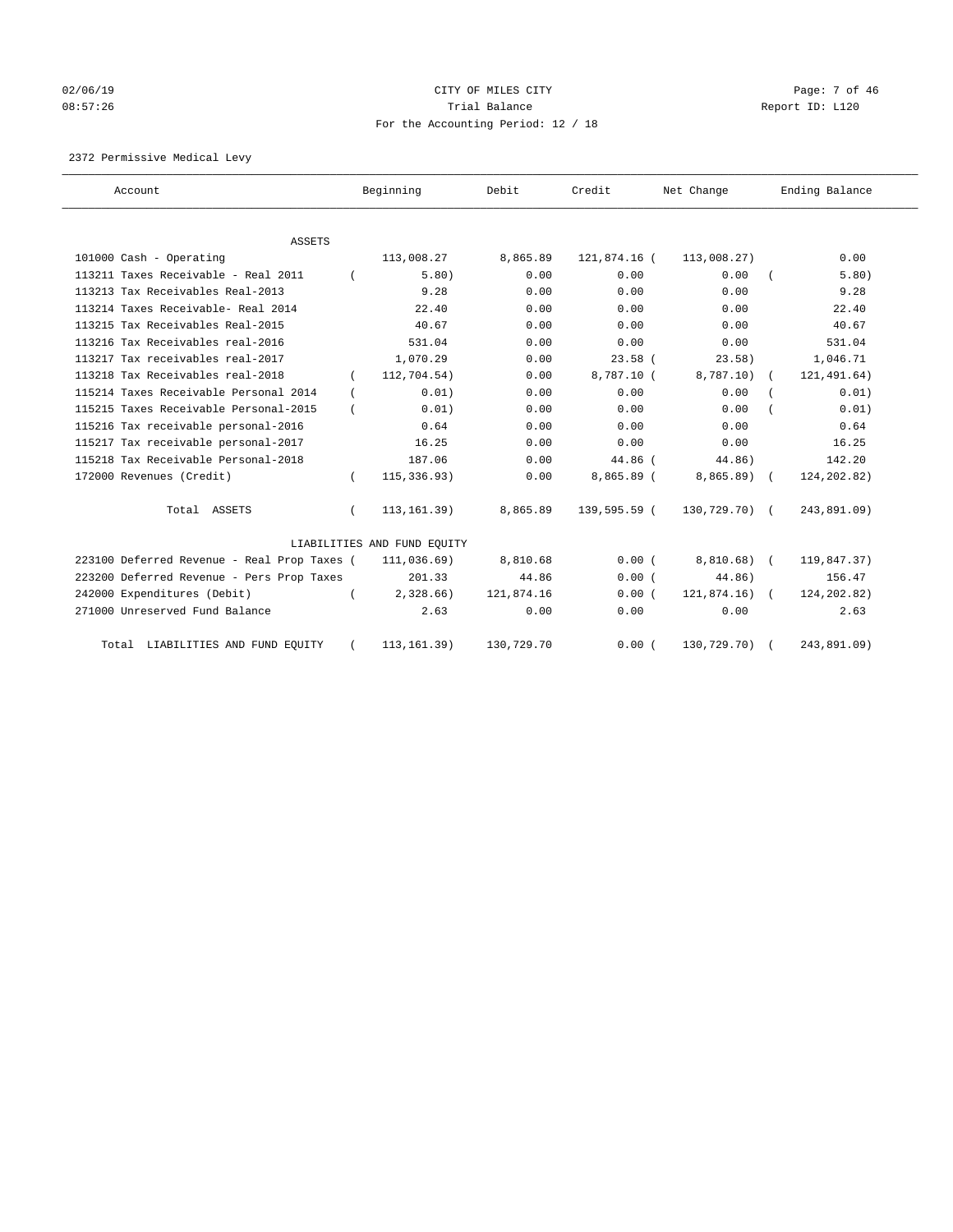## 02/06/19 Page: 8 of 46 08:57:26 Trial Balance Report ID: L120 For the Accounting Period: 12 / 18

### 2394 BUILDING CODE ENFORCEMENT

| Account                              |        | Beginning                   | Debit    | Credit       | Net Change     | Ending Balance |
|--------------------------------------|--------|-----------------------------|----------|--------------|----------------|----------------|
|                                      |        |                             |          |              |                |                |
|                                      | ASSETS |                             |          |              |                |                |
| 101000 Cash - Operating              |        | 102,607.66                  | 5,476.70 | $6,065.77$ ( | 589.07)        | 102,018.59     |
| 172000 Revenues (Credit)             |        | 59,586.79)                  | 0.00     | 5,476.70 (   | $5,476.70$ (   | 65,063.49)     |
| Total ASSETS                         |        | 43,020.87                   | 5,476.70 | 11,542.47 (  | 6,065.77)      | 36,955.10      |
|                                      |        | LIABILITIES AND FUND EQUITY |          |              |                |                |
| 202000 Accounts Payable              |        | 0.00                        | 3,820.67 | 3,820.67     | 0.00           | 0.00           |
| 242000 Expenditures (Debit)          |        | 60,031.65)                  | 6,065.77 | 0.00(        | $6,065.77$ ) ( | 66,097.42)     |
| 271000 Unreserved Fund Balance       |        | 103,052.52                  | 0.00     | 0.00         | 0.00           | 103,052.52     |
| Total<br>LIABILITIES AND FUND EQUITY |        | 43,020.87                   | 9,886.44 | $3.820.67$ ( | 6,065.77)      | 36,955.10      |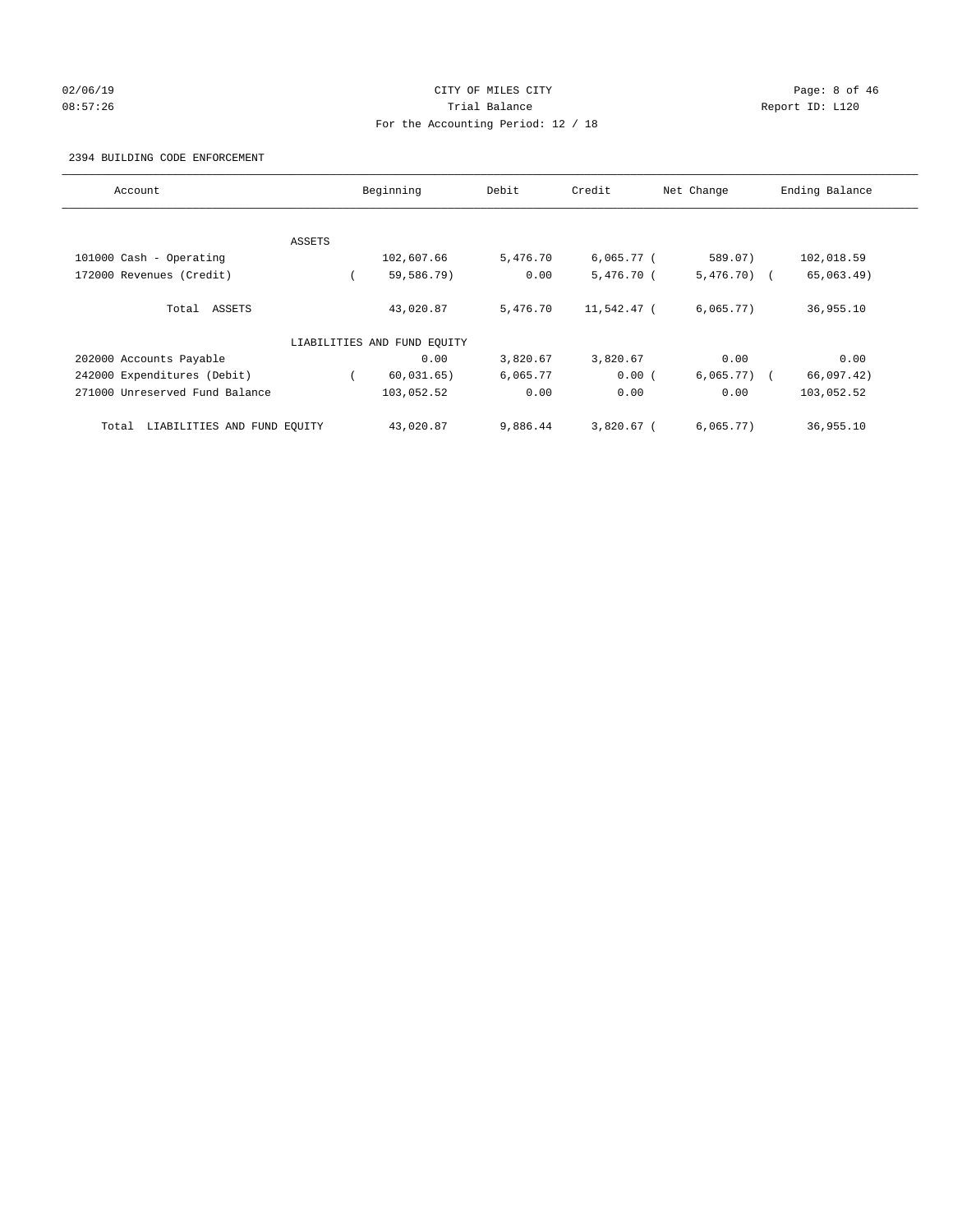# 02/06/19 Page: 9 of 46 08:57:26 Trial Balance Report ID: L120 For the Accounting Period: 12 / 18

2400 LTG M D#165-(Gen City)

| Account                                     | Beginning                   | Debit      | Credit        | Net Change     | Ending Balance |
|---------------------------------------------|-----------------------------|------------|---------------|----------------|----------------|
|                                             |                             |            |               |                |                |
| <b>ASSETS</b>                               |                             |            |               |                |                |
| 101000 Cash - Operating                     | 89,906.74                   | 8,293.81   | 15,635.93 (   | 7,342.12)      | 82,564.62      |
| 116000 Protested Taxes Receivable - Reals   | 51.99                       | 0.00       | 0.00          | 0.00           | 51.99          |
| 118130 Special Assessments Receivable 2013( | 26.44)                      | 0.00       | 0.00          | 0.00           | 26.44)         |
| 118140 Special Assessments Receivables-201  | 39.03                       | 0.00       | 0.00          | 0.00           | 39.03          |
| 118150 Special Assessments Receivables-201  | 77.78                       | 0.00       | 0.00          | 0.00           | 77.78          |
| 118160 Special Assessments Receivables-201  | 476.18                      | 0.00       | 0.00          | 0.00           | 476.18         |
| 118170 Special Assessments Receivables-201  | 1,903.61                    | 0.00       | $47.50$ (     | 47.50)         | 1,856.11       |
| 118180 Special Assessments Received-2018    | 95,865.61                   | 0.00       | $8,032.26$ (  | 8,032,26)      | 87,833.35      |
| 172000 Revenues (Credit)<br>$\left($        | 123,490.28)                 | 0.00       | 8,293.81 (    | $8, 293.81)$ ( | 131,784.09)    |
| Total ASSETS                                | 64,804.22                   | 8,293.81   | $32.009.50$ ( | 23,715.69)     | 41,088.53      |
|                                             | LIABILITIES AND FUND EQUITY |            |               |                |                |
| 202000 Accounts Payable                     | 0.00                        | 15,635.93  | 15,635.93     | 0.00           | 0.00           |
| 223000 Deferred Revenue/Uncollected Taxes   | 98,337.13                   | 8,079.76   | 0.00(         | 8,079.76)      | 90,257.37      |
| 223100 Deferred Revenue - Real Prop Taxes   | 51.99                       | 0.00       | 0.00          | 0.00           | 51.99          |
| 242000 Expenditures (Debit)<br>$\left($     | 79,966.82)                  | 15,635.93  | 0.00(         | 15,635.93) (   | 95,602.75)     |
| 271000 Unreserved Fund Balance              | 46,381.92                   | 0.00       | 0.00          | 0.00           | 46,381.92      |
| Total LIABILITIES AND FUND EQUITY           | 64,804.22                   | 39, 351.62 | 15,635.93 (   | 23,715.69)     | 41,088.53      |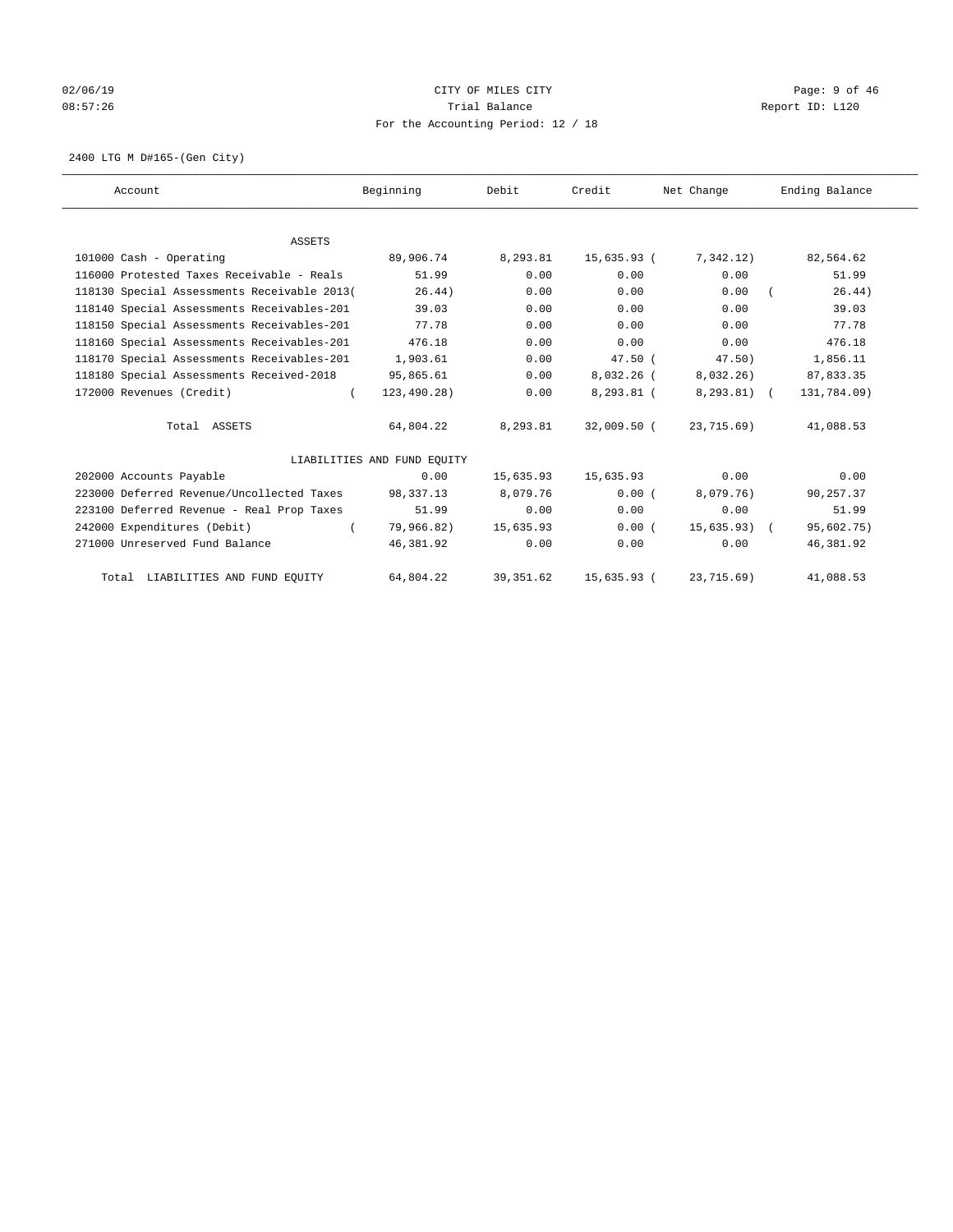# $O2/06/19$  Page: 10 of 46 08:57:26 Trial Balance Report ID: L120 For the Accounting Period: 12 / 18

2420 LTG M D#167-(MilesAddn Etc)

| Account                                    | Beginning                   | Debit    | Credit       | Net Change    | Ending Balance |
|--------------------------------------------|-----------------------------|----------|--------------|---------------|----------------|
| ASSETS                                     |                             |          |              |               |                |
| 101000 Cash - Operating                    | 15,393.67                   | 1,650.60 | 1,943.28 (   | 292.68)       | 15,100.99      |
| 118160 Special Assessments Receivables-201 | 75.00                       | 0.00     | 0.00         | 0.00          | 75.00          |
| 118170 Special Assessments Receivables-201 | 112.95                      | 0.00     | 0.00         | 0.00          | 112.95         |
| 118180 Special Assessments Received-2018   | 15,400.07                   | 0.00     | 1,613.61 (   | 1,613.61)     | 13,786.46      |
| 172000 Revenues (Credit)                   | 16,818.45)                  | 0.00     | 1,650.60 (   | $1,650.60)$ ( | 18,469.05)     |
| Total ASSETS                               | 14,163.24                   | 1,650.60 | $5,207.49$ ( | 3,556.89      | 10,606.35      |
|                                            | LIABILITIES AND FUND EQUITY |          |              |               |                |
| 202000 Accounts Payable                    | 0.00                        | 1,943.28 | 1,943.28     | 0.00          | 0.00           |
| 223000 Deferred Revenue/Uncollected Taxes  | 15,588.02                   | 1,613.61 | 0.00(        | 1,613.61)     | 13,974.41      |
| 242000 Expenditures (Debit)                | 10,798.52)                  | 1,943.28 | 0.00(        | $1,943.28$ (  | 12,741.80)     |
| 271000 Unreserved Fund Balance             | 9,373.74                    | 0.00     | 0.00         | 0.00          | 9,373.74       |
| LIABILITIES AND FUND EQUITY<br>Total       | 14, 163. 24                 | 5,500.17 | 1,943.28 (   | 3,556.89      | 10,606.35      |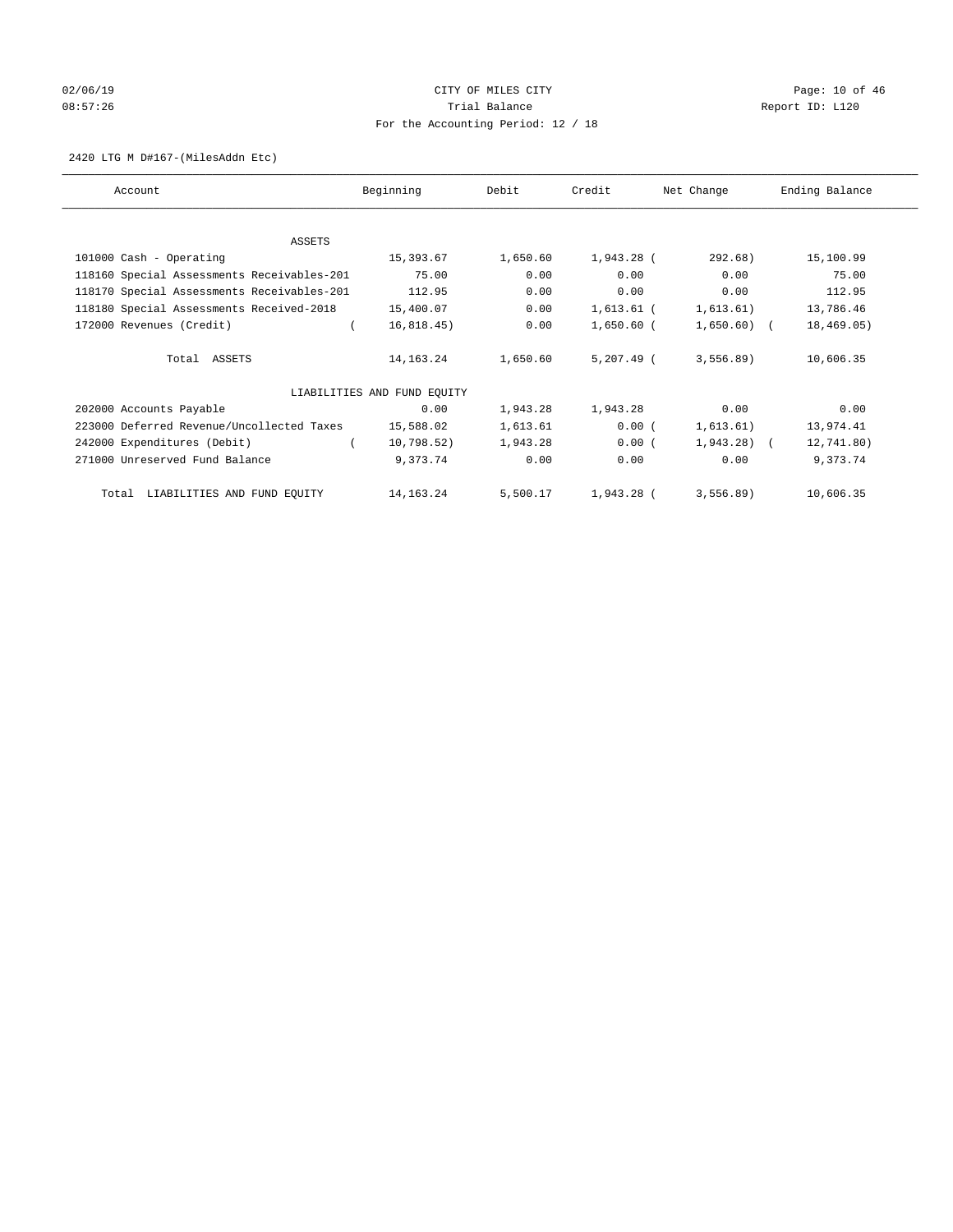# $O2/06/19$  Page: 11 of 46 08:57:26 **Trial Balance Constanting Constanting Constanting Constanting Constanting Constanting Constanting Constanting Constanting Constanting Constanting Constanting Constanting Constanting Constanting Constanting Cons** For the Accounting Period: 12 / 18

2430 LTG M D#171-(Balsam Est)

| Account                                   | Beginning                   | Debit    | Credit     | Net Change  | Ending Balance |
|-------------------------------------------|-----------------------------|----------|------------|-------------|----------------|
| ASSETS                                    |                             |          |            |             |                |
| 101000 Cash - Operating                   | 2,189.58                    | 86.02    | 601.79 (   | 515.77)     | 1,673.81       |
|                                           |                             |          |            |             |                |
| 118180 Special Assessments Received-2018  | 2,242.09                    | 0.00     | $81.46$ (  | 81.46)      | 2,160.63       |
| 172000 Revenues (Credit)                  | 2,803.02)                   | 0.00     | $86.02$ (  | $86.02$ ) ( | 2,889.04)      |
| Total ASSETS                              | 1,628.65                    | 86.02    | 769.27(    | 683.25      | 945.40         |
|                                           | LIABILITIES AND FUND EQUITY |          |            |             |                |
| 202000 Accounts Payable                   | 0.00                        | 601.79   | 601.79     | 0.00        | 0.00           |
| 223000 Deferred Revenue/Uncollected Taxes | 2,242.09                    | 81.46    | 0.00(      | 81.46)      | 2,160.63       |
| 242000 Expenditures (Debit)               | 3,276.50)                   | 601.79   | 0.00(      | 601.79) (   | 3,878.29       |
| 271000 Unreserved Fund Balance            | 2,663.06                    | 0.00     | 0.00       | 0.00        | 2,663.06       |
| LIABILITIES AND FUND EQUITY<br>Total      | 1,628.65                    | 1,285.04 | $601.79$ ( | 683.25)     | 945.40         |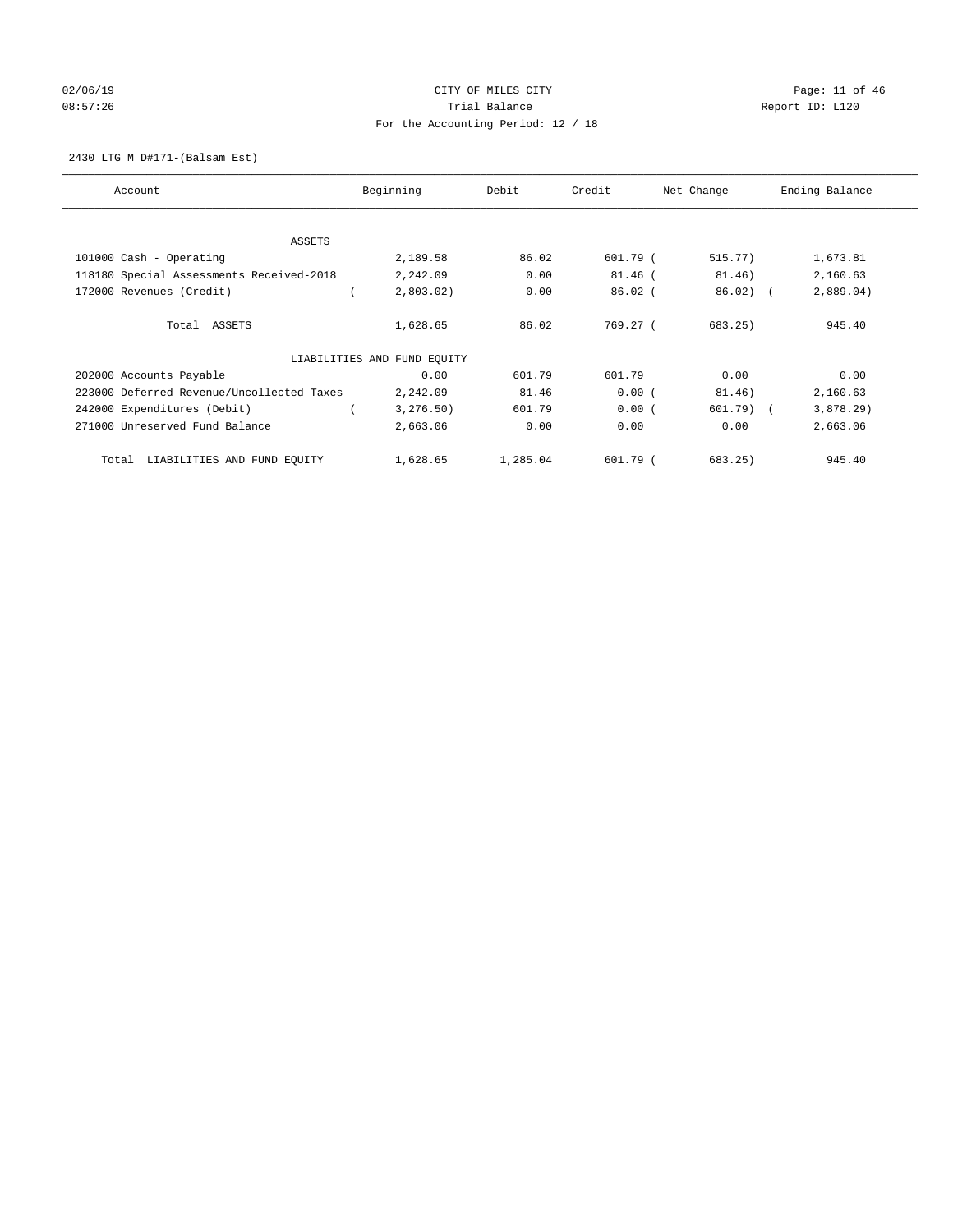# 02/06/19 Page: 12 of 46 08:57:26 **Trial Balance Constanting Constanting Constanting Constanting Constanting Constanting Constanting Constanting Constanting Constanting Constanting Constanting Constanting Constanting Constanting Constanting Cons** For the Accounting Period: 12 / 18

2440 LTG M D#172-(Main Str)

| Account                                   | Beginning                   | Debit    | Credit       | Net Change     | Ending Balance |
|-------------------------------------------|-----------------------------|----------|--------------|----------------|----------------|
|                                           |                             |          |              |                |                |
| ASSETS                                    |                             |          |              |                |                |
| 101000 Cash - Operating                   | 5,246.67                    | 1,086.75 | $1,326.33$ ( | 239.58)        | 5,007.09       |
| 118180 Special Assessments Received-2018  | 9,946.70                    | 0.00     | 1,071.66 (   | 1,071.66)      | 8,875.04       |
| 172000 Revenues (Credit)                  | 12,816.48)                  | 0.00     | 1,086.75 (   | $1,086.75$ ) ( | 13,903.23)     |
| Total ASSETS                              | 2,376.89                    | 1,086.75 | 3,484.74 (   | $2,397.99$ (   | 21.10)         |
|                                           | LIABILITIES AND FUND EQUITY |          |              |                |                |
| 202000 Accounts Payable                   | 0.00                        | 1,326.33 | 1,326.33     | 0.00           | 0.00           |
| 223000 Deferred Revenue/Uncollected Taxes | 9,946.70                    | 1,071.66 | 0.00(        | 1,071.66)      | 8,875.04       |
| 242000 Expenditures (Debit)               | 13, 373. 12)                | 1,326.33 | 0.00(        | $1,326.33$ (   | 14,699.45)     |
| 271000 Unreserved Fund Balance            | 5,803.31                    | 0.00     | 0.00         | 0.00           | 5,803.31       |
| LIABILITIES AND FUND EQUITY<br>Total      | 2,376.89                    | 3,724.32 | 1,326.33 (   | $2,397.99$ (   | 21.10)         |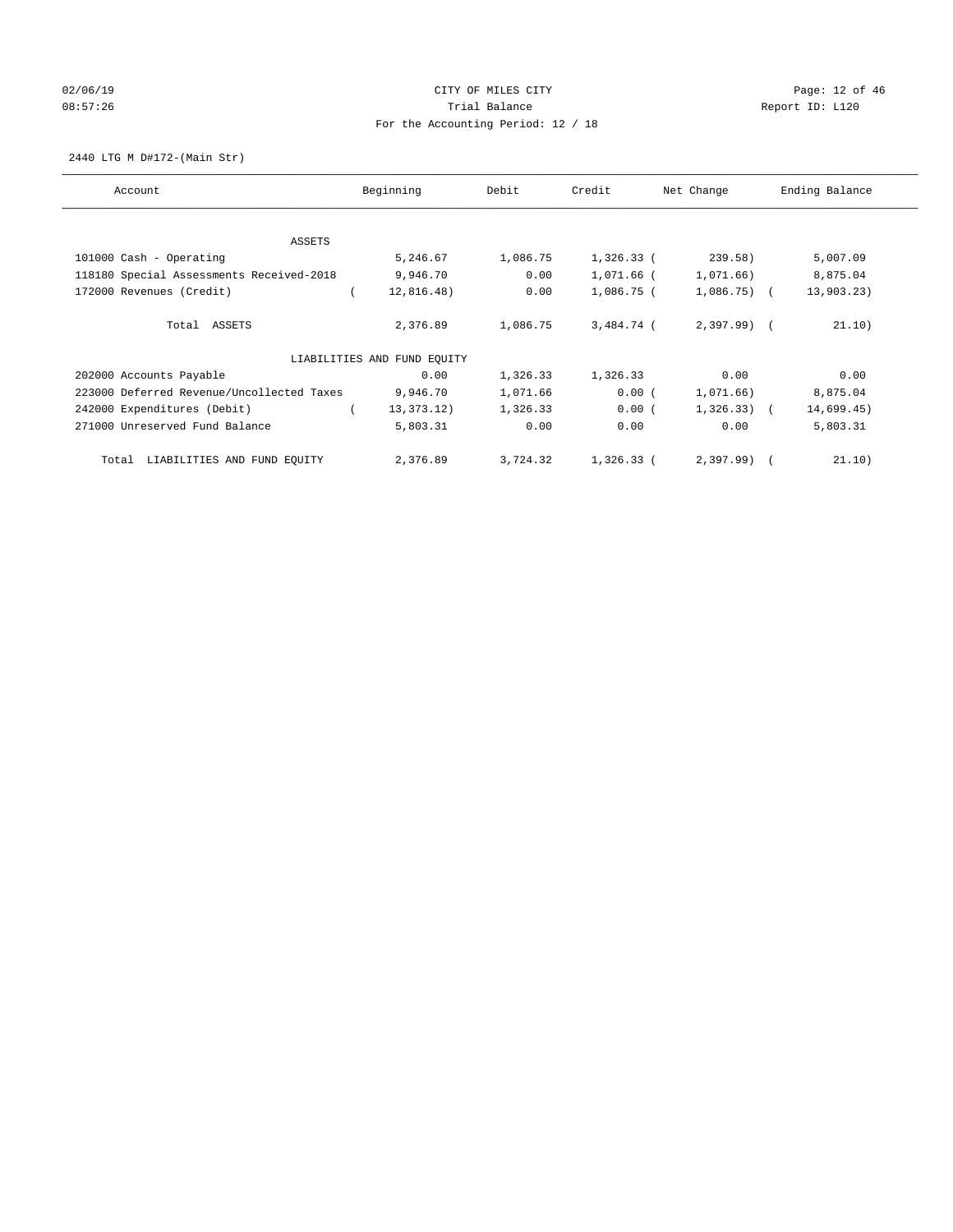# $O2/06/19$  Page: 13 of 46 08:57:26 **Trial Balance Constanting Constanting Constanting Constanting Constanting Constanting Constanting Constanting Constanting Constanting Constanting Constanting Constanting Constanting Constanting Constanting Cons** For the Accounting Period: 12 / 18

2450 LTG M D#195-(SG-Trico)

| Account                                   | Beginning                   | Debit    | Credit     | Net Change  | Ending Balance |
|-------------------------------------------|-----------------------------|----------|------------|-------------|----------------|
| ASSETS                                    |                             |          |            |             |                |
| 101000 Cash - Operating                   | 3,183.90                    | 537.75   | 401.84     | 135.91      | 3,319.81       |
|                                           |                             |          |            |             |                |
| 118180 Special Assessments Received-2018  | 2,927.10                    | 0.00     | 529.17 (   | 529.17)     | 2,397.93       |
| 172000 Revenues (Credit)                  | 2,422.11)                   | 0.00     | 537.75 (   | 537.75) (   | 2,959.86       |
| Total ASSETS                              | 3,688.89                    | 537.75   | 1,468.76 ( | 931.01)     | 2,757.88       |
|                                           | LIABILITIES AND FUND EOUITY |          |            |             |                |
| 202000 Accounts Payable                   | 0.00                        | 401.84   | 401.84     | 0.00        | 0.00           |
| 223000 Deferred Revenue/Uncollected Taxes | 2,927.10                    | 529.17   | 0.00(      | 529.17)     | 2,397.93       |
| 242000 Expenditures (Debit)               | 3,007.66)                   | 401.84   | 0.00(      | $401.84)$ ( | 3,409.50)      |
| 271000 Unreserved Fund Balance            | 3,769.45                    | 0.00     | 0.00       | 0.00        | 3,769.45       |
| LIABILITIES AND FUND EQUITY<br>Total      | 3,688.89                    | 1,332.85 | $401.84$ ( | 931.01)     | 2,757.88       |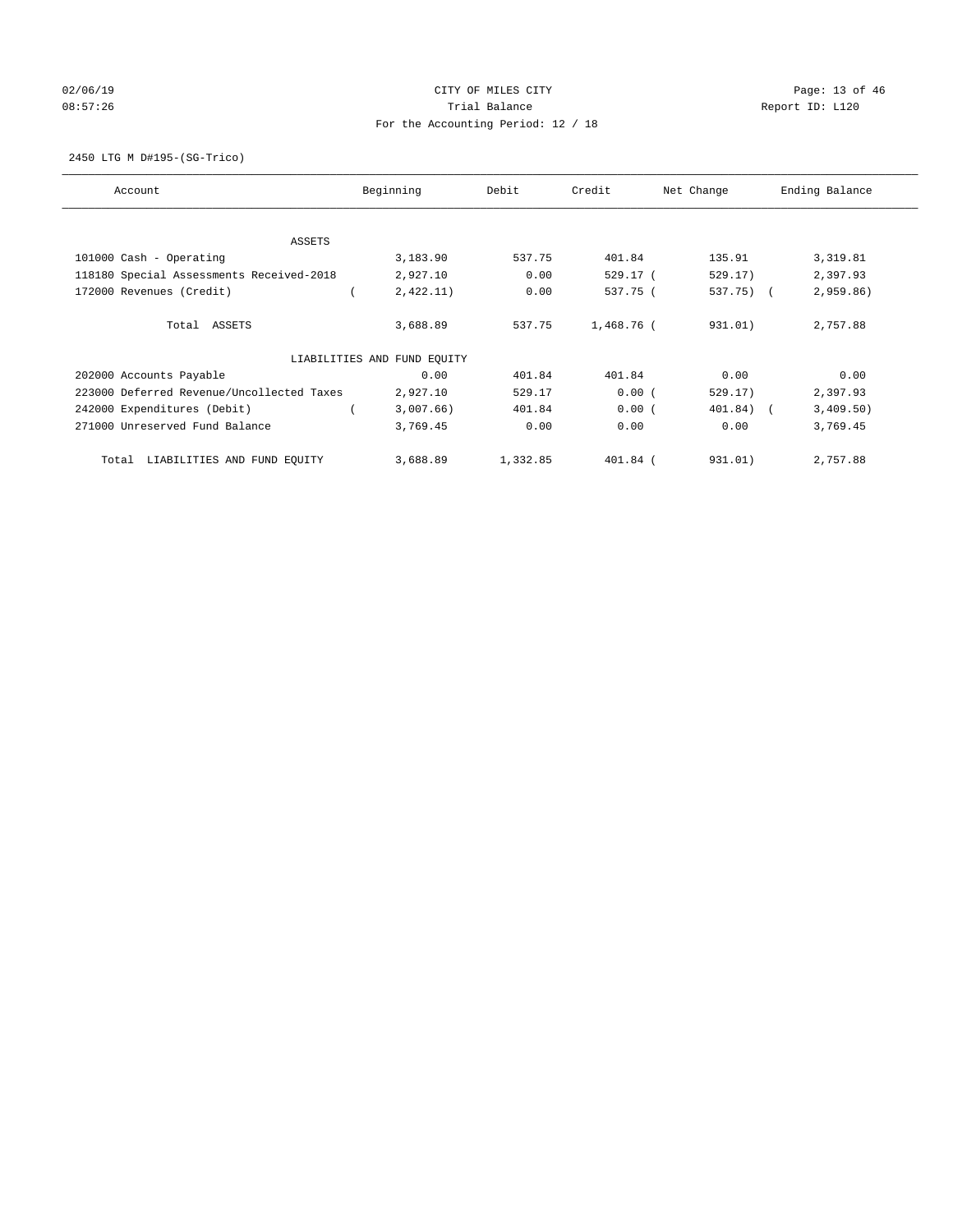# $O2/06/19$  Page: 14 of 46 08:57:26 Report ID: L120 For the Accounting Period: 12 / 18

2470 LTG M D#202-(SG-MDU&NV)

| Account                                    | Beginning                   | Debit    | Credit       | Net Change   | Ending Balance |
|--------------------------------------------|-----------------------------|----------|--------------|--------------|----------------|
| ASSETS                                     |                             |          |              |              |                |
| 101000 Cash - Operating                    | 1,583.72                    | 266.48   | 558.40 (     | 291.92)      | 1,291.80       |
| 118160 Special Assessments Receivables-201 | 58.35                       | 0.00     | 0.00         | 0.00         | 58.35          |
| 118170 Special Assessments Receivables-201 | 53.08                       | 0.00     | 0.00         | 0.00         | 53.08          |
| 118180 Special Assessments Received-2018   | 4,110.09                    | 0.00     | $262.22$ (   | 262.22)      | 3,847.87       |
| 172000 Revenues (Credit)                   | 4,838.93)                   | 0.00     | $266.48$ (   | $266.48$ ) ( | 5, 105.41)     |
| Total ASSETS                               | 966.31                      | 266.48   | $1,087.10$ ( | 820.62)      | 145.69         |
|                                            | LIABILITIES AND FUND EQUITY |          |              |              |                |
| 202000 Accounts Payable                    | 0.00                        | 558.40   | 558.40       | 0.00         | 0.00           |
| 223000 Deferred Revenue/Uncollected Taxes  | 4,221.52                    | 262.22   | 0.00(        | 262.22)      | 3,959.30       |
| 242000 Expenditures (Debit)                | 4,920.00                    | 558.40   | 0.00(        | $558.40$ (   | 5,478.40)      |
| 271000 Unreserved Fund Balance             | 1,664.79                    | 0.00     | 0.00         | 0.00         | 1,664.79       |
| LIABILITIES AND FUND EQUITY<br>Total       | 966.31                      | 1,379.02 | $558.40$ (   | 820.62)      | 145.69         |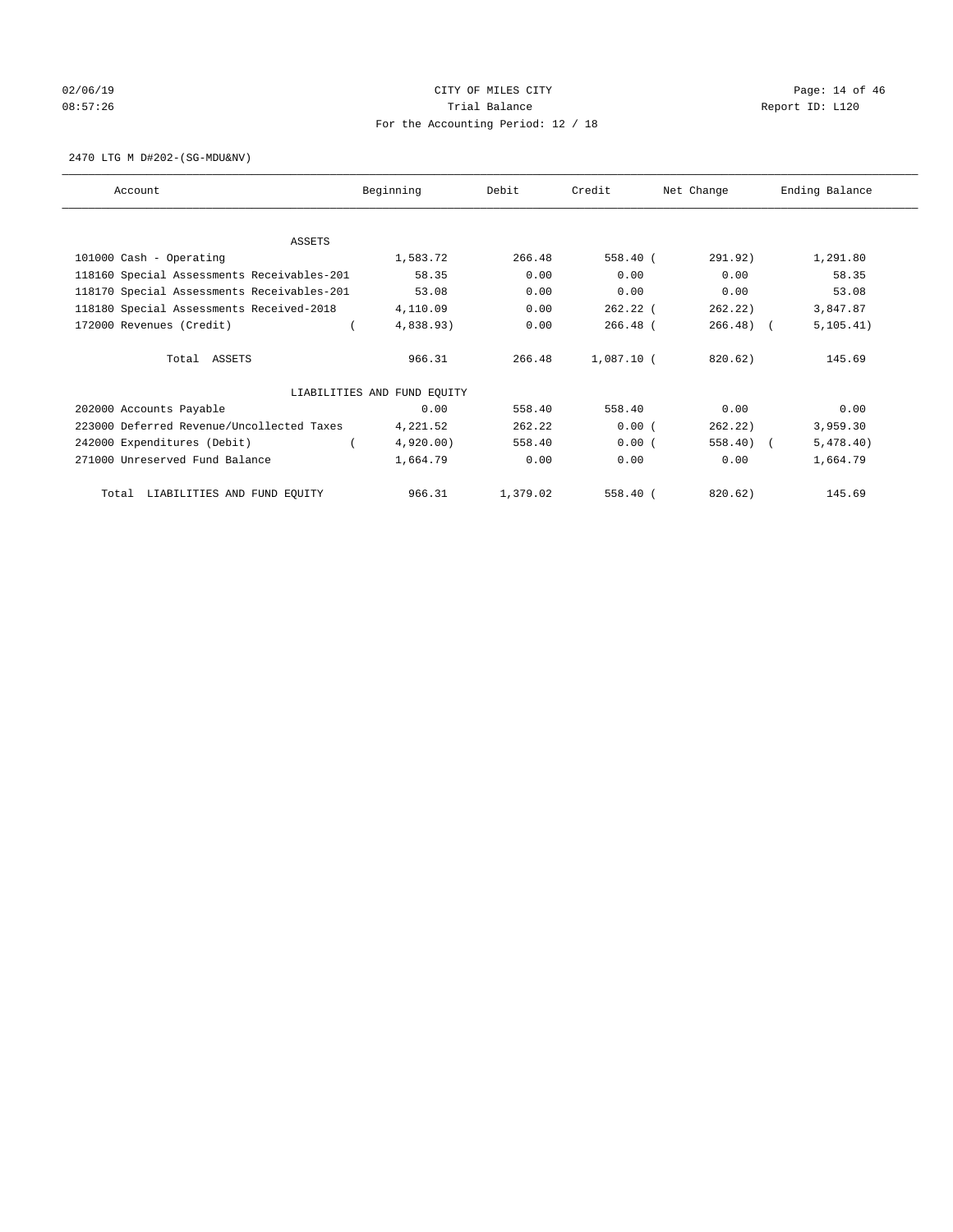# $O2/06/19$  Page: 15 of 46 08:57:26 Trial Balance Report ID: L120 For the Accounting Period: 12 / 18

## 2480 LTG M M#173-(Milestown Estates)

| Account                                   | Beginning                   | Debit  | Credit     | Net Change  | Ending Balance |
|-------------------------------------------|-----------------------------|--------|------------|-------------|----------------|
|                                           |                             |        |            |             |                |
| ASSETS                                    |                             |        |            |             |                |
| 101000 Cash - Operating                   | 1,947.22                    | 59.65  | 124.10 (   | 64.45)      | 1,882.77       |
| 118180 Special Assessments Received-2018  | 893.08                      | 0.00   | $55.68$ (  | 55.68)      | 837.40         |
| 172000 Revenues (Credit)                  | 1,808.13)                   | 0.00   | $59.65$ (  | $59.65$ ) ( | 1,867.78)      |
| Total ASSETS                              | 1,032.17                    | 59.65  | $239.43$ ( | 179.78)     | 852.39         |
|                                           | LIABILITIES AND FUND EQUITY |        |            |             |                |
| 202000 Accounts Payable                   | 0.00                        | 124.10 | 124.10     | 0.00        | 0.00           |
| 223000 Deferred Revenue/Uncollected Taxes | 893.08                      | 55.68  | 0.00(      | 55.68)      | 837.40         |
| 242000 Expenditures (Debit)               | 819.07)                     | 124.10 | 0.00(      | $124.10)$ ( | 943.17)        |
| 271000 Unreserved Fund Balance            | 958.16                      | 0.00   | 0.00       | 0.00        | 958.16         |
| LIABILITIES AND FUND EQUITY<br>Total      | 1,032.17                    | 303.88 | $124.10$ ( | 179.78)     | 852.39         |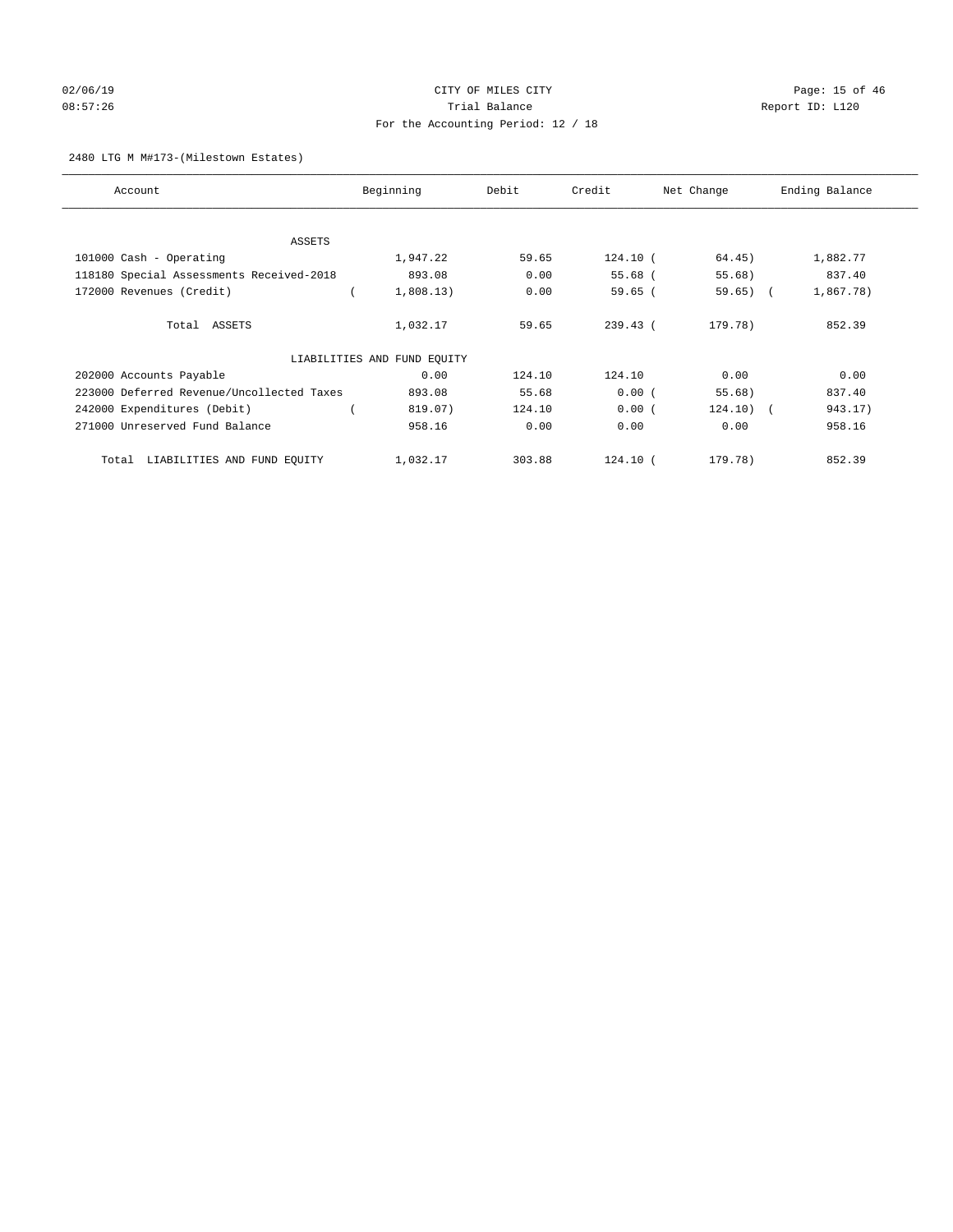# $O2/06/19$  Page: 16 of 46 08:57:26 Trial Balance Report ID: L120 For the Accounting Period: 12 / 18

2510 STR MAINT DIST #204

| Account                                    | Beginning                   | Debit      | Credit       | Net Change     | Ending Balance |
|--------------------------------------------|-----------------------------|------------|--------------|----------------|----------------|
|                                            |                             |            |              |                |                |
| <b>ASSETS</b>                              |                             |            |              |                |                |
| 101000 Cash - Operating                    | 817,097.85                  | 106,451.40 | 71,613.44    | 34,837.96      | 851,935.81     |
| 116000 Protested Taxes Receivable - Reals  | 51.99                       | 0.00       | 0.00         | 0.00           | 51.99          |
| 118130 Special Assessments Receivable 2013 | 104.31                      | 0.00       | 0.00         | 0.00           | 104.31         |
| 118140 Special Assessments Receivables-201 | 31.99                       | 0.00       | 0.00         | 0.00           | 31.99          |
| 118150 Special Assessments Receivables-201 | 250.46                      | 0.00       | 0.00         | 0.00           | 250.46         |
| 118160 Special Assessments Receivables-201 | 2,467.42                    | 0.00       | 0.00         | 0.00           | 2,467.42       |
| 118170 Special Assessments Receivables-201 | 6,219.47                    | 0.00       | $274.43$ (   | 274.43)        | 5,945.04       |
| 118180 Special Assessments Received-2018   | 709,620.91                  | 0.00       | 61,485.87 (  | 61,485.87)     | 648,135.04     |
| 172000 Revenues (Credit)<br>$\left($       | 887, 234. 71)               | 0.00       | 106,332.04 ( | $106,332.04$ ( | 993, 566. 75)  |
| Total ASSETS                               | 648,609.69                  | 106,451.40 | 239,705.78 ( | 133,254.38)    | 515, 355.31    |
|                                            | LIABILITIES AND FUND EQUITY |            |              |                |                |
| 202000 Accounts Payable                    | 6,915.10                    | 13,606.55  | 13,606.55    | 0.00           | 6,915.10       |
| 223000 Deferred Revenue/Uncollected Taxes  | 718,694.57                  | 61,760.30  | 0.00(        | 61,760.30)     | 656,934.27     |
| 223100 Deferred Revenue - Real Prop Taxes  | 51.99                       | 0.00       | 0.00         | 0.00           | 51.99          |
| 242000 Expenditures (Debit)<br>$\sqrt{2}$  | 884,971.20)                 | 71,613.44  | 119.36 (     | 71,494.08) (   | 956, 465.28)   |
| 271000 Unreserved Fund Balance             | 807,919.23                  | 0.00       | 0.00         | 0.00           | 807,919.23     |
| Total LIABILITIES AND FUND EQUITY          | 648,609.69                  | 146,980.29 | 13,725.91 (  | 133, 254. 38)  | 515, 355.31    |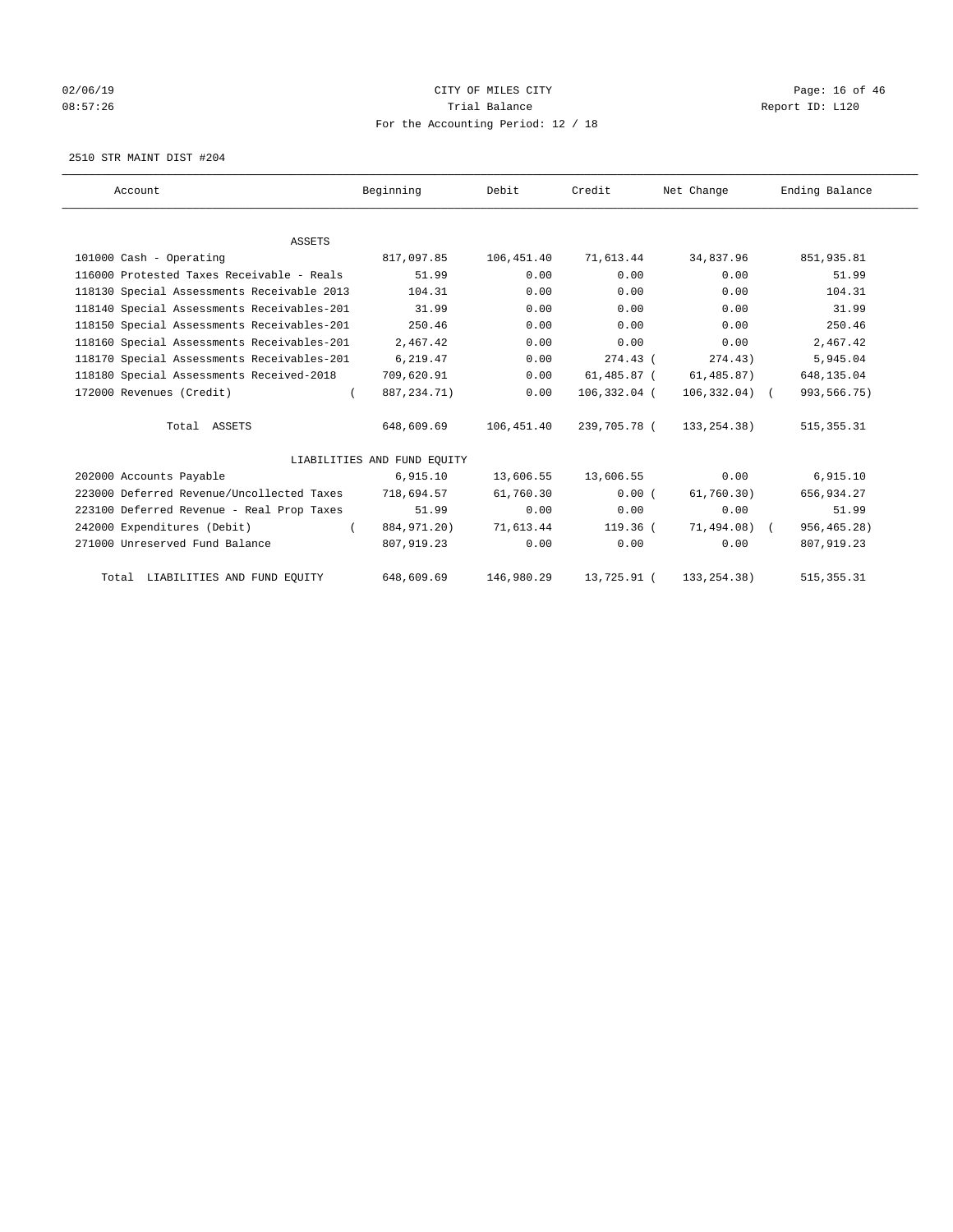# $O2/06/19$  Page: 17 of 46 08:57:26 **Trial Balance Constanting Constanting Constanting Constanting Constanting Constanting Constanting Constanting Constanting Constanting Constanting Constanting Constanting Constanting Constanting Constanting Cons** For the Accounting Period: 12 / 18

2520 STR MAINT DIST #205

| Account                                     | Beginning                   | Debit       | Credit       | Net Change    | Ending Balance |
|---------------------------------------------|-----------------------------|-------------|--------------|---------------|----------------|
|                                             |                             |             |              |               |                |
| ASSETS                                      |                             |             |              |               |                |
| 101000 Cash - Operating                     | 288,551.69                  | 53,005.53   | 24,942.88    | 28,062.65     | 316,614.34     |
| 118130 Special Assessments Receivable 2013( | $45.28$ )                   | 0.00        | 0.00         | 0.00          | 45.28          |
| 118140 Special Assessments Receivables-201  | 214.50                      | 0.00        | 0.00         | 0.00          | 214.50         |
| 118150 Special Assessments Receivables-201  | 210.08                      | 0.00        | 0.00         | 0.00          | 210.08         |
| 118160 Special Assessments Receivables-201  | 1,551.89                    | 0.00        | 0.00         | 0.00          | 1,551.89       |
| 118170 Special Assessments Receivables-201  | 3,551.89                    | 0.00        | 0.00         | 0.00          | 3,551.89       |
| 118180 Special Assessments Received-2018    | 109,906.37                  | 0.00        | $9,662.36$ ( | 9,662.36)     | 100,244.01     |
| 172000 Revenues (Credit)<br>$\left($        | 153,890.11)                 | 0.00        | 52,954.37 (  | $52,954.37$ ( | 206,844.48)    |
| Total ASSETS                                | 250,051.03                  | 53,005.53   | 87,559.61 (  | 34,554.08)    | 215,496.95     |
|                                             | LIABILITIES AND FUND EQUITY |             |              |               |                |
| 202000 Accounts Payable                     | 1,728.77                    | 2,367.93    | 2,367.93     | 0.00          | 1,728.77       |
| 223000 Deferred Revenue/Uncollected Taxes   | 115,389.29                  | 9,662.36    | 0.00(        | 9,662.36)     | 105,726.93     |
| 242000 Expenditures (Debit)                 | 82,458.54)                  | 24,942.88   | $51.16$ (    | 24,891.72) (  | 107,350.26)    |
| 271000 Unreserved Fund Balance              | 215, 391.51                 | 0.00        | 0.00         | 0.00          | 215, 391.51    |
| Total LIABILITIES AND FUND EQUITY           | 250,051.03                  | 36, 973. 17 | $2,419.09$ ( | 34,554.08)    | 215,496.95     |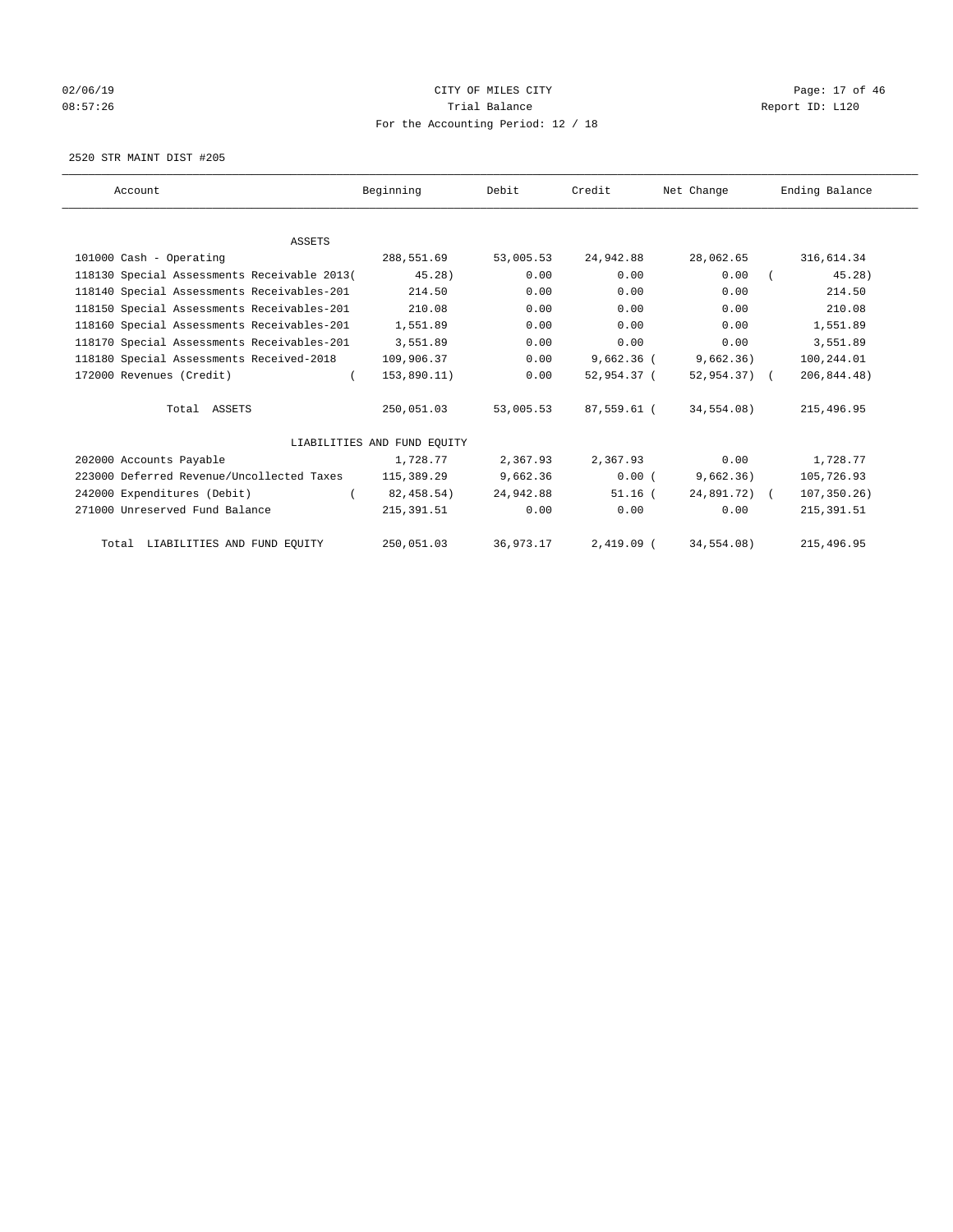# $O2/06/19$  Page: 18 of 46 08:57:26 **Trial Balance Constanting Constanting Constanting Constanting Constanting Constanting Constanting Constanting Constanting Constanting Constanting Constanting Constanting Constanting Constanting Constanting Cons** For the Accounting Period: 12 / 18

## 2540 STR MAINT DIST#207-(MILESTOWN ESTATES)

| Account                                   | Beginning                   | Debit  | Credit     | Net Change  | Ending Balance |
|-------------------------------------------|-----------------------------|--------|------------|-------------|----------------|
|                                           |                             |        |            |             |                |
| ASSETS                                    |                             |        |            |             |                |
| 101000 Cash - Operating                   | 5,574.45                    | 106.65 | $468.81$ ( | 362.16)     | 5,212.29       |
| 118180 Special Assessments Received-2018  | 1,668.45                    | 0.00   | $95.58$ (  | 95.58)      | 1,572.87       |
| 172000 Revenues (Credit)                  | 3,343.63)                   | 0.00   | $106.65$ ( | $106.65)$ ( | 3,450.28)      |
| Total ASSETS                              | 3,899.27                    | 106.65 | 671.04 (   | 564.39)     | 3,334.88       |
|                                           | LIABILITIES AND FUND EQUITY |        |            |             |                |
| 202000 Accounts Payable                   | 0.00                        | 1.32   | 1.32       | 0.00        | 0.00           |
| 223000 Deferred Revenue/Uncollected Taxes | 1,668.45                    | 95.58  | 0.00(      | 95.58)      | 1,572.87       |
| 242000 Expenditures (Debit)               | 2,481.19)                   | 468.81 | 0.00(      | $468.81$ (  | 2,950.00       |
| 271000 Unreserved Fund Balance            | 4,712.01                    | 0.00   | 0.00       | 0.00        | 4,712.01       |
| LIABILITIES AND FUND EQUITY<br>Total      | 3,899.27                    | 565.71 | $1.32$ (   | 564.39)     | 3,334.88       |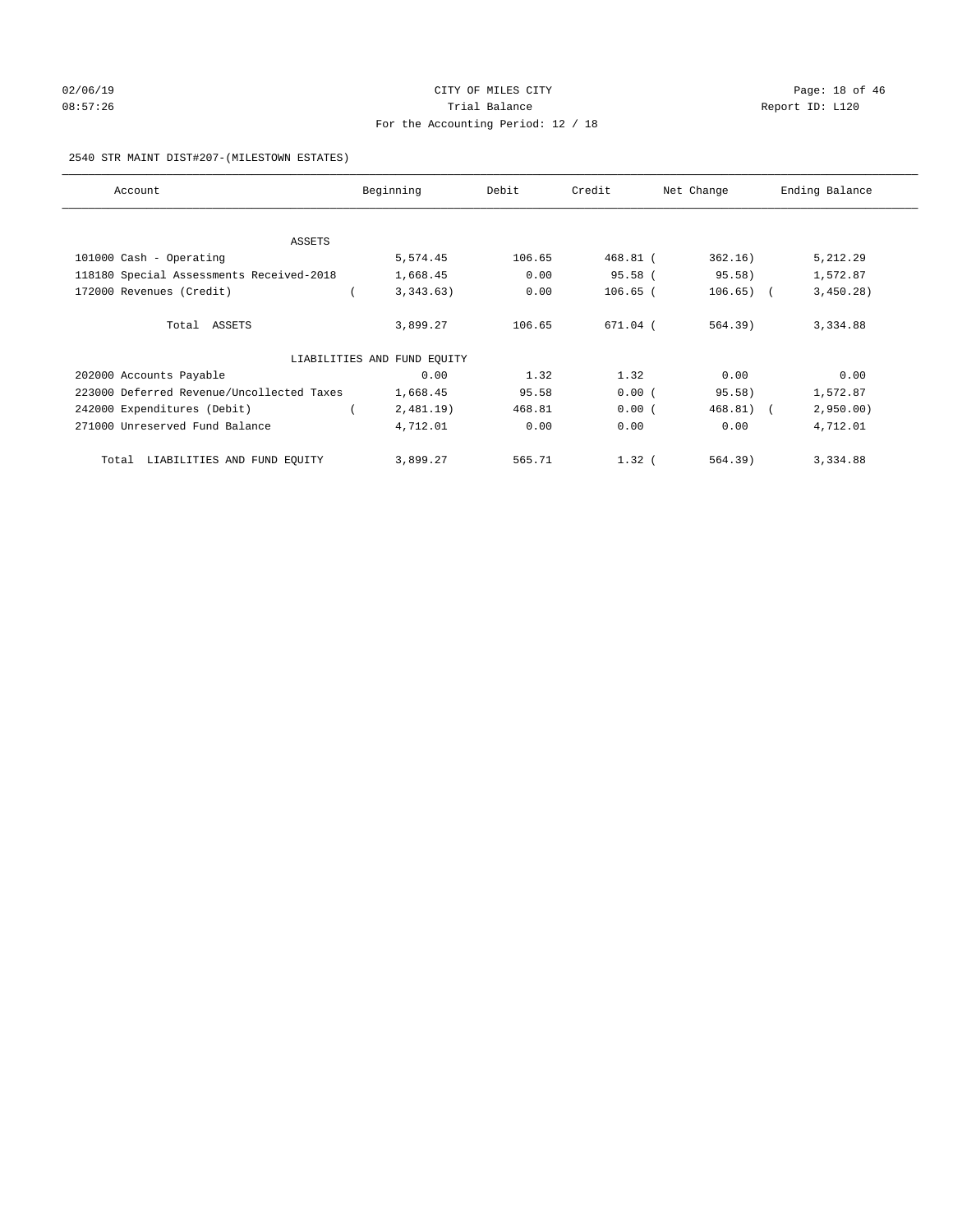| 02/06/19 |  |
|----------|--|
| 08:57:26 |  |

## CITY OF MILES CITY CONTROL CONTROL CONTROL CITY Partial Balance and Communications of the Report ID: L120 For the Accounting Period: 12 / 18

## 2701 Fire Grants

| Account                           | Beginning                   | Debit | Credit | Net Change | Ending Balance |
|-----------------------------------|-----------------------------|-------|--------|------------|----------------|
| ASSETS                            |                             |       |        |            |                |
| 101000 Cash - Operating           | 769.15                      | 0.00  | 0.00   | 0.00       | 769.15         |
| Total ASSETS                      | 769.15                      | 0.00  | 0.00   | 0.00       | 769.15         |
|                                   | LIABILITIES AND FUND EQUITY |       |        |            |                |
| 271000 Unreserved Fund Balance    | 769.15                      | 0.00  | 0.00   | 0.00       | 769.15         |
| Total LIABILITIES AND FUND EQUITY | 769.15                      | 0.00  | 0.00   | 0.00       | 769.15         |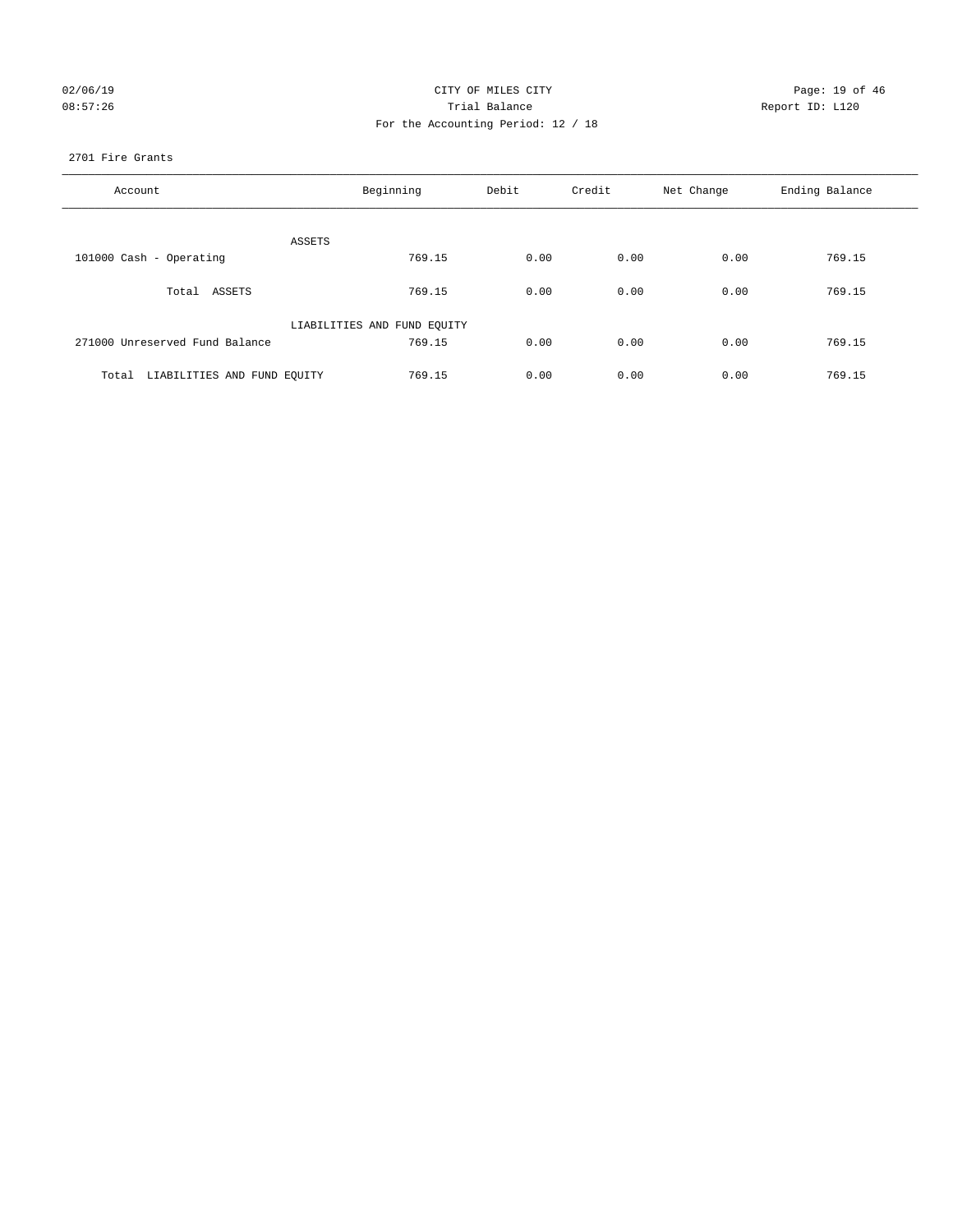## 02/06/19 Page: 20 of 46 08:57:26 Report ID: L120 For the Accounting Period: 12 / 18

## 2820 GAS TAX

| Account                              | Beginning                   | Debit     | Credit       | Net Change    | Ending Balance |
|--------------------------------------|-----------------------------|-----------|--------------|---------------|----------------|
|                                      |                             |           |              |               |                |
| ASSETS                               |                             |           |              |               | 2.04           |
| 101000 Cash - Operating              | 71,162.54                   | 14,552.93 | 85,713.43 (  | 71, 160.50)   |                |
| 172000 Revenues (Credit)             | 72,764.65)                  | 0.00      | 14,552.93 (  | $14,552.93$ ( | 87, 317.58)    |
| Total ASSETS                         | 1,602.11)                   | 14,552.93 | 100,266.36 ( | 85,713.43) (  | 87, 315.54)    |
|                                      | LIABILITIES AND FUND EQUITY |           |              |               |                |
| 242000 Expenditures (Debit)          | 1,604.15)                   | 85,713.43 | 0.00(        | 85,713.43) (  | 87, 317.58)    |
| 271000 Unreserved Fund Balance       | 2.04                        | 0.00      | 0.00         | 0.00          | 2.04           |
| LIABILITIES AND FUND EQUITY<br>Total | 1,602.11)                   | 85,713.43 | 0.00(        | 85,713.43)    | 87, 315.54)    |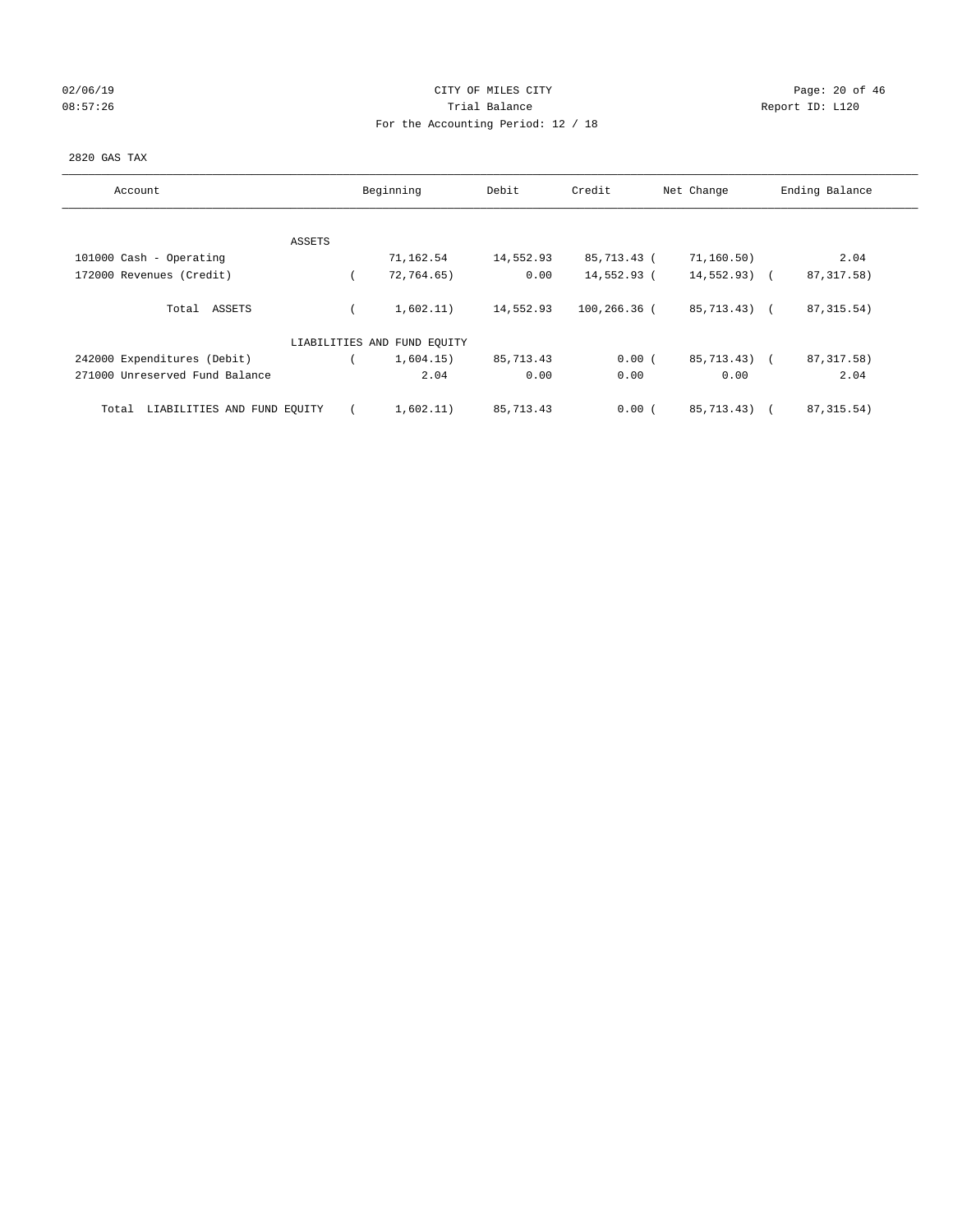## $O2/06/19$  Page: 21 of 46 08:57:26 **Trial Balance Constanting Constanting Constanting Constanting Constanting Constanting Constanting Constanting Constanting Constanting Constanting Constanting Constanting Constanting Constanting Constanting Cons** For the Accounting Period: 12 / 18

## 2821 HB473- Fuel Tax

| Account                           | Beginning                               |      | Debit<br>Credit<br>Net Change |      | Ending Balance |
|-----------------------------------|-----------------------------------------|------|-------------------------------|------|----------------|
| ASSETS                            |                                         |      |                               |      |                |
| 102131 Restricted Cash- HB473     | 3,290.79                                | 0.00 | 0.00                          | 0.00 | 3,290.79       |
| Total ASSETS                      | 3,290.79                                | 0.00 | 0.00                          | 0.00 | 3,290.79       |
| 271000 Unreserved Fund Balance    | LIABILITIES AND FUND EQUITY<br>3,290.79 | 0.00 | 0.00                          | 0.00 | 3,290.79       |
| Total LIABILITIES AND FUND EQUITY | 3,290.79                                | 0.00 | 0.00                          | 0.00 | 3,290.79       |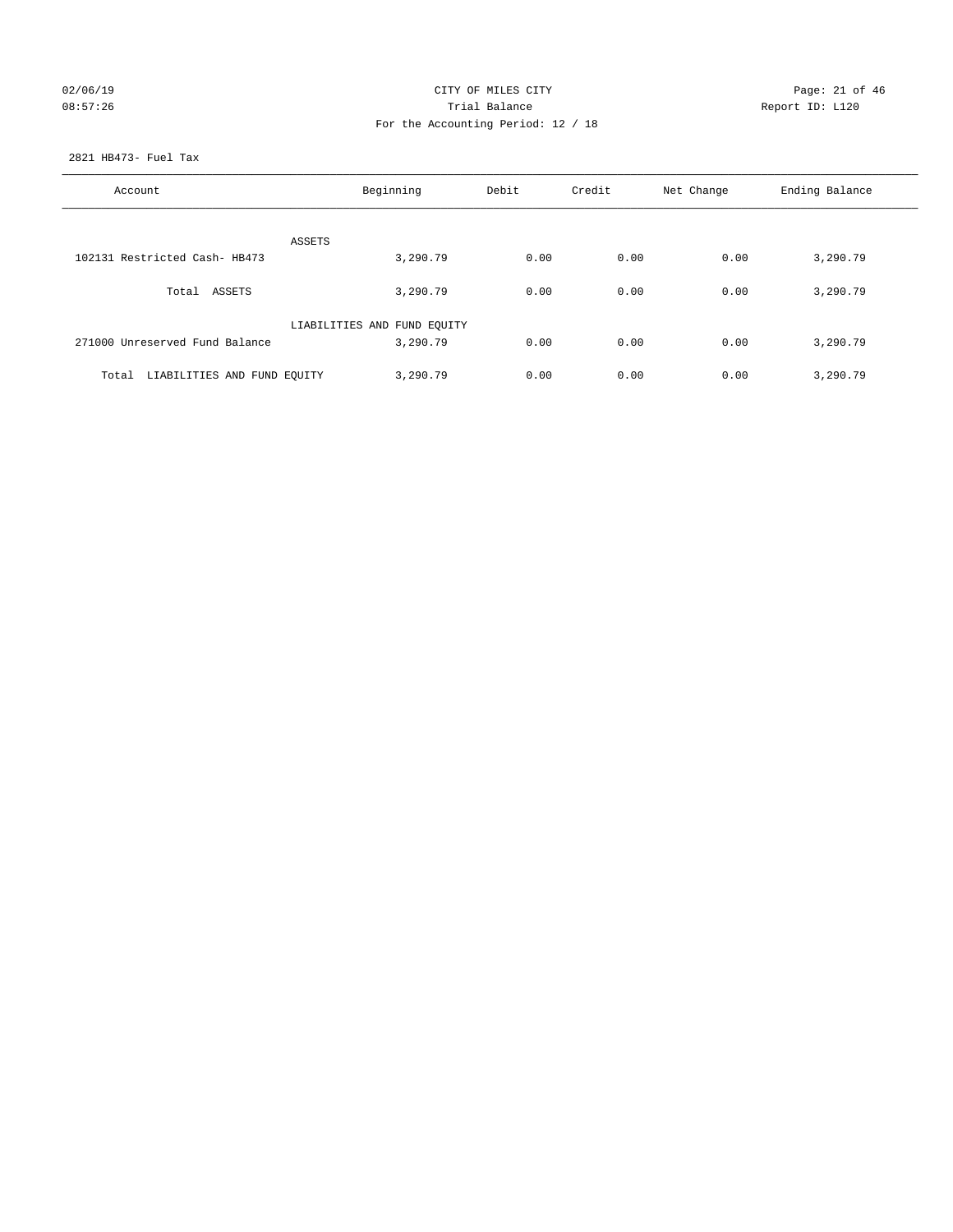## $O2/06/19$  Page: 22 of 46 08:57:26 Report ID: L120 For the Accounting Period: 12 / 18

#### 2850 911 EMERGENCY

| Account                              | Beginning |                             | Debit      | Credit<br>Net Change |                           | Ending Balance |
|--------------------------------------|-----------|-----------------------------|------------|----------------------|---------------------------|----------------|
|                                      |           |                             |            |                      |                           |                |
|                                      | ASSETS    |                             |            |                      |                           |                |
| 101000 Cash - Operating              |           | 306,270.13                  | 54,647.17  | 35, 232.85           | 19,414.32                 | 325,684.45     |
| 101200 Enhanced 911 Cash             |           | 60.23                       | 0.00       | 0.00                 | 0.00                      | 60.23          |
| 172000 Revenues (Credit)             |           | 72,652.76)                  | 0.00       | 54,647.17 (          | 54,647.17)                | 127,299.93)    |
|                                      |           |                             |            |                      |                           |                |
| Total ASSETS                         |           | 233,677.60                  | 54,647.17  | 89,880.02 (          | 35, 232.85)               | 198,444.75     |
|                                      |           |                             |            |                      |                           |                |
|                                      |           | LIABILITIES AND FUND EQUITY |            |                      |                           |                |
| 202000 Accounts Payable              |           | 0.00                        | 20,309.85  | 20,309.85            | 0.00                      | 0.00           |
| 242000 Expenditures (Debit)          |           | 56,824.60)                  | 35, 232.85 | 0.00(                | 35, 232.85)<br>$\sqrt{2}$ | 92,057.45)     |
| 271000 Unreserved Fund Balance       |           | 290,502.20                  | 0.00       | 0.00                 | 0.00                      | 290,502.20     |
|                                      |           |                             |            |                      |                           |                |
| LIABILITIES AND FUND EQUITY<br>Total |           | 233,677.60                  | 55,542.70  | $20,309.85$ (        | 35, 232.85)               | 198,444.75     |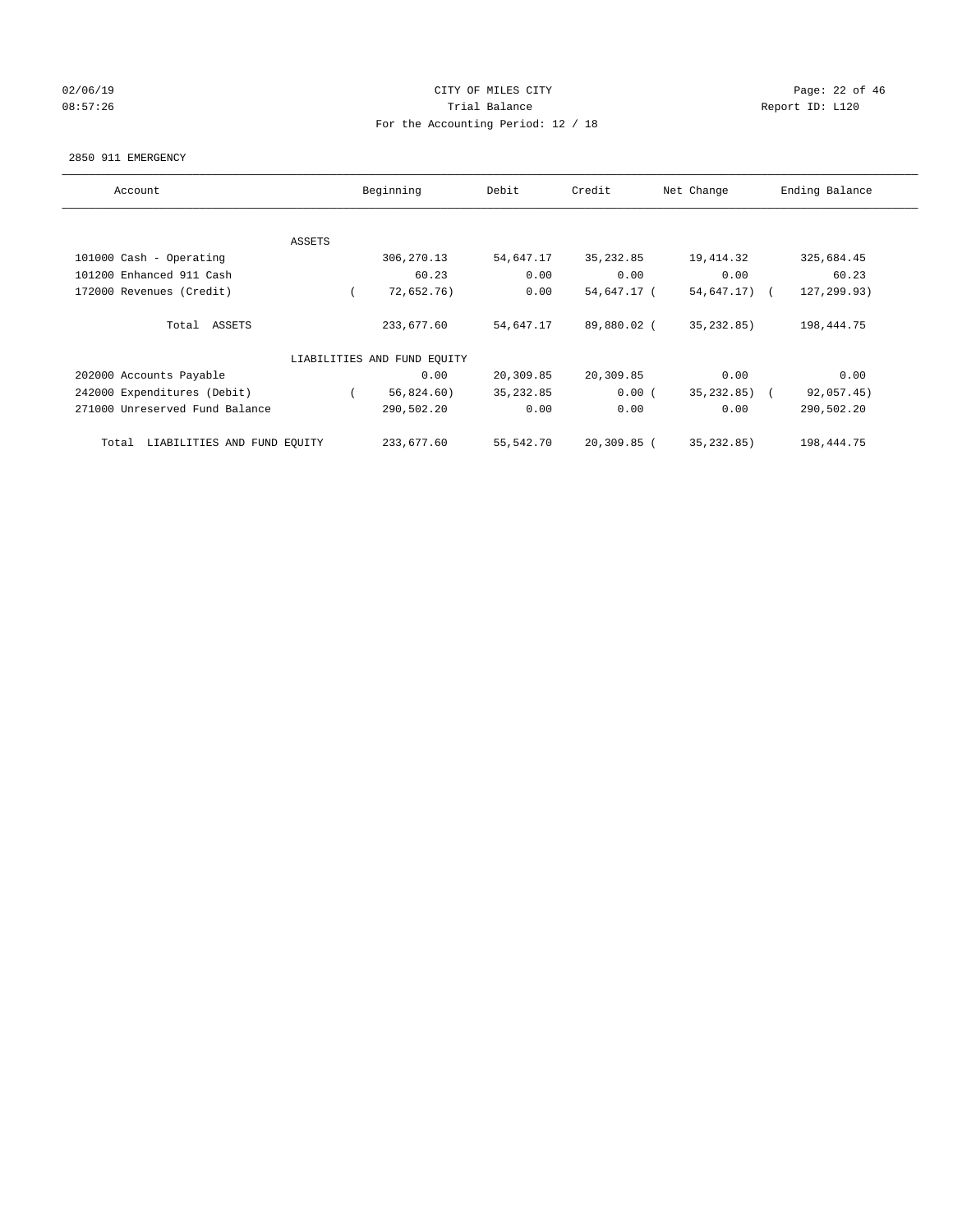# 02/06/19 Page: 23 of 46 08:57:26 Report ID: L120 For the Accounting Period: 12 / 18

### 2880 LIBRARY GRANTS

| Account                                | Beginning                   | Debit  | Credit     | Net Change   | Ending Balance |
|----------------------------------------|-----------------------------|--------|------------|--------------|----------------|
|                                        |                             |        |            |              |                |
| ASSETS                                 |                             |        |            |              |                |
| 101000 Cash - Operating                | 1,483.00)                   | 0.00   | 183.00 (   | 183.00) (    | 1,666.00)      |
| 101003 Cash - per capita               | 15,884.42                   | 0.00   | 0.00       | 0.00         | 15,884.42      |
| 101020 Cash - Partners Program         | 35,182.70                   | 0.00   | 0.00       | 0.00         | 35,182.70      |
| 101030 Cash - Sagebrush Fed/Base Grant | 17,670.48                   | 0.00   | 85.24(     | 85.24)       | 17,585.24      |
| 172000 Revenues (Credit)               | 4,610.08)                   | 0.00   | 0.00       | 0.00         | 4,610.08)      |
| Total ASSETS                           | 62,644.52                   | 0.00   | $268.24$ ( | 268.24)      | 62,376.28      |
|                                        | LIABILITIES AND FUND EQUITY |        |            |              |                |
| 202000 Accounts Payable                | 0.00                        | 268.24 | 268.24     | 0.00         | 0.00           |
| 242000 Expenditures (Debit)            | 2,534.50)                   | 268.24 | 0.00(      | $268.24$ ) ( | 2,802.74)      |
| 271000 Unreserved Fund Balance         | 65,179.02                   | 0.00   | 0.00       | 0.00         | 65,179.02      |
| LIABILITIES AND FUND EQUITY<br>Total   | 62,644.52                   | 536.48 | $268.24$ ( | 268.24)      | 62,376.28      |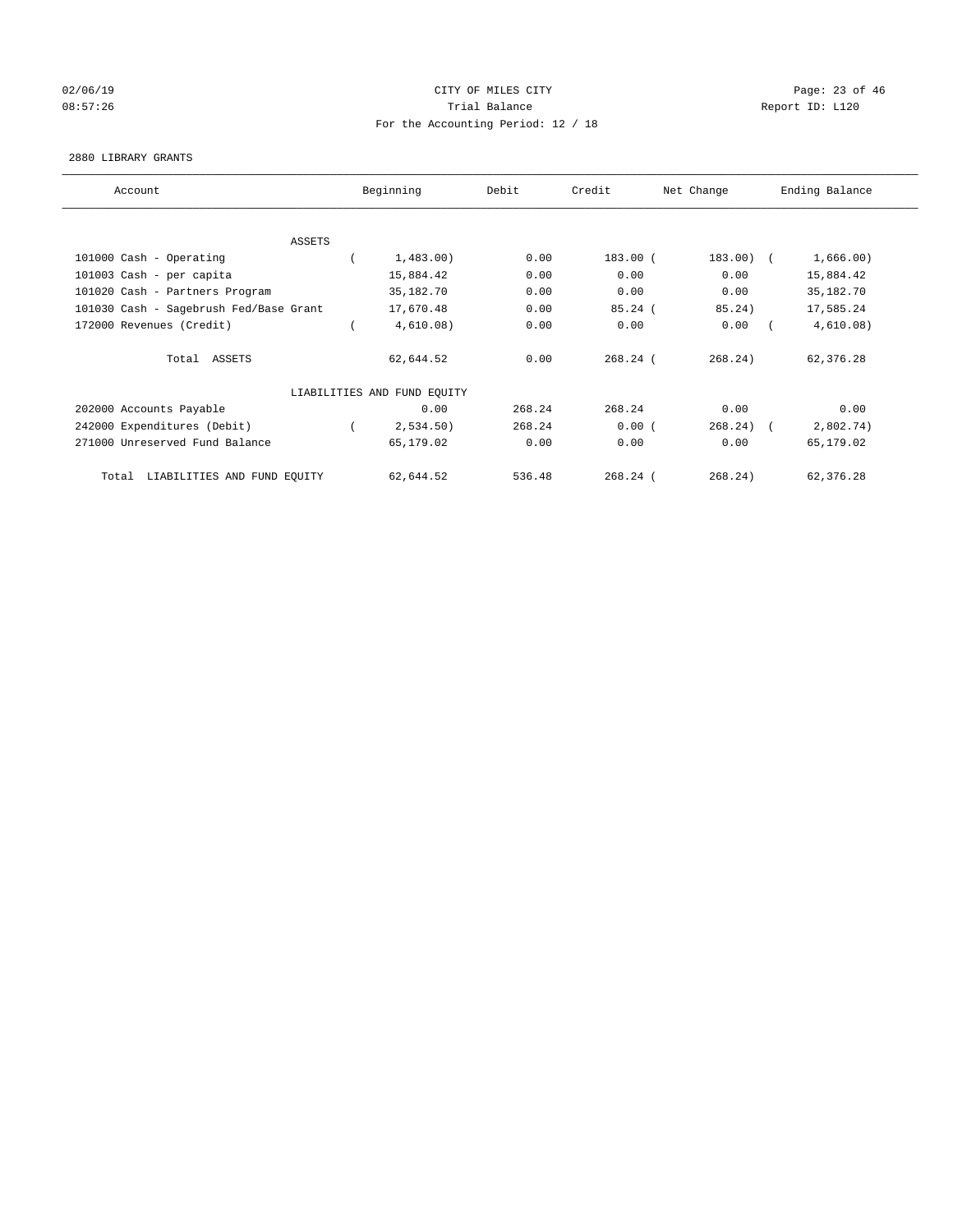## $O2/06/19$  Page: 24 of 46 08:57:26 Trial Balance Report ID: L120 For the Accounting Period: 12 / 18

2935 Historic Preservation

| Account                              |        | Beginning                   | Debit    | Credit       | Net Change | Ending Balance        |
|--------------------------------------|--------|-----------------------------|----------|--------------|------------|-----------------------|
|                                      |        |                             |          |              |            |                       |
|                                      | ASSETS |                             |          |              |            |                       |
| 101000 Cash - Operating              |        | 8,949.45                    | 2,200.00 | 122.56       | 2,077.44   | 11,026.89             |
| 172000 Revenues (Credit)             |        | 0.00                        | 0.00     | $2,200.00$ ( | 2,200.00)  | 2, 200.00)            |
| Total ASSETS                         |        | 8,949.45                    | 2,200.00 | $2,322.56$ ( | 122.56)    | 8,826.89              |
|                                      |        | LIABILITIES AND FUND EQUITY |          |              |            |                       |
| 202000 Accounts Payable              |        | 0.00                        | 7.85     | 7.85         | 0.00       | 0.00                  |
| 242000 Expenditures (Debit)          |        | 859.59)                     | 122.56   | 0.00(        | 122.56)    | 982.15)<br>$\sqrt{2}$ |
| 271000 Unreserved Fund Balance       |        | 9,809.04                    | 0.00     | 0.00         | 0.00       | 9,809.04              |
| LIABILITIES AND FUND EQUITY<br>Total |        | 8,949.45                    | 130.41   | 7.85(        | 122.56)    | 8,826.89              |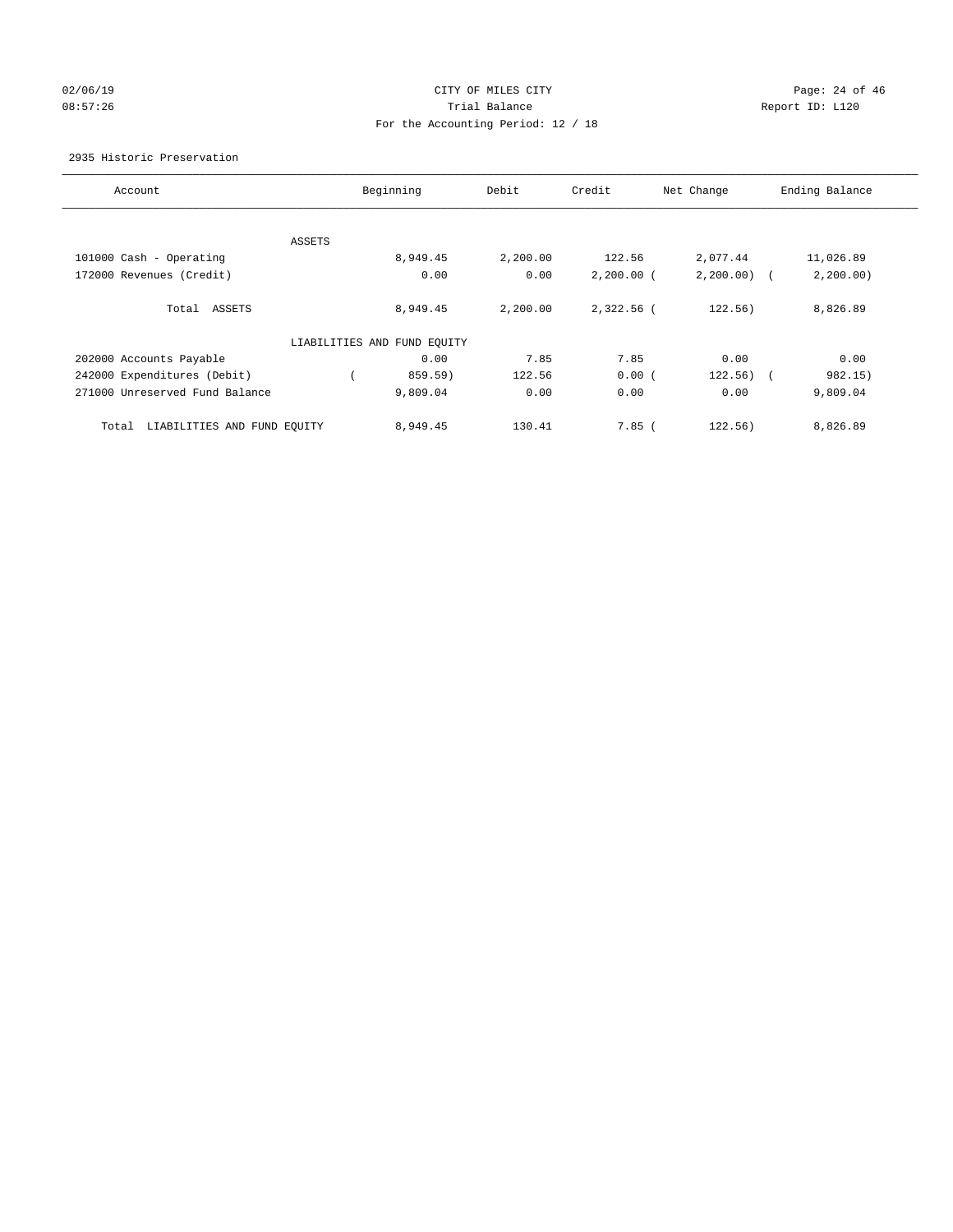# $O2/06/19$  Page: 25 of 46 08:57:26 Report ID: L120 For the Accounting Period: 12 / 18

## 2985 RETIRED SENIOR VOLUNTEER PROG (RSVP)

| Account                                    | Beginning                   | Debit     | Credit       | Net Change   | Ending Balance |
|--------------------------------------------|-----------------------------|-----------|--------------|--------------|----------------|
|                                            |                             |           |              |              |                |
| <b>ASSETS</b>                              |                             |           |              |              |                |
| 101000 Cash - Operating                    | 6, 573.90)                  | 6,180.84  | $6,220.13$ ( | $39.29$ (    | 6, 613.19)     |
| 101004 RSVP Non-Federal Cash Operating-Cus | 9,567.71                    | 6,501.00  | 419.83       | 6,081.17     | 15,648.88      |
| 101008 RSVP- Custer Excess                 | 8,936.57                    | 0.00      | 0.00         | 0.00         | 8,936.57       |
| 103100 Petty Cash-                         | 200.00                      | 0.00      | 0.00         | 0.00         | 200.00         |
| 172000 Revenues (Credit)                   | 31, 146.04)                 | 0.00      | 12,681.84 (  | 12,681.84)   | 43,827.88)     |
| Total ASSETS                               | 19,015.66)                  | 12,681.84 | 19,321.80 (  | $6,639.96$ ( | 25,655.62)     |
|                                            | LIABILITIES AND FUND EQUITY |           |              |              |                |
| 202000 Accounts Payable                    | 0.00                        | 991.15    | 991.15       | 0.00         | 0.00           |
| 242000 Expenditures (Debit)                | 37,187.05)                  | 6,639.96  | 0.00(        | 6,639.96)    | 43,827.01)     |
| 271000 Unreserved Fund Balance             | 18, 171.39                  | 0.00      | 0.00         | 0.00         | 18, 171.39     |
| LIABILITIES AND FUND EQUITY<br>Total       | 19,015.66)                  | 7,631.11  | 991.15 (     | 6,639.96)    | 25,655.62)     |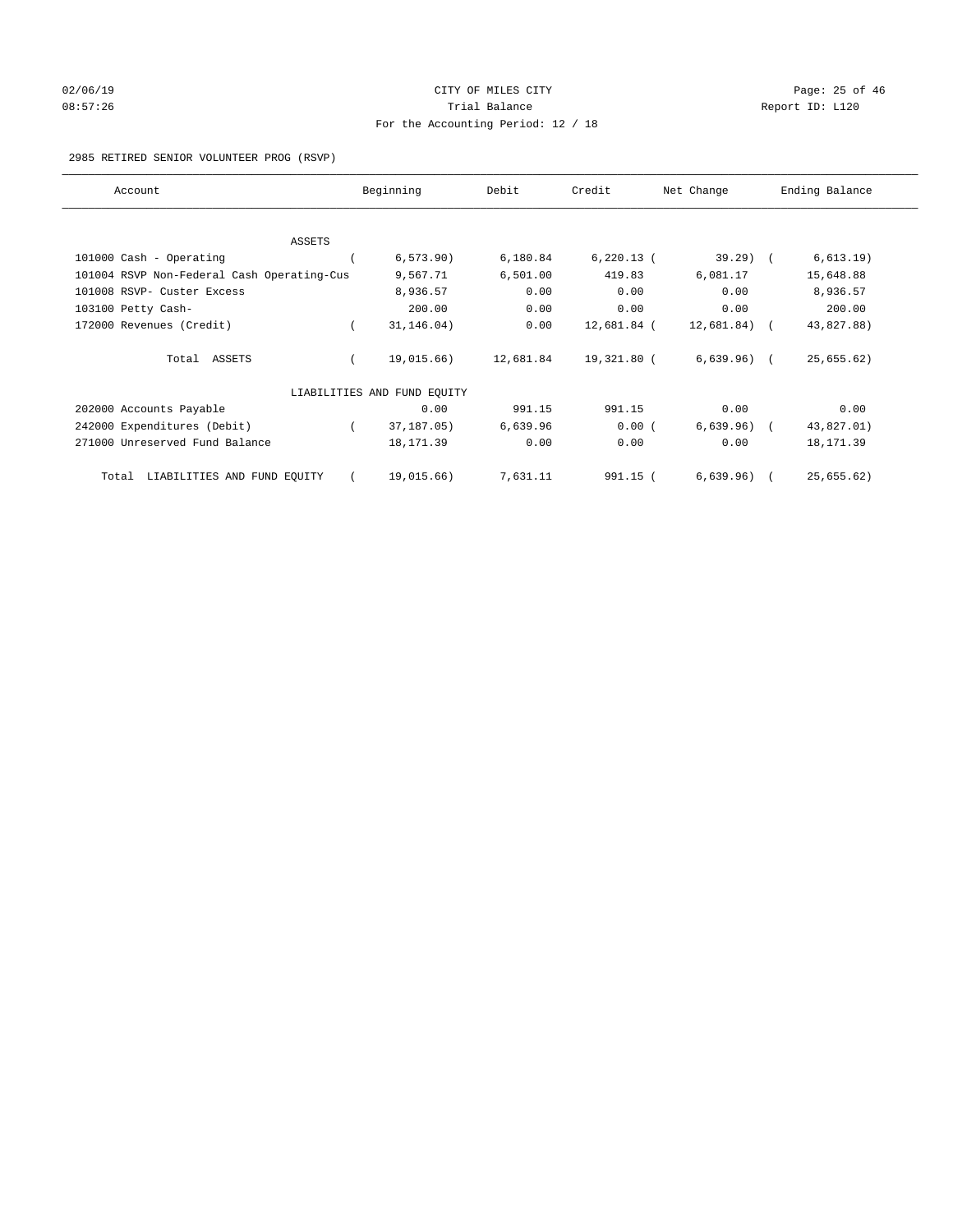3300 Judgement & Losses-Power Settlement

| Account                                     | Beginning                   |       | Debit | Credit | Net Change | Ending Balance |       |
|---------------------------------------------|-----------------------------|-------|-------|--------|------------|----------------|-------|
| ASSETS                                      |                             |       |       |        |            |                |       |
| 115208 Taxes Receivable - Personal 2008     |                             | 0.47) | 0.00  | 0.00   | 0.00       |                | 0.47) |
| Total ASSETS                                |                             | 0.47) | 0.00  | 0.00   | 0.00       | $\sqrt{2}$     | 0.47) |
|                                             | LIABILITIES AND FUND EQUITY |       |       |        |            |                |       |
| 223200 Deferred Revenue - Pers Prop Taxes ( |                             | 0.47) | 0.00  | 0.00   | 0.00       | $\sqrt{2}$     | 0.47) |
| Total LIABILITIES AND FUND EQUITY           |                             | 0.47) | 0.00  | 0.00   | 0.00       |                | 0.47) |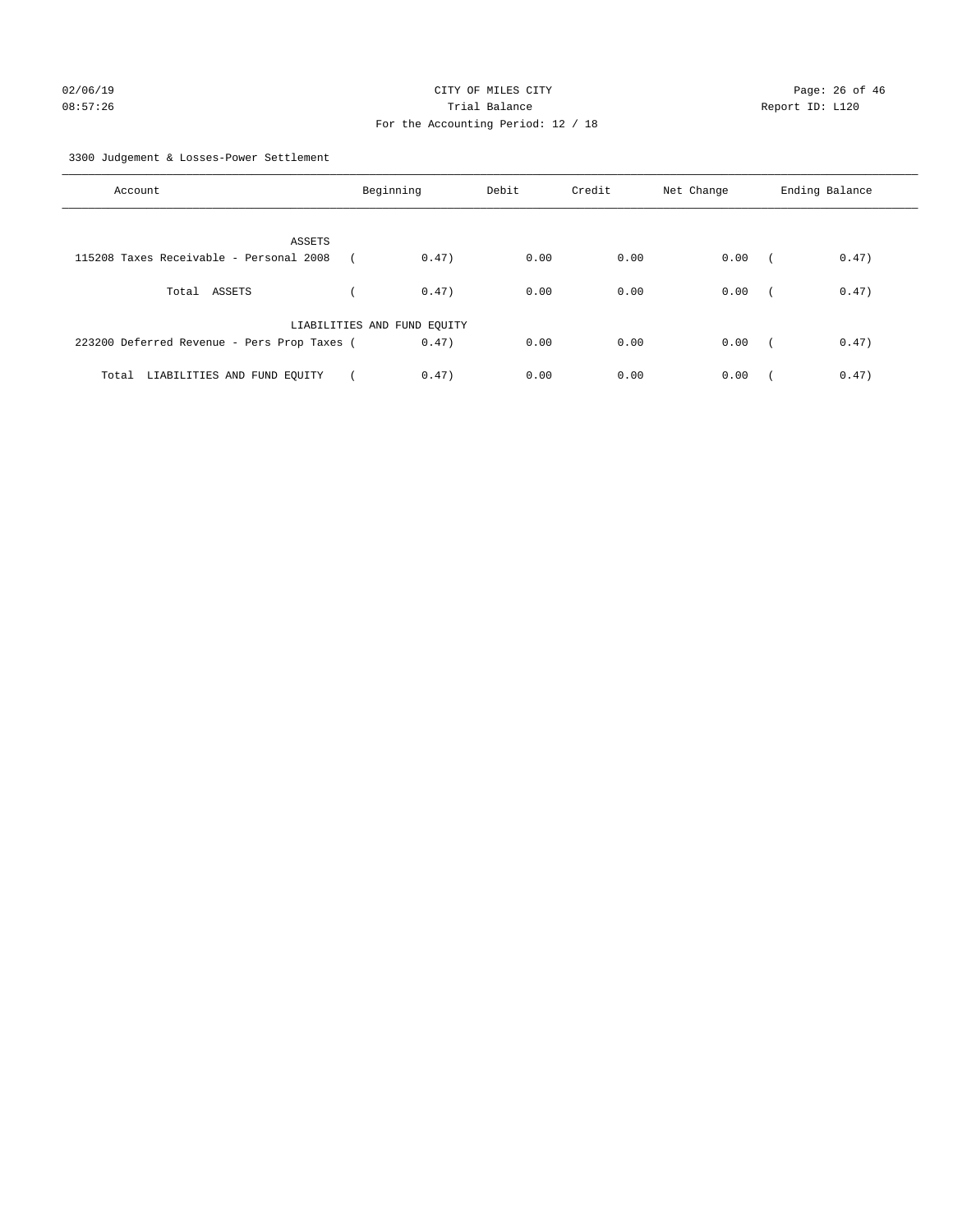## $O2/06/19$  Page: 27 of 46 08:57:26 Trial Balance Report ID: L120 For the Accounting Period: 12 / 18

3400 SID REVOLVING FUND

| Account                              | Beginning                   | Debit | Credit | Net Change | Ending Balance |
|--------------------------------------|-----------------------------|-------|--------|------------|----------------|
| ASSETS                               |                             |       |        |            |                |
| 101000 Cash - Operating              | 2,985.00                    | 0.00  | 0.00   | 0.00       | 2,985.00       |
| ASSETS<br>Total                      | 2,985.00                    | 0.00  | 0.00   | 0.00       | 2,985.00       |
|                                      | LIABILITIES AND FUND EQUITY |       |        |            |                |
| 271000 Unreserved Fund Balance       | 2,985.00                    | 0.00  | 0.00   | 0.00       | 2,985.00       |
| LIABILITIES AND FUND EQUITY<br>Total | 2,985.00                    | 0.00  | 0.00   | 0.00       | 2,985.00       |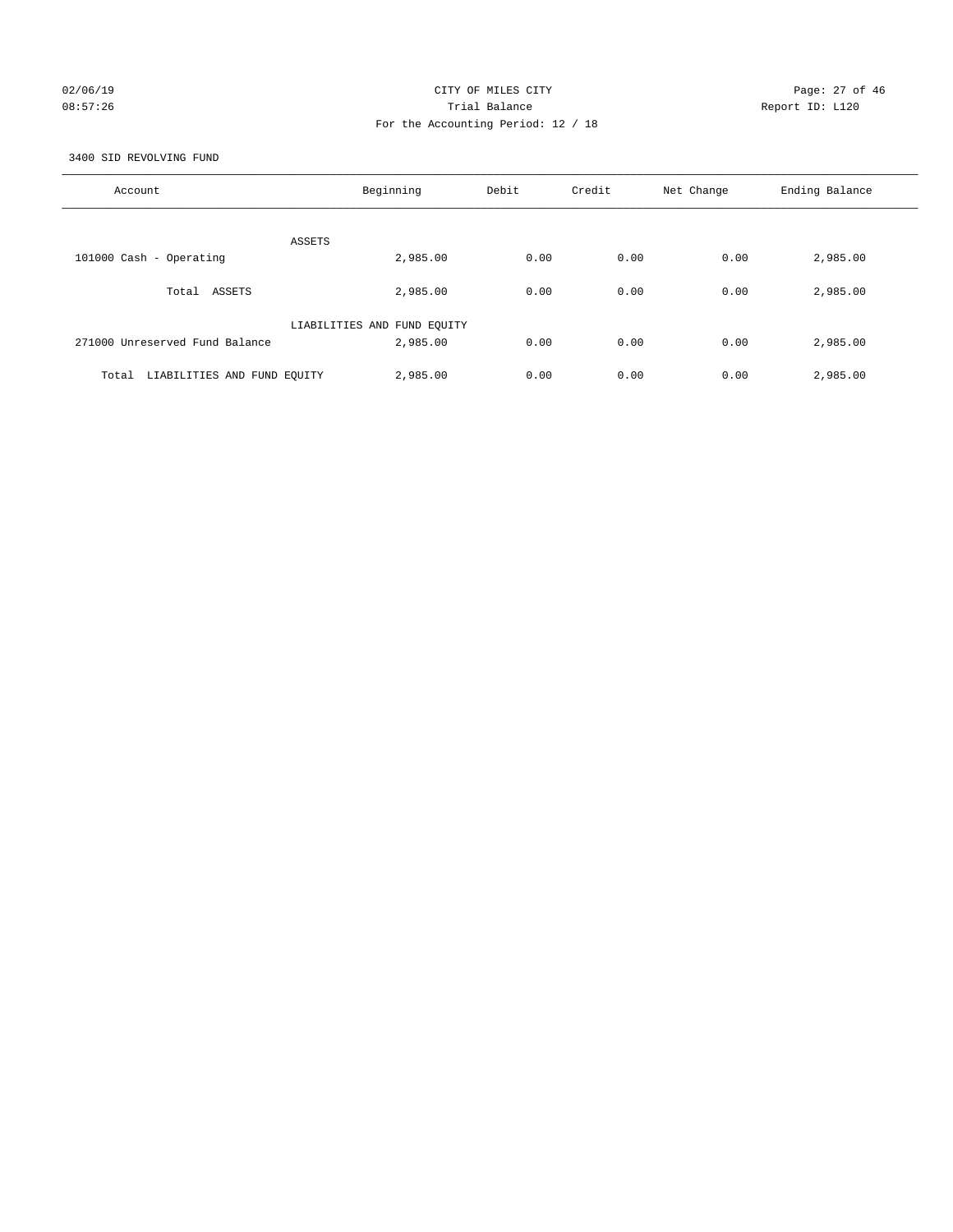# $O2/06/19$  Page: 28 of 46 08:57:26 **Trial Balance Constanting Constanting Constanting Constanting Constanting Constanting Constanting Constanting Constanting Constanting Constanting Constanting Constanting Constanting Constanting Constanting Cons** For the Accounting Period: 12 / 18

#### 3670 SID 211

| Account                                    | Beginning                   | Debit | Credit | Net Change | Ending Balance |
|--------------------------------------------|-----------------------------|-------|--------|------------|----------------|
| ASSETS                                     |                             |       |        |            |                |
| 101000 Cash - Operating                    | 12,546.41                   | 0.00  | 0.00   | 0.00       | 12,546.41      |
| 118000 Special Assessments Receivable 2000 | 2,551.35                    | 0.00  | 0.00   | 0.00       | 2,551.35       |
| 118150 Special Assessments Receivables-201 | 1,224.81                    | 0.00  | 0.00   | 0.00       | 1,224.81       |
| 118180 Special Assessments Received-2018   | 1,430.81                    | 0.00  | 0.00   | 0.00       | 1,430.81       |
| 119000 Special Assmt Recbl - Deferred      | 37,169.39                   | 0.00  | 0.00   | 0.00       | 37,169.39      |
| 172000 Revenues (Credit)                   | 2,359.25                    | 0.00  | 0.00   | 0.00       | 2, 359.25      |
| Total ASSETS                               | 52,563.52                   | 0.00  | 0.00   | 0.00       | 52, 563.52     |
|                                            | LIABILITIES AND FUND EQUITY |       |        |            |                |
| 223000 Deferred Revenue/Uncollected Taxes  | 42,376.36                   | 0.00  | 0.00   | 0.00       | 42,376.36      |
| 242000 Expenditures (Debit)                | 2,663.96)                   | 0.00  | 0.00   | 0.00       | 2,663.96)      |
| 271000 Unreserved Fund Balance             | 12,851.12                   | 0.00  | 0.00   | 0.00       | 12,851.12      |
| LIABILITIES AND FUND EQUITY<br>Total       | 52,563.52                   | 0.00  | 0.00   | 0.00       | 52, 563.52     |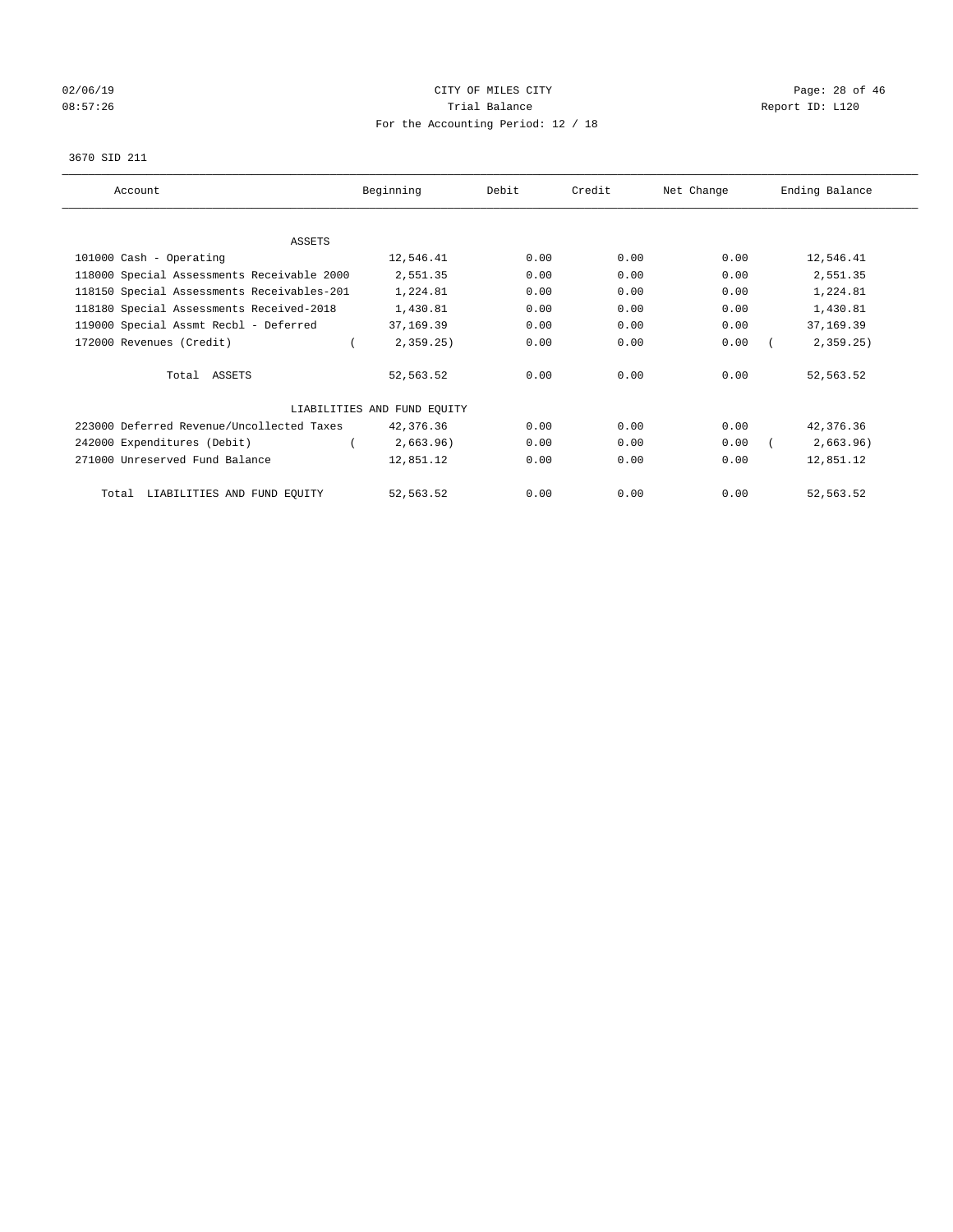# $O2/06/19$  Page: 29 of 46 08:57:26 Trial Balance Report ID: L120 For the Accounting Period: 12 / 18

## 4000 General Fund Capitol Improvement Fund

| Account                              | Beginning                   | Debit  | Credit  | Net Change | Ending Balance |
|--------------------------------------|-----------------------------|--------|---------|------------|----------------|
|                                      |                             |        |         |            |                |
| ASSETS<br>101000 Cash - Operating    | 88,725.66                   | 169.07 | 0.00    | 169.07     | 88,894.73      |
| 172000 Revenues (Credit)             | 510.08)                     | 0.00   | 169.07( | $169.07$ ( | 679.15)        |
| Total ASSETS                         | 88, 215.58                  | 169.07 | 169.07  | 0.00       | 88, 215.58     |
|                                      | LIABILITIES AND FUND EQUITY |        |         |            |                |
| 242000 Expenditures (Debit)          | 6,700.00)                   | 0.00   | 0.00    | 0.00       | 6,700.00)      |
| 271000 Unreserved Fund Balance       | 94, 915.58                  | 0.00   | 0.00    | 0.00       | 94, 915.58     |
| LIABILITIES AND FUND EQUITY<br>Total | 88, 215.58                  | 0.00   | 0.00    | 0.00       | 88, 215.58     |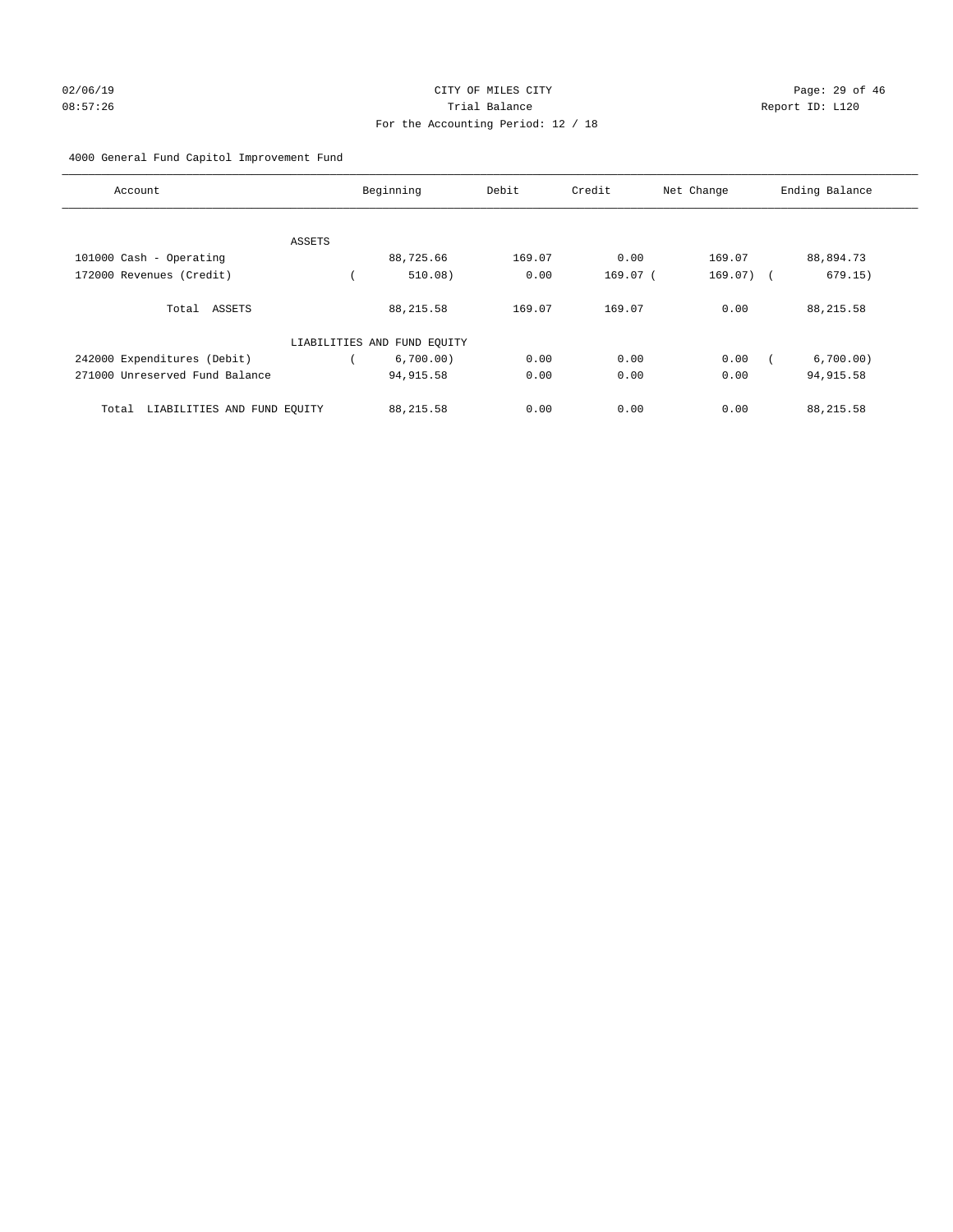# 02/06/19 Page: 30 of 46 08:57:26 Trial Balance Report ID: L120 For the Accounting Period: 12 / 18

4050 Ambulance Capital Improvement Fund

| Account                              | Beginning                   | Debit | Credit | Net Change | Ending Balance |
|--------------------------------------|-----------------------------|-------|--------|------------|----------------|
| ASSETS                               |                             |       |        |            |                |
| 101000 Cash - Operating              | 13,779.06                   | 0.00  | 0.00   | 0.00       | 13,779.06      |
| ASSETS<br>Total                      | 13,779.06                   | 0.00  | 0.00   | 0.00       | 13,779.06      |
|                                      | LIABILITIES AND FUND EQUITY |       |        |            |                |
| 271000 Unreserved Fund Balance       | 13,779.06                   | 0.00  | 0.00   | 0.00       | 13,779.06      |
| LIABILITIES AND FUND EQUITY<br>Total | 13,779.06                   | 0.00  | 0.00   | 0.00       | 13,779.06      |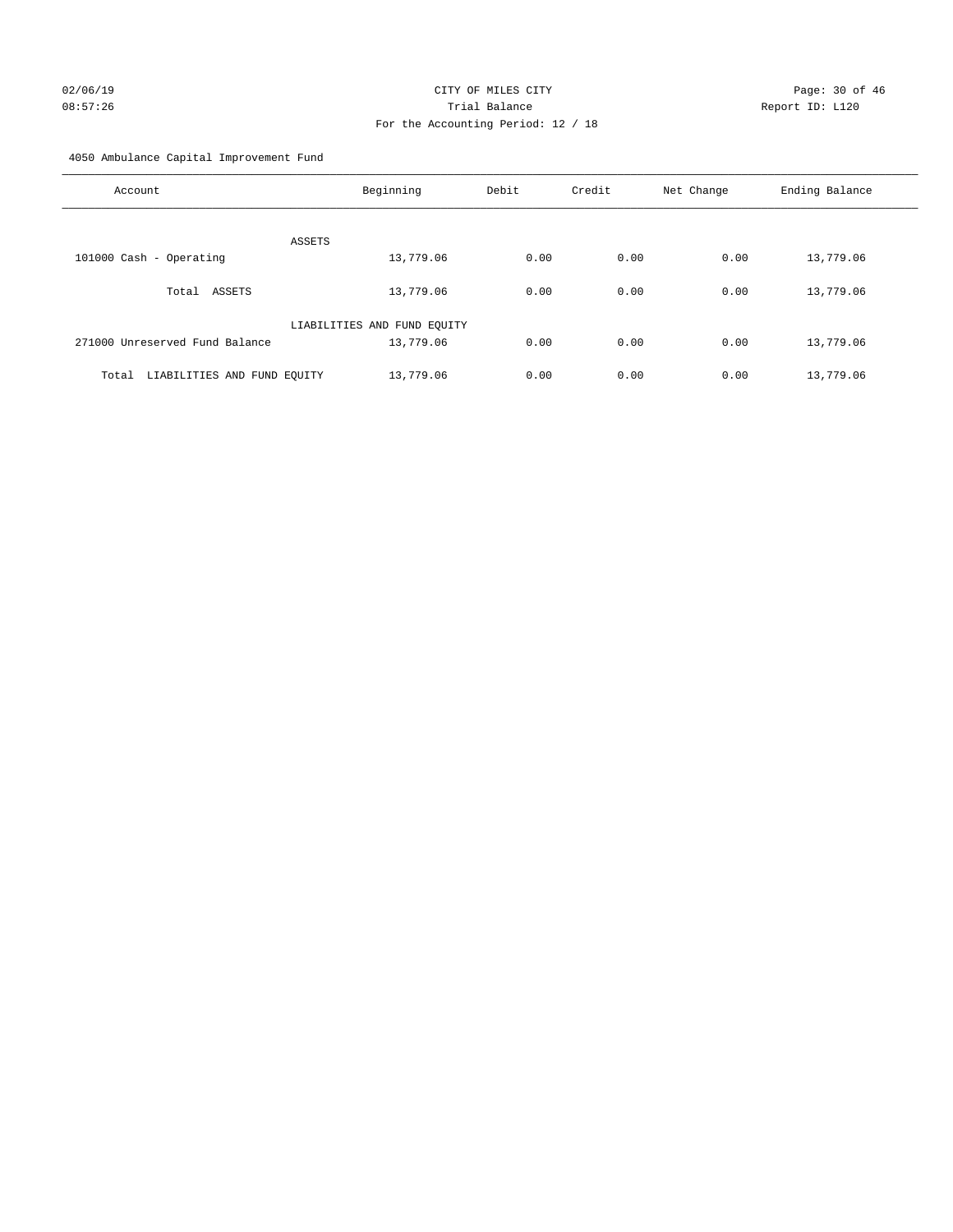# $O2/06/19$  Page: 31 of 46 08:57:26 Trial Balance Report ID: L120 For the Accounting Period: 12 / 18

4060 CAPITAL IMPROV-PUBLIC WORKS

| Account                              | Beginning                   | Debit    | Credit     | Net Change | Ending Balance          |
|--------------------------------------|-----------------------------|----------|------------|------------|-------------------------|
|                                      |                             |          |            |            |                         |
| ASSETS                               |                             |          |            |            |                         |
| 101000 Cash - Operating              | 385,669.64                  | 784.92   | 0.00       | 784.92     | 386, 454.56             |
| 122000 Accounts Receivable           | 0.00                        | 300.00   | 0.00       | 300.00     | 300.00                  |
| 172000 Revenues (Credit)             | 5,724.55)                   | 0.00     | 1,084.92 ( | 1,084.92)  | 6,809.47)<br>$\sqrt{2}$ |
| Total ASSETS                         | 379,945.09                  | 1,084.92 | 1,084.92   | 0.00       | 379,945.09              |
|                                      | LIABILITIES AND FUND EQUITY |          |            |            |                         |
| 242000 Expenditures (Debit)          | 21,000.00)                  | 0.00     | 0.00       | 0.00       | 21,000.00)              |
| 271000 Unreserved Fund Balance       | 400,945.09                  | 0.00     | 0.00       | 0.00       | 400,945.09              |
| LIABILITIES AND FUND EQUITY<br>Total | 379,945.09                  | 0.00     | 0.00       | 0.00       | 379,945.09              |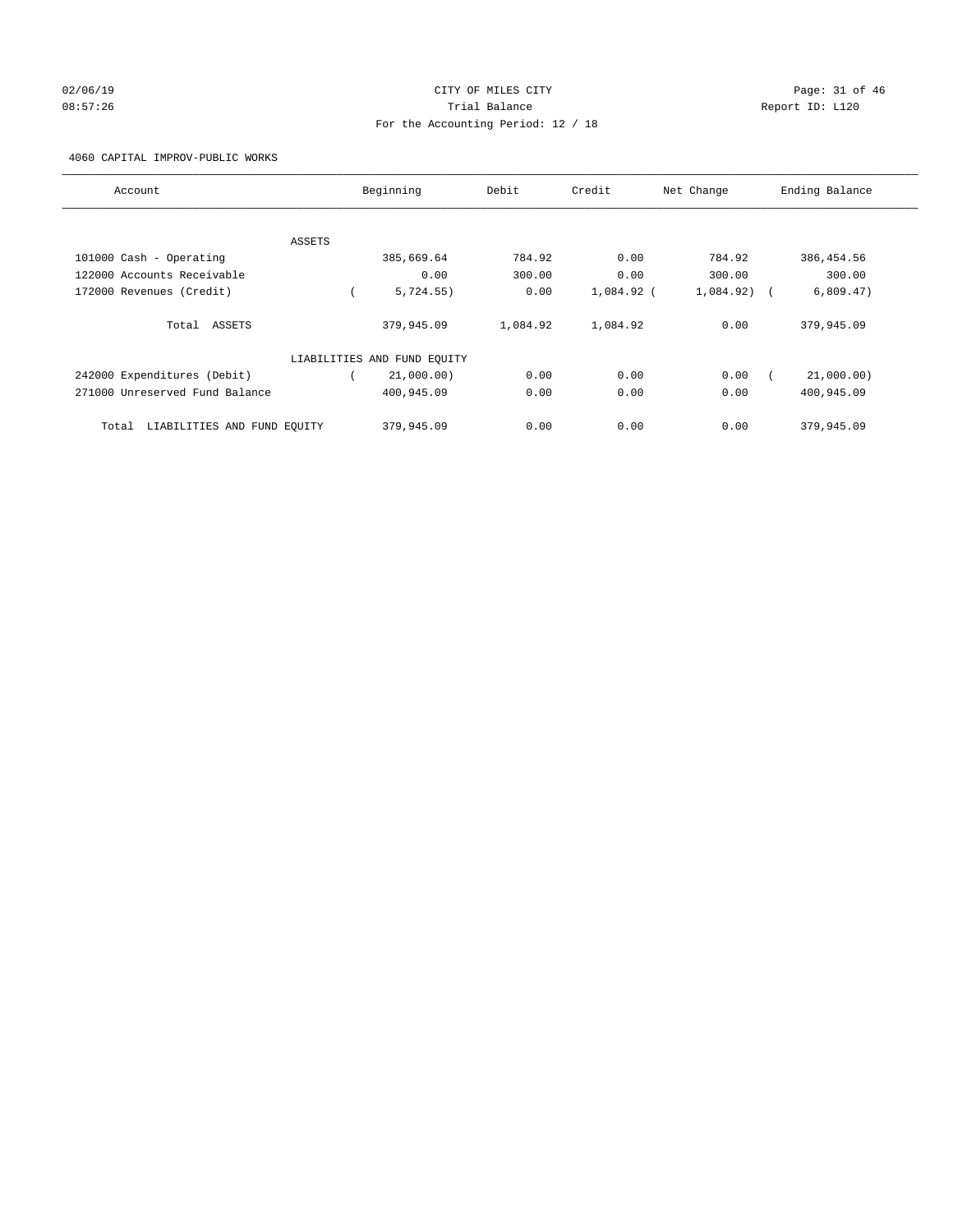# $O2/06/19$  Page: 32 of 46 08:57:26 Trial Balance Report ID: L120 For the Accounting Period: 12 / 18

#### 5210 WATER UTILITY

| Account                                                   | Beginning                   | Debit        | Credit       | Net Change   | Ending Balance             |
|-----------------------------------------------------------|-----------------------------|--------------|--------------|--------------|----------------------------|
|                                                           |                             |              |              |              |                            |
| ASSETS                                                    |                             |              |              |              |                            |
| 101000 Cash - Operating                                   | 3, 203, 244.36              | 164,671.18   | 121, 131. 76 | 43,539.42    | 3, 246, 783. 78            |
| 101010 Deposit Cash                                       | 97,250.00                   | 2,450.00     | $2,750.00$ ( | 300.00)      | 96,950.00                  |
| 102240 Cash - Replacement & Depreciation                  | 1,489,589.35                | 0.00         | 0.00         | 0.00         | 1,489,589.35               |
| 102250 Cash - System Devlopment Fees                      | 309,439.92                  | 70.00        | 0.00         | 70.00        | 309,509.92                 |
| 102270 Cash - Curb Stop Replacement Fee                   | 338, 277.20                 | 3,618.56     | 498.25       | 3,120.31     | 341,397.51                 |
| 102312 RevBnd/CurYearDebt-DNRC/CarbonTank                 | 57,816.15                   | 11,563.23    | 69,167.50 (  | 57,604.27)   | 211.88                     |
| 102313 RevBnd/CurYearDebt-DNRC/NE WtrLine                 | 58,782.80                   | 11,756.56    | 69,827.50 (  | 58,070.94)   | 711.86                     |
| 102315 RevBnd/CurYearDebt-ARRA/NE Water Li                | 7,681.75                    | 1,536.35     | $9,735.00$ ( | 8, 198.65)   | 516.90)<br>$\sqrt{2}$      |
| 102322 RevBnd/Reserve-DNRC/CarbonTank                     | 153,009.00                  | 0.00         | 0.00         | 0.00         | 153,009.00                 |
| 102323 RevBnd/Reserve-DNRC/NE WtrLine                     | 128,653.00                  | 0.00         | 0.00         | 0.00         | 128,653.00                 |
| 102325 RevBnd/Reserve-ARRA B-NE Waterline                 | 18,245.00                   | 0.00         | 0.00         | 0.00         | 18,245.00                  |
| 103000 Petty Cash                                         | 330.00                      | 0.00         | 0.00         | 0.00         | 330.00                     |
| 122000 Accounts Receivable                                | 173,070.67                  | 150,110.83   | 157,266.43 ( | 7, 155.60)   | 165,915.07                 |
| 122020 Accounts Receivable-\$2.00 State Ass(              | 2.00)                       | 0.00         | 0.00         | 0.00         | $\left($<br>2.00)          |
| 162000 Deferred outflows-GASB68                           | 159,755.00                  | 0.00         | 0.00         | 0.00         | 159,755.00                 |
| 172000 Revenues (Credit)<br>$\left($                      | 1,044,549.24)               | 904.04       | 155,641.24 ( | 154,737.20)  | 1,199,286.44)              |
| 181000 Land                                               | 41,844.00                   | 0.00         | 0.00         | 0.00         | 41,844.00                  |
| 182000 Buildings                                          | 22,997.00                   | 0.00         | 0.00         | 0.00         | 22,997.00                  |
| 182100 Allowance for Depr - Buildings (Cre(               | 22,997.00)                  | 0.00         | 0.00         | 0.00         | 22,997.00)                 |
| 186000 Machinery and Equipment                            | 453,741.42                  | 0.00         | 0.00         | 0.00         | 453,741.42                 |
| 186100 Allowance for Depr - Machinery & Eq(               | 311, 381.00)                | 0.00         | 0.00         | 0.00         | 311,381.00)                |
| 188000 Const. Work in Progress-NE Wtr Line                | 40,080.74                   | 0.00         | 0.00         | 0.00         | 40,080.74                  |
| 189100 Source of Supply                                   | 3,448,234.49                | 0.00         | 0.00         | 0.00         | 3, 448, 234.49             |
| 189110 Allowance for Depreciation - Source(               | 706, 399.00)                | 0.00         | 0.00         | 0.00         | 706, 399.00)<br>$\left($   |
| 189300 Treatment Plant                                    | 3,740,287.07                | 0.00         | 0.00         | 0.00         | 3,740,287.07               |
| 189310 Allowance for Depr - Treatment Plan(               | 2,009,989.00)               | 0.00         | 0.00         | 0.00         | 2,009,989.00<br>$\sqrt{2}$ |
| 189400 Transmission & Distribution                        | 13, 418, 565.26             | 0.00         | 0.00         | 0.00         | 13, 418, 565.26            |
| 189410 Allowance for Depr - Trans & Distri( 4,233,563.00) |                             | 0.00         | 0.00         | 0.00         | (4, 233, 563.00)           |
| 199901 OPEB Deferred Outflow                              | 9,115.00                    | 0.00         | 0.00         | 0.00         | 9,115.00                   |
| Total ASSETS                                              | 19,041,128.94               | 346,680.75   | 586,017.68 ( | 239, 336.93) | 18,801,792.01              |
|                                                           | LIABILITIES AND FUND EQUITY |              |              |              |                            |
| 202000 Accounts Payable                                   | 0.00                        | 168,775.73   | 168,775.73   | 0.00         | 0.00                       |
| 214000 Deposits Payable                                   | 97,250.00                   | 2,750.00     | $2,450.00$ ( | 300.00)      | 96,950.00                  |
| 214010 Refunds Payable<br>$\left($                        | 456.27)                     | 869.83       | 869.83       | 0.00         | 456.27                     |
| 223801 OPEB Deferred Inflows                              | 2,157.00                    | 0.00         | 0.00         | 0.00         | 2,157.00                   |
| 223899 Deferred inflows-GASB 68                           | 5,550.00                    | 0.00         | 0.00         | 0.00         | 5,550.00                   |
| 231000 BONDS PAYABLE                                      | 4,326,000.00                | 0.00         | 0.00         | 0.00         | 4,326,000.00               |
| 237000 Net Pension liability-GASB 68                      | 679,857.00                  | 0.00         | 0.00         | 0.00         | 679,857.00                 |
| 238000 Other Post Employment Benefits                     | 67,353.00                   | 0.00         | 0.00         | 0.00         | 67, 353.00                 |
| 239000 Compensated Absences Payable                       | 86,077.00                   | 0.00         | 0.00         | 0.00         | 86,077.00                  |
| 242000 Expenditures (Debit)                               | (1, 252, 754.63)            | 239, 122. 18 | 85.25(       | 239,036.93)  | 1,491,791.56)              |
| 250300 Reserve Revenue Bond - Current Debt                | 323, 303.85                 | 0.00         | 0.00         | 0.00         | 323, 303.85                |
| 250500 Reserve - System Dev Fees                          | 171,098.25                  | 0.00         | 0.00         | 0.00         | 171,098.25                 |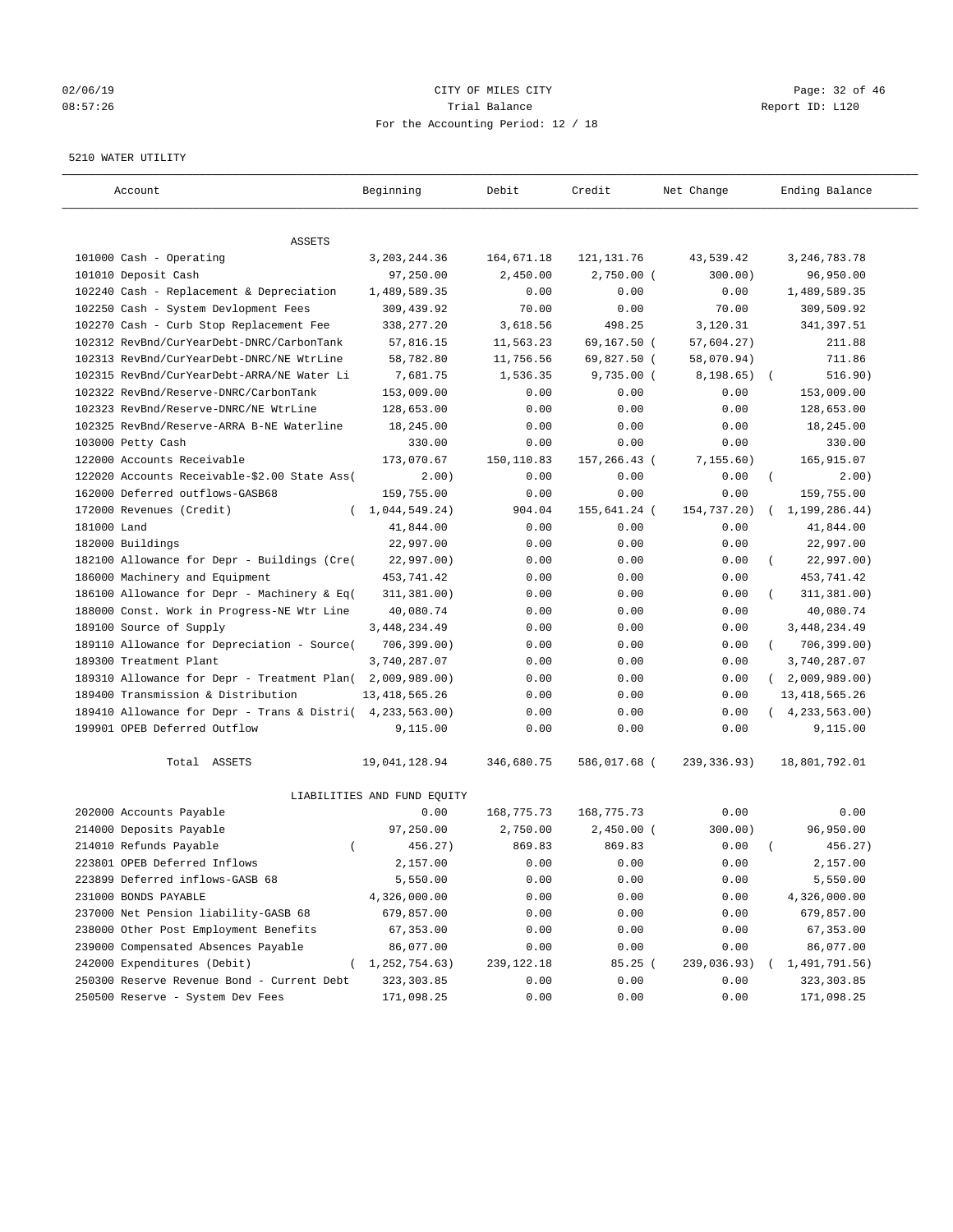|  | 02/06/19 |  |
|--|----------|--|
|  | 08:57:26 |  |

# CITY OF MILES CITY CONTROL CONTROL CITY CONTROL Page: 33 of 46 Prial Balance **Report ID:** L120 For the Accounting Period: 12 / 18

5210 WATER UTILITY

| Account                                    | Beginning     | Debit      | Credit     | Net Change  | Ending Balance |
|--------------------------------------------|---------------|------------|------------|-------------|----------------|
| 250600 Reserve for Replacement & Depreciat | 1,351,889.30  | 0.00       | 0.00       | 0.00        | 1,351,889.30   |
| 271000 Unreserved Fund Balance             | 518,467.93)   | 0.00       | 0.00       | 0.00        | 518, 467, 93)  |
| 272000 Unreserved Retained Earnings        | 13,702,272.37 | 0.00       | 0.00       | 0.00        | 13,702,272.37  |
| LIABILITIES AND FUND EOUITY<br>Total       | 19,041,128.94 | 411,517.74 | 172,180.81 | 239,336.93) | 18,801,792.01  |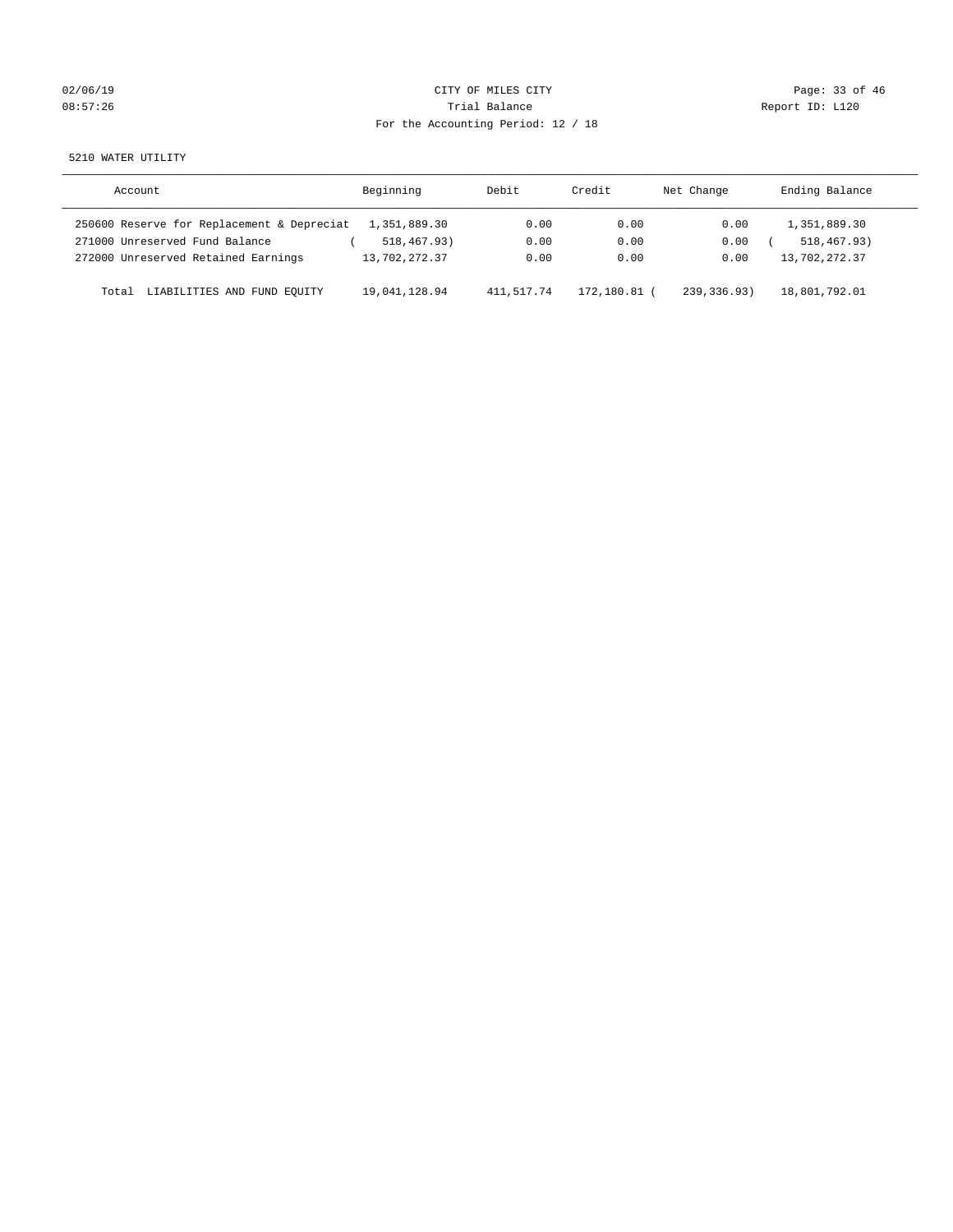# $O2/06/19$  Page: 34 of 46 08:57:26 Trial Balance Report ID: L120 For the Accounting Period: 12 / 18

#### 5310 SEWER UTILITY

| Account                                                                                         | Beginning                   | Debit       | Credit         | Net Change   | Ending Balance              |
|-------------------------------------------------------------------------------------------------|-----------------------------|-------------|----------------|--------------|-----------------------------|
| <b>ASSETS</b>                                                                                   |                             |             |                |              |                             |
| 101000 Cash - Operating                                                                         | 2, 352, 575.48              | 230, 348.63 | 118,054.19     | 112,294.44   | 2,464,869.92                |
| 102240 Cash - Replacement & Depreciation                                                        | 195,098.39                  | 0.00        | 0.00           | 0.00         | 195,098.39                  |
| 102250 Cash - System Devlopment Fees                                                            | 148,440.91                  | 0.00        | 0.00           | 0.00         | 148,440.91                  |
| 102279 WWtr Treatment Plant-Phase II Const(                                                     | 45,001.30)                  | 0.00        | 0.00           | 0.00         | 45,001.30)                  |
| 102280 WWtr Treatment Plant-Phase I Constr                                                      | 738,063.46                  | 0.00        | 0.00           | 0.00         | 738,063.46                  |
| 102316 RevBnd/CurYearDebt-Phase 1 Haynes L                                                      | 42,047.90                   | 8,409.58    | $50, 205.00$ ( | 41,795.42)   | 252.48                      |
| 102317 RevBnd/CurYearDebt-WWTP Phase II                                                         | 62,846.22                   | 16,738.54   | 192,762.03 (   | 176,023.49)  | 113, 177. 27)<br>$\sqrt{ }$ |
| 102390 REV BOND/RESERVE-Sewer Phase 1                                                           | 101,735.00                  | 0.00        | 0.00           | 0.00         | 101,735.00                  |
| 102396 REV BOND/RESERVE-SEWER PHASE II                                                          | 201,275.00                  | 0.00        | 0.00           | 0.00         | 201,275.00                  |
| 122000 Accounts Receivable                                                                      | 201,497.22                  | 168,186.94  | 175,044.50 (   | 6,857.56)    | 194,639.66                  |
| 132000 Due From Government (Short Term)                                                         | 50,000.00                   | 0.00        | 0.00           | 0.00         | 50,000.00                   |
| 162000 Deferred outflows-GASB68                                                                 | 129,910.00                  | 0.00        | 0.00           | 0.00         | 129,910.00                  |
| 172000 Revenues (Credit)<br>$\left($                                                            | 867, 416.07)                | 1,212.79    | 224,618.61 (   | 223, 405.82) | 1,090,821.89)<br>$\sqrt{2}$ |
| 181000 Land                                                                                     | 2.00                        | 0.00        | 0.00           | 0.00         | 2.00                        |
| 186000 Machinery and Equipment                                                                  | 743,665.77                  | 0.00        | 0.00           | 0.00         | 743,665.77                  |
| 186100 Allowance for Depr - Machinery & Eq(                                                     | 496,574.00)                 | 0.00        | 0.00           | 0.00         | 496,574.00)                 |
| 188000 Const. Work in Progress-NE Wtr Line(                                                     | 1.63)                       | 0.00        | 0.00           | 0.00         | 1.63)                       |
| 189300 Treatment Plant                                                                          | 11, 315, 945.56             | 0.00        | 0.00           | 0.00         | 11, 315, 945.56             |
|                                                                                                 |                             | 0.00        | 0.00           | 0.00         | (1,536,380.00)              |
| 189310 Allowance for Depr - Treatment Plan( 1,536,380.00)<br>189400 Transmission & Distribution | 4,028,819.40                |             |                | 0.00         |                             |
|                                                                                                 |                             | 0.00        | 0.00           |              | 4,028,819.40                |
| 189410 Allowance for Depr - Trans & Distri( 1,598,105.00)                                       |                             | 0.00        | 0.00           | 0.00         | (1,598,105.00)              |
| 199901 OPEB Deferred Outflow                                                                    | 6,836.00                    | 0.00        | 0.00           | 0.00         | 6,836.00                    |
| Total ASSETS                                                                                    | 15,775,280.31               | 424,896.48  | 760,684.33 (   | 335,787.85)  | 15, 439, 492.46             |
|                                                                                                 | LIABILITIES AND FUND EQUITY |             |                |              |                             |
| 202000 Accounts Payable                                                                         | 213, 361.46                 | 275, 370.43 | 275, 370.43    | 0.00         | 213, 361.46                 |
| 223801 OPEB Deferred Inflows                                                                    | 1,618.00                    | 0.00        | 0.00           | 0.00         | 1,618.00                    |
| 223899 Deferred inflows-GASB 68                                                                 | 4,513.00                    | 0.00        | 0.00           | 0.00         | 4,513.00                    |
| 231300 Bonds Pay 1979 Issue                                                                     | 1,147,000.00                | 0.00        | 0.00           | 0.00         | 1,147,000.00                |
| 231301 WWTP #2 Bonds Pay                                                                        | 5,227,962.00                | 0.00        | 0.00           | 0.00         | 5,227,962.00                |
| 237000 Net Pension liability-GASB 68                                                            | 552,851.00                  | 0.00        | 0.00           | 0.00         | 552,851.00                  |
| 238000 Other Post Employment Benefits                                                           | 50,515.00                   | 0.00        | 0.00           | 0.00         | 50,515.00                   |
| 239000 Compensated Absences Payable                                                             | 65,465.00                   | 0.00        | 0.00           | 0.00         | 65,465.00                   |
| 242000 Expenditures (Debit)<br>$\left($                                                         | 747,953.16)                 | 335,873.10  | 85.25(         | 335,787.85)  | 1,083,741.01)               |
| 250500 Reserve - System Dev Fees                                                                | 82,925.91                   | 0.00        | 0.00           | 0.00         | 82,925.91                   |
| 250600 Reserve for Replacement & Depreciat                                                      | 1,666,491.83                | 0.00        | 0.00           | 0.00         | 1,666,491.83                |
| 271000 Unreserved Fund Balance                                                                  | 394,844.93)                 | 0.00        | 0.00           | 0.00         | $\left($<br>394,844.93)     |
| 272000 Unreserved Retained Earnings                                                             | 7,905,375.20                | 0.00        | 0.00           | 0.00         | 7,905,375.20                |
| Total LIABILITIES AND FUND EQUITY                                                               | 15,775,280.31               | 611, 243.53 | 275,455.68 (   | 335,787.85)  | 15, 439, 492.46             |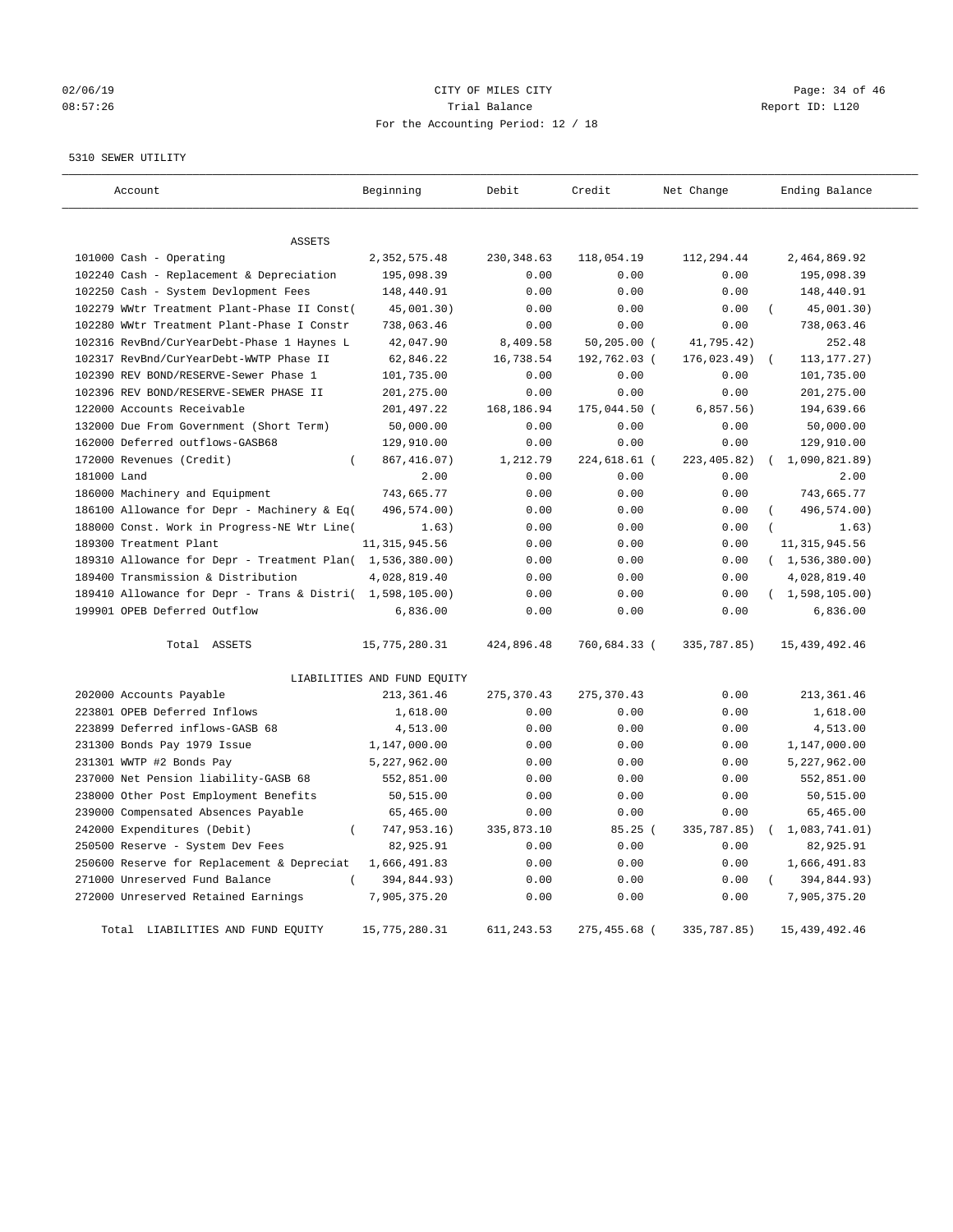# $O2/06/19$  Page: 35 of 46 08:57:26 Trial Balance Report ID: L120 For the Accounting Period: 12 / 18

#### 5510 AMBULANCE FUND

| Account                                     |                | Beginning                   | Debit      | Credit       | Net Change   |                  | Ending Balance |
|---------------------------------------------|----------------|-----------------------------|------------|--------------|--------------|------------------|----------------|
| <b>ASSETS</b>                               |                |                             |            |              |              |                  |                |
| 101000 Cash - Operating                     | $\left($       | 250, 411.13)                | 53, 497.32 | 74,615.11 (  | 21, 117.79)  | $\sqrt{2}$       | 271,528.92)    |
| 113211 Taxes Receivable - Real 2011         |                | 19.68                       | 0.00       | 0.00         | 0.00         |                  | 19.68          |
| 113213 Tax Receivables Real-2013            |                | 0.46                        | 0.00       | 0.00         | 0.00         |                  | 0.46           |
| 113214 Taxes Receivable- Real 2014          |                | 0.97                        | 0.00       | 0.00         | 0.00         |                  | 0.97           |
| 113215 Tax Receivables Real-2015            |                | 2.09                        | 0.00       | 0.00         | 0.00         |                  | 2.09           |
| 113216 Tax Receivables real-2016            |                | 23.68                       | 0.00       | 0.00         | 0.00         |                  | 23.68          |
| 113217 Tax receivables real-2017            |                | 48.64                       | 0.00       | $1.07$ (     | 1.07)        |                  | 47.57          |
| 113218 Tax Receivables real-2018            | $\left($       | 4,699.58)                   | 0.00       | 366.40 (     | 366.40)      |                  | 5,065.98)      |
| 115208 Taxes Receivable - Personal 2008     |                | 0.01                        | 0.00       | 0.00         | 0.00         |                  | 0.01           |
| 115214 Taxes Receivable Personal 2014       | $\overline{ }$ | 0.01)                       | 0.00       | 0.00         | 0.00         |                  | 0.01)          |
| 115215 Taxes Receivable Personal-2015       | $\left($       | 0.01)                       | 0.00       | 0.00         | 0.00         |                  | 0.01)          |
| 115216 Tax receivable personal-2016         |                | 0.02                        | 0.00       | 0.00         | 0.00         |                  | 0.02           |
| 115217 Tax receivable personal-2017         |                | 0.71                        | 0.00       | 0.00         | 0.00         |                  | 0.71           |
| 115218 Tax Receivable Personal-2018         |                | 8.50                        | 0.00       | $2.04$ (     | 2.04)        |                  | 6.46           |
| 122000 Accounts Receivable                  |                | 376,857.06                  | 81,765.78  | 87,140.90 (  | 5,375.12)    |                  | 371,481.94     |
| 122100 Acct Receivable                      | $\left($       | 182,386.20)                 | 0.00       | 0.00         | 0.00         | $\left($         | 182,386.20)    |
| 162000 Deferred outflows-GASB68             |                | 46,329.00                   | 0.00       | 0.00         | 0.00         |                  | 46,329.00      |
| 172000 Revenues (Credit)                    | $\overline{ }$ | 721,931.36)                 | 0.00       | 82,887.00 (  | 82,887.00)   |                  | 804,818.36)    |
| 186000 Machinery and Equipment              |                | 536,326.11                  | 0.00       | 0.00         | 0.00         |                  | 536,326.11     |
| 186100 Allowance for Depr - Machinery & Eq( |                | 281,708.00)                 | 0.00       | 0.00         | 0.00         |                  | 281,708.00)    |
| 199901 OPEB Deferred Outflow                |                | 3,798.00                    | 0.00       | 0.00         | 0.00         |                  | 3,798.00       |
| Total ASSETS                                | $\left($       | 477,721.36)                 | 135,263.10 | 245,012.52 ( | 109,749.42)  | $\sqrt{2}$       | 587,470.78)    |
|                                             |                | LIABILITIES AND FUND EQUITY |            |              |              |                  |                |
| 202000 Accounts Payable                     |                | 0.00                        | 9,497.90   | 9,497.90     | 0.00         |                  | 0.00           |
| 223100 Deferred Revenue - Real Prop Taxes ( |                | 4,803.78)                   | 367.47     | 0.00(        | 367.47)      |                  | 5, 171.25)     |
| 223200 Deferred Revenue - Pers Prop Taxes ( |                | 13.52)                      | 2.04       | 0.00(        | 2.04)        |                  | 15.56)         |
| 223898 OPEB Deferred Inflow                 |                | 899.00                      | 0.00       | 0.00         | 0.00         |                  | 899.00         |
| 223899 Deferred inflows-GASB 68             |                | 9,402.00                    | 0.00       | 0.00         | 0.00         |                  | 9,402.00       |
| 235000 CONTRACTS/NOTES/LOANS PAYABLE        | $\overline{ }$ | 0.01)                       | 0.00       | 0.00         | 0.00         | $\overline{(\ }$ | 0.01)          |
| 237000 Net Pension liability-GASB 68        |                | 132,750.00                  | 0.00       | 0.00         | 0.00         |                  | 132,750.00     |
| 238000 Other Post Employment Benefits       |                | 28,064.00                   | 0.00       | 0.00         | 0.00         |                  | 28,064.00      |
| 239000 Compensated Absences Payable         |                | 33,890.00                   | 0.00       | 0.00         | 0.00         |                  | 33,890.00      |
| 242000 Expenditures (Debit)                 | $\left($       | 634, 424. 65)               | 109,379.91 | 0.00(        | 109, 379.91) |                  | 743,804.56)    |
| 271000 Unreserved Fund Balance              |                | 139,528.00)                 | 0.00       | 0.00         | 0.00         |                  | 139,528.00)    |
| 272000 Unreserved Retained Earnings         |                | 96,043.60                   | 0.00       | 0.00         | 0.00         |                  | 96,043.60      |
| Total LIABILITIES AND FUND EQUITY           |                | 477, 721.36)                | 119,247.32 | $9,497.90$ ( | 109,749.42)  |                  | 587,470.78)    |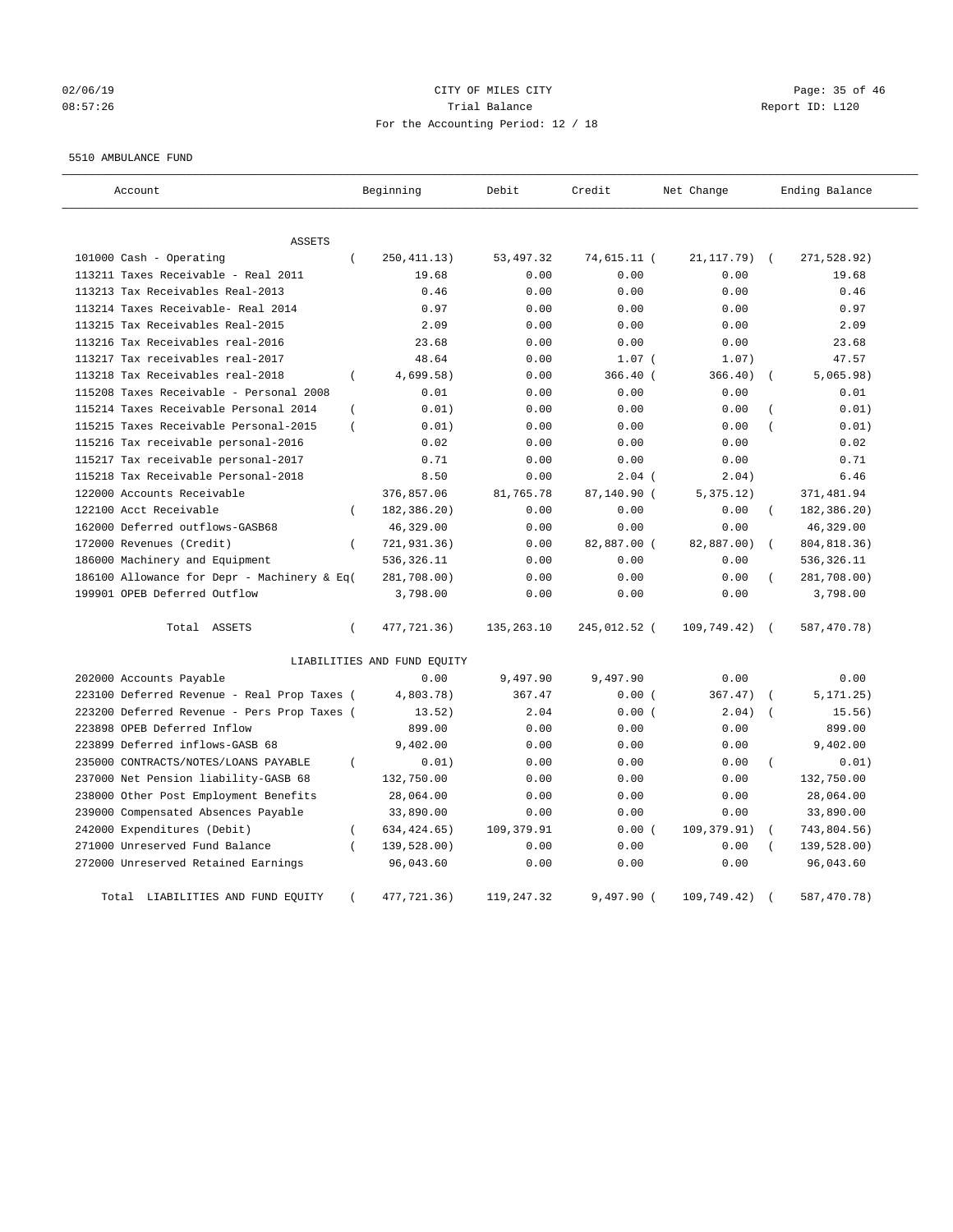# $O2/06/19$  Page: 36 of 46 08:57:26 Trial Balance Report ID: L120 For the Accounting Period: 12 / 18

#### 5610 AIRPORT OPERATING

| Account                                                   | Beginning                   | Debit      | Credit      | Net Change | Ending Balance   |
|-----------------------------------------------------------|-----------------------------|------------|-------------|------------|------------------|
| ASSETS                                                    |                             |            |             |            |                  |
| 101000 Cash - Operating                                   | 185,023.25                  | 24,062.87  | 56,182.95 ( | 32,120.08) | 152,903.17       |
| 102117 Airport Improvement                                | 89,420.57                   | 0.00       | 0.00        | 0.00       | 89,420.57        |
| 102230 Cash - Surplus/Credit Card Acct                    | 100.00                      | 4,940.70   | 4,939.07    | 1.63       | 101.63           |
| 103000 Petty Cash                                         | 100.00                      | 0.00       | 0.00        | 0.00       | 100.00           |
| 113211 Taxes Receivable - Real 2011                       | 11.57                       | 0.00       | 0.00        | 0.00       | 11.57            |
| 113213 Tax Receivables Real-2013                          | 0.65                        | 0.00       | 0.00        | 0.00       | 0.65             |
| 113214 Taxes Receivable- Real 2014                        | 1.48                        | 0.00       | 0.00        | 0.00       | 1.48             |
| 113215 Tax Receivables Real-2015                          | 3.17                        | 0.00       | 0.00        | 0.00       | 3.17             |
| 113216 Tax Receivables real-2016                          | 35.48                       | 0.00       | 0.00        | 0.00       | 35.48            |
| 113217 Tax receivables real-2017                          | 72.95                       | 0.00       | $1.61$ (    | 1.61)      | 71.34            |
| 113218 Tax Receivables real-2018<br>$\left($              | 7,049.87)                   | 0.00       | 549.66 (    | 549.66)    | 7,599.53)        |
| 115208 Taxes Receivable - Personal 2008                   | 0.02                        | 0.00       | 0.00        | 0.00       | 0.02             |
| 115215 Taxes Receivable Personal-2015                     | 0.01                        | 0.00       | 0.00        | 0.00       | 0.01             |
| 115216 Tax receivable personal-2016                       | 0.06                        | 0.00       | 0.00        | 0.00       | 0.06             |
| 115217 Tax receivable personal-2017                       | 1.09                        | 0.00       | 0.00        | 0.00       | 1.09             |
| 115218 Tax Receivable Personal-2018                       | 12.74                       | 0.00       | $3.06$ (    | 3.06)      | 9.68             |
| 141000 Prepaid Expense                                    | 4,875.00                    | 0.00       | 0.00        | 0.00       | 4,875.00         |
| 162000 Deferred outflows-GASB68                           | 37,393.00                   | 0.00       | 0.00        | 0.00       | 37,393.00        |
| 172000 Revenues (Credit)<br>$\left($                      | 332,923.74)                 | 75.00      | 24,139.50 ( | 24,064.50) | 356,988.24)      |
| 181000 Land                                               | 19,983.00                   | 0.00       | 0.00        | 0.00       | 19,983.00        |
| 182000 Buildings                                          | 677,537.00                  | 0.00       | 0.00        | 0.00       | 677,537.00       |
| 182100 Allowance for Depr - Buildings (Cre(               | 379, 313.00)                | 0.00       | 0.00        | 0.00       | 379, 313.00)     |
| 184000 Improvements Other Than Buildings                  | 13,017,833.11               | 0.00       | 0.00        | 0.00       | 13,017,833.11    |
| 184100 Allowance for Depr - Imp Other Than( 3,106,030.00) |                             | 0.00       | 0.00        | 0.00       | (3, 106, 030.00) |
| 186000 Machinery and Equipment                            | 933,402.58                  | 0.00       | 0.00        | 0.00       | 933,402.58       |
| 186100 Allowance for Depr - Machinery & Eq(               | 467, 311.00)                | 0.00       | 0.00        | 0.00       | 467, 311.00)     |
| 199901 OPEB Deferred Outflow                              | 1,519.00                    | 0.00       | 0.00        | 0.00       | 1,519.00         |
|                                                           |                             |            |             |            |                  |
| Total ASSETS                                              | 10,674,698.12               | 29,078.57  | 85,815.85 ( | 56,737.28) | 10,617,960.84    |
|                                                           | LIABILITIES AND FUND EQUITY |            |             |            |                  |
| 202000 Accounts Payable                                   | 0.00                        | 43,582.42  | 43,582.42   | 0.00       | 0.00             |
| 223100 Deferred Revenue - Real Prop Taxes (               | 7,206.16)                   | 551.27     | 0.00(       | 551.27)    | 7,757.43)        |
| 223200 Deferred Revenue - Pers Prop Taxes (               | 20.27)                      | 3.06       | 0.00(       | 3.06)      | 23.33)           |
| 223801 OPEB Deferred Inflows                              | 359.00                      | 0.00       | 0.00        | 0.00       | 359.00           |
| 223899 Deferred inflows-GASB 68                           | 1,299.00                    | 0.00       | 0.00        | 0.00       | 1,299.00         |
| 235160 LTrm Pay/MT Aeronautics (2)                        | 118,671.00                  | 0.00       | 0.00        | 0.00       | 118,671.00       |
| 237000 Net Pension liability-GASB 68                      | 159,131.00                  | 0.00       | 0.00        | 0.00       | 159,131.00       |
| 238000 Other Post Employment Benefits                     | 11,225.00                   | 0.00       | 0.00        | 0.00       | 11,225.00        |
| 239000 Compensated Absences Payable                       | 14,188.00                   | 0.00       | 0.00        | 0.00       | 14,188.00        |
| 242000 Expenditures (Debit)<br>$\overline{(\ }$           | 257, 308.53)                | 56,182.95  | 0.00(       | 56,182.95) | 313, 491.48)     |
| 250600 Reserve for Replacement & Depreciat                | 18,913.67                   | 0.00       | 0.00        | 0.00       | 18,913.67        |
| 271000 Unreserved Fund Balance                            | 90,992.00)                  | 0.00       | 0.00        | 0.00       | 90,992.00)       |
| 272000 Unreserved Retained Earnings                       | 10,706,438.41               | 0.00       | 0.00        | 0.00       | 10,706,438.41    |
| Total LIABILITIES AND FUND EQUITY                         | 10,674,698.12               | 100,319.70 | 43,582.42 ( | 56,737.28) | 10,617,960.84    |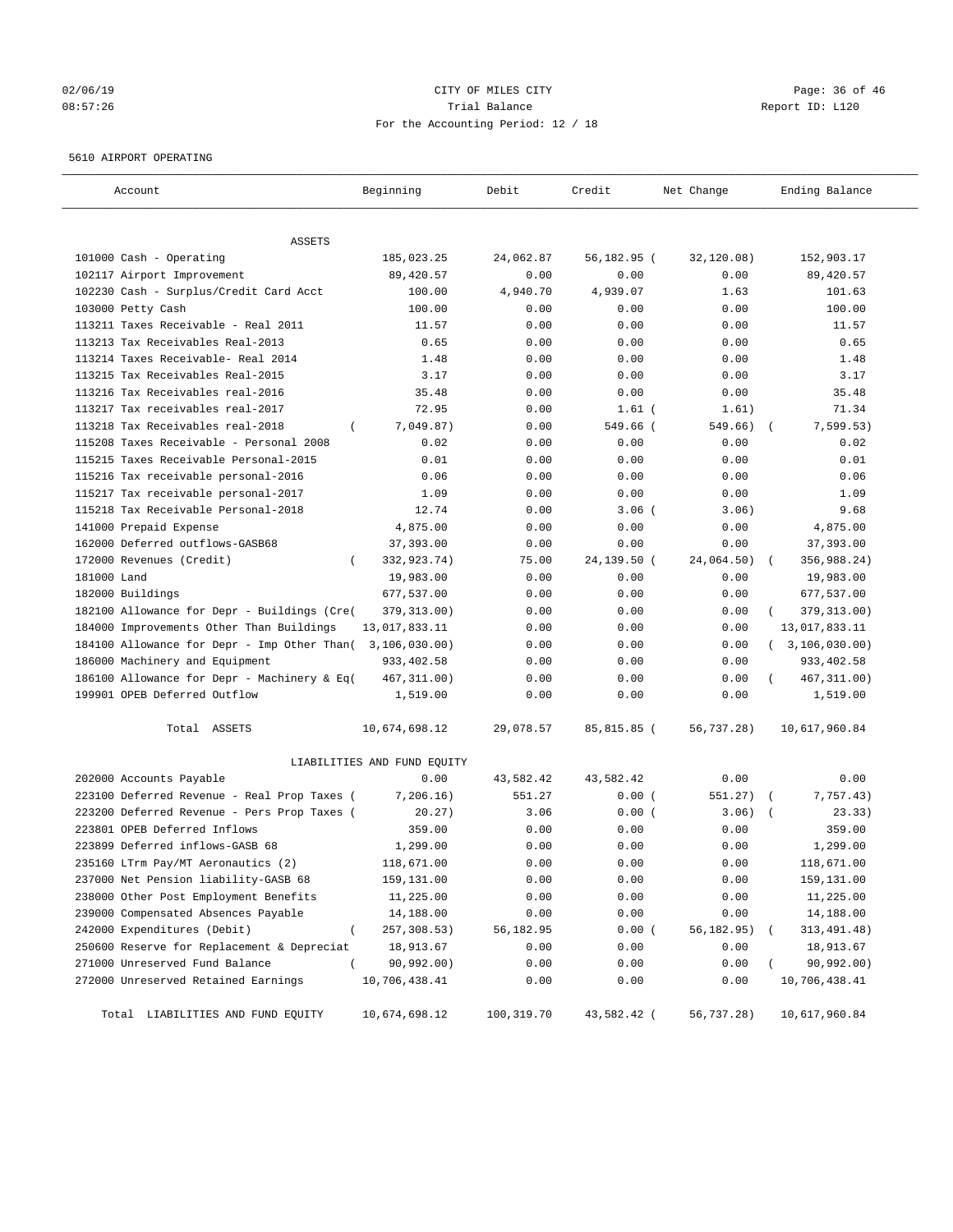## $O2/06/19$  Page: 37 of 46 08:57:26 Report ID: L120 For the Accounting Period: 12 / 18

#### 6040 PUBLIC WORKS

| Account                              | Beginning                   | Debit     | Credit      | Net Change    | Ending Balance |
|--------------------------------------|-----------------------------|-----------|-------------|---------------|----------------|
|                                      |                             |           |             |               |                |
| <b>ASSETS</b>                        |                             |           |             |               |                |
| 101000 Cash - Operating              | 20,651.46)                  | 44,645.31 | 13,507.81   | 31,137.50     | 10,486.04      |
| 172000 Revenues (Credit)             | 44,029.24)                  | 0.00      | 44,645.31 ( | $44,645.31$ ( | 88,674.55)     |
| Total ASSETS                         | 64,680.70)                  | 44,645.31 | 58,153.12 ( | 13,507.81) (  | 78,188.51)     |
|                                      | LIABILITIES AND FUND EQUITY |           |             |               |                |
| 202000 Accounts Payable              | 0.00                        | 2,133.75  | 2,133.75    | 0.00          | 0.00           |
| 239000 Compensated Absences Payable  | 11,990.00                   | 0.00      | 0.00        | 0.00          | 11,990.00      |
| 242000 Expenditures (Debit)          | 69,948.72)                  | 13,507.81 | 0.00(       | 13,507.81)    | 83, 456.53)    |
| 271000 Unreserved Fund Balance       | 103, 457.43)                | 0.00      | 0.00        | 0.00          | 103, 457.43)   |
| 272000 Unreserved Retained Earnings  | 96,735.45                   | 0.00      | 0.00        | 0.00          | 96,735.45      |
| LIABILITIES AND FUND EQUITY<br>Total | 64,680.70)                  | 15,641.56 | 2,133.75 (  | 13,507.81)    | 78,188.51)     |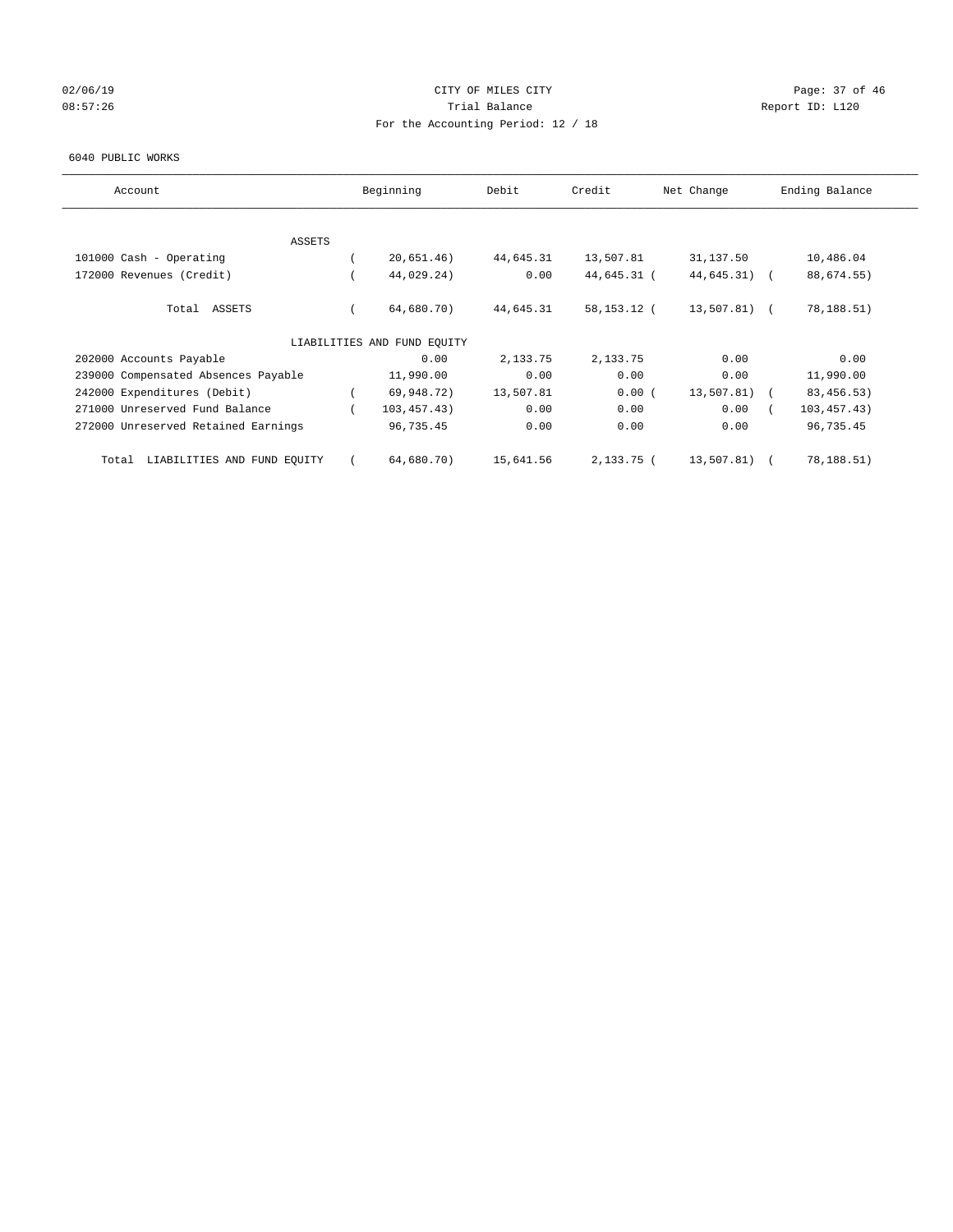## $O2/06/19$  Page: 38 of 46 08:57:26 Trial Balance Report ID: L120 For the Accounting Period: 12 / 18

## 7370 TBID

| Account                              | Beginning                   | Debit    | Credit   | Net Change | Ending Balance |
|--------------------------------------|-----------------------------|----------|----------|------------|----------------|
|                                      |                             |          |          |            |                |
|                                      | ASSETS                      |          |          |            |                |
| 101000 Cash - Operating              | 0.00                        | 3,872.00 | 3,872.00 | 0.00       | 0.00           |
| Total ASSETS                         | 0.00                        | 3,872.00 | 3,872.00 | 0.00       | 0.00           |
|                                      | LIABILITIES AND FUND EQUITY |          |          |            |                |
| 202000 Accounts Payable              | 0.00                        | 3,872.00 | 3,872.00 | 0.00       | 0.00           |
| 212500 Due to Others                 | 0.00                        | 3,872.00 | 3,872.00 | 0.00       | 0.00           |
| LIABILITIES AND FUND EQUITY<br>Total | 0.00                        | 7,744.00 | 7,744.00 | 0.00       | 0.00           |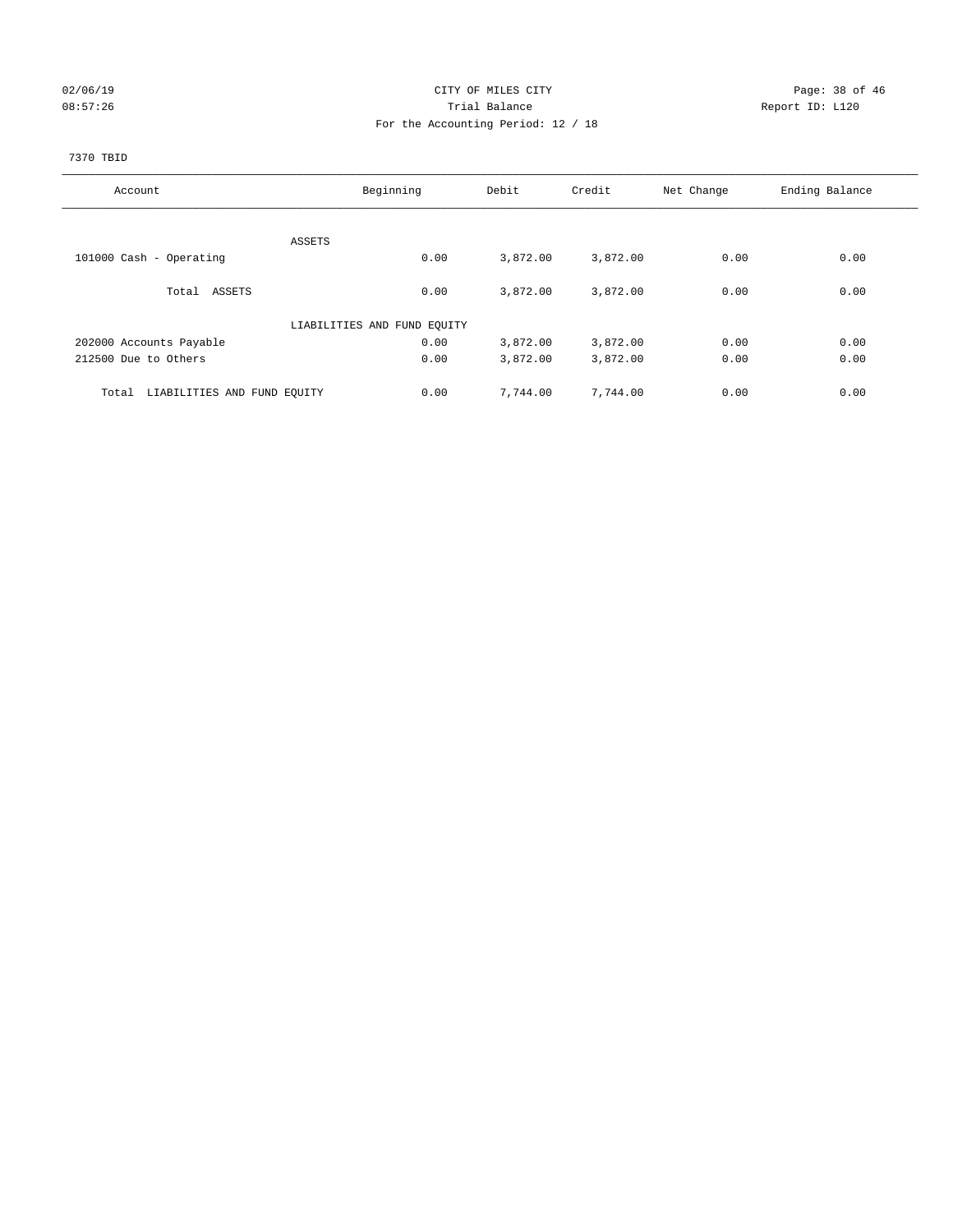# $O2/06/19$  Page: 39 of 46 08:57:26 Trial Balance Report ID: L120 For the Accounting Period: 12 / 18

7467 Law Enforcement Academy Surcharge

| Account                                   | Beginning                   | Debit    | Credit       | Net Change | Ending Balance |
|-------------------------------------------|-----------------------------|----------|--------------|------------|----------------|
|                                           |                             |          |              |            |                |
| ASSETS                                    |                             |          |              |            |                |
| 101000 Cash - Operating                   | 850.93                      | 485.00   | $1,335.93$ ( | 850.93)    | 0.00           |
| Total ASSETS                              | 850.93                      | 485.00   | $1,335.93$ ( | 850.93)    | 0.00           |
|                                           | LIABILITIES AND FUND EQUITY |          |              |            |                |
| 202000 Accounts Payable                   | 0.00                        | 1,335.93 | 1,335.93     | 0.00       | 0.00           |
| 212200 Due to Federal, Soc Sec & Medicare | 850.93                      | 1,335.93 | $485.00$ (   | 850.93)    | 0.00           |
| LIABILITIES AND FUND EQUITY<br>Total      | 850.93                      | 2,671.86 | $1,820.93$ ( | 850.93)    | 0.00           |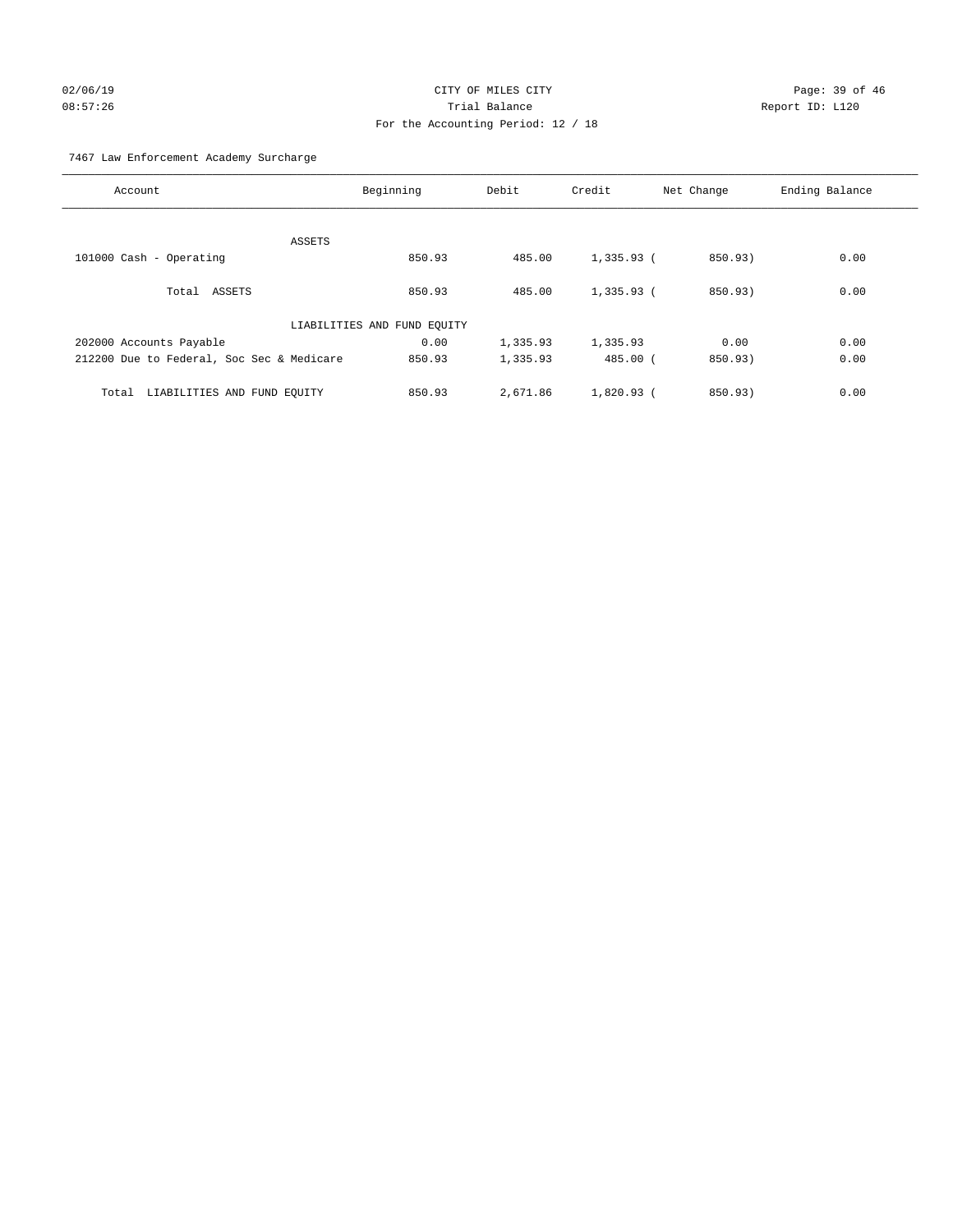# $O2/06/19$  Page: 40 of 46 08:57:26 Report ID: L120 For the Accounting Period: 12 / 18

## 7471 CIVIL LEGAL ASSIST/VICTIM DOM VIOLENCE PROG

| Account                              | Beginning                   | Debit    | Credit       | Net Change | Ending Balance |
|--------------------------------------|-----------------------------|----------|--------------|------------|----------------|
|                                      |                             |          |              |            |                |
|                                      | ASSETS                      |          |              |            |                |
| 101000 Cash - Operating              | 1,626.76                    | 1,053.12 | 2,679.88 (   | 1,626.76)  | 0.00           |
| Total ASSETS                         | 1,626.76                    | 1,053.12 | $2.679.88$ ( | 1,626.76)  | 0.00           |
|                                      | LIABILITIES AND FUND EQUITY |          |              |            |                |
| 202000 Accounts Payable              | 0.00                        | 2,679.88 | 2,679.88     | 0.00       | 0.00           |
| 212500 Due to Others                 | 1,626.76                    | 2,679.88 | $1,053.12$ ( | 1,626.76)  | 0.00           |
| LIABILITIES AND FUND EQUITY<br>Total | 1,626.76                    | 5,359.76 | $3,733.00$ ( | 1,626.76)  | 0.00           |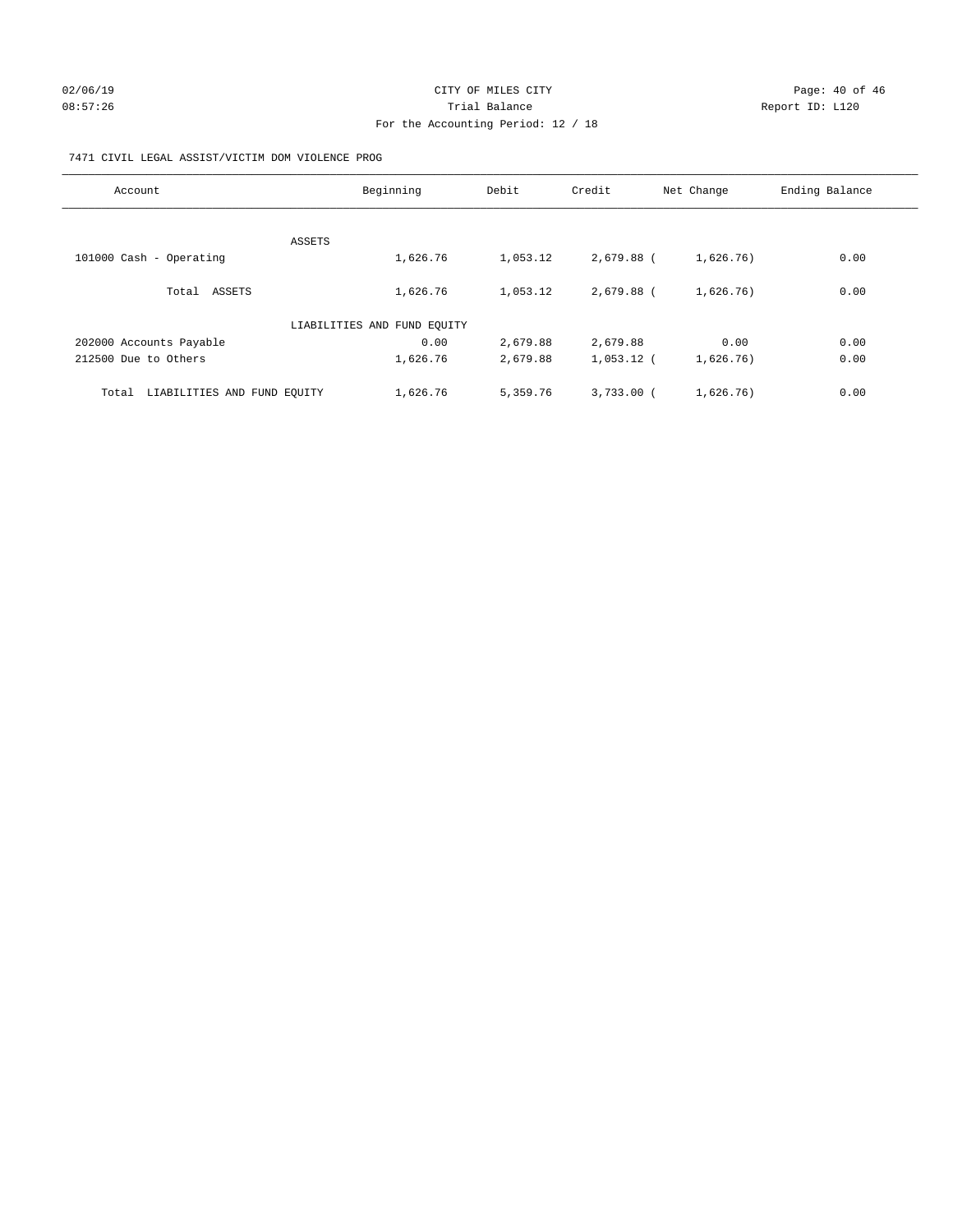## $O2/06/19$  Page: 41 of 46 08:57:26 Report ID: L120 For the Accounting Period: 12 / 18

#### 7910 PAYROLL FUND

| Account                                   | Beginning                   | Debit       | Credit      | Net Change | Ending Balance |
|-------------------------------------------|-----------------------------|-------------|-------------|------------|----------------|
|                                           |                             |             |             |            |                |
| <b>ASSETS</b>                             |                             |             |             |            |                |
| 101000 Cash - Operating                   | 119,702.45                  | 484,653.71  | 471,988.13  | 12,665.58  | 132,368.03     |
|                                           |                             |             |             |            |                |
| Total ASSETS                              | 119,702.45                  | 484,653.71  | 471,988.13  | 12,665.58  | 132,368.03     |
|                                           |                             |             |             |            |                |
|                                           | LIABILITIES AND FUND EQUITY |             |             |            |                |
| 201000 Warrants Payable                   | 86,266.63                   | 92,963.44   | 140,273.83  | 47,310.39  | 133,577.02     |
| 212200 Due to Federal, Soc Sec & Medicare | 0.00                        | 60,363.33   | 60,363.33   | 0.00       | 0.00           |
| 212202 Due to State Unemployment          | 2,628.71                    | 3,836.27    | 1,207.56 (  | 2,628.71)  | 0.00           |
| 212203 Due to Worker's Compensation       | 32,943.02                   | 48,493.81   | 15,550.79 ( | 32,943.02) | 0.00           |
| 212204 Due to State Income Tax            | 0.00                        | 14,667.00   | 14,667.00   | 0.00       | 0.00           |
| 212205 Due to MPORS-GABA                  | 0.00                        | 14,892.38   | 14,892.38   | 0.00       | 0.00           |
| 212207 Due to AFLAC, AFLAC PRETAX         | 0.00                        | 453.34      | 453.34      | 0.00       | 0.00           |
| 212208 Due to Health Ins, Dental, Vision  | $1,805.39$ )<br>$\sqrt{2}$  | 68,319.96   | 69,318.41   | 998.45     | 806.94)        |
| 212209 Due to PERS Retirement             | 0.04)                       | 33,505.84   | 33,505.88   | 0.04       | 0.00           |
| 212210 Due to FURS-GABA Retirement        | 330.48)                     | 15,932.88   | 15,861.31 ( | $71.57)$ ( | 402.05)        |
| Total LIABILITIES AND FUND EQUITY         | 119,702.45                  | 353, 428.25 | 366,093.83  | 12,665.58  | 132,368.03     |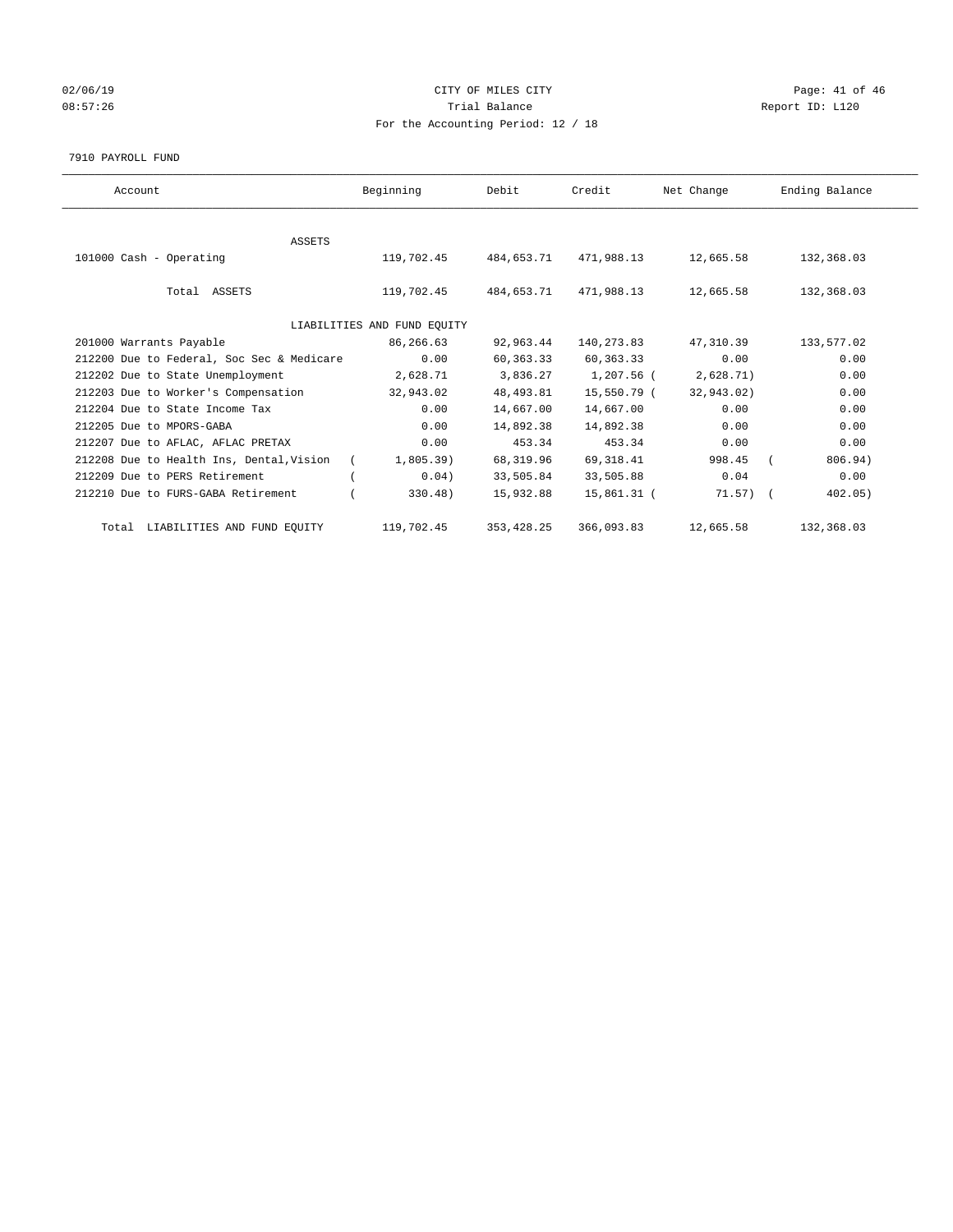| 02/06/19 |  |
|----------|--|
| 08:57:26 |  |

## CITY OF MILES CITY CONTROL CONTROL CONTROL CITY CONTROL Page: 42 of 46 08:57:26 Report ID: L120 For the Accounting Period: 12 / 18

#### 7930 CLAIMS FUND

| Account                              | Beginning                   | Debit       | Credit       | Net Change   | Ending Balance |
|--------------------------------------|-----------------------------|-------------|--------------|--------------|----------------|
|                                      |                             |             |              |              |                |
|                                      | ASSETS                      |             |              |              |                |
| 101000 Cash - Operating              | 199,715.41                  | 636,884.21  | 673,117.36 ( | 36, 233, 15) | 163,482.26     |
| ASSETS<br>Total                      | 199,715.41                  | 636,884.21  | 673,117.36 ( | 36, 233. 15) | 163, 482. 26   |
|                                      | LIABILITIES AND FUND EQUITY |             |              |              |                |
| 201000 Warrants Payable              | 199,715.41                  | 673, 117.36 | 636,884.21 ( | 36, 233.15)  | 163, 482. 26   |
| LIABILITIES AND FUND EOUITY<br>Total | 199,715.41                  | 673, 117.36 | 636,884.21 ( | 36, 233. 15) | 163, 482. 26   |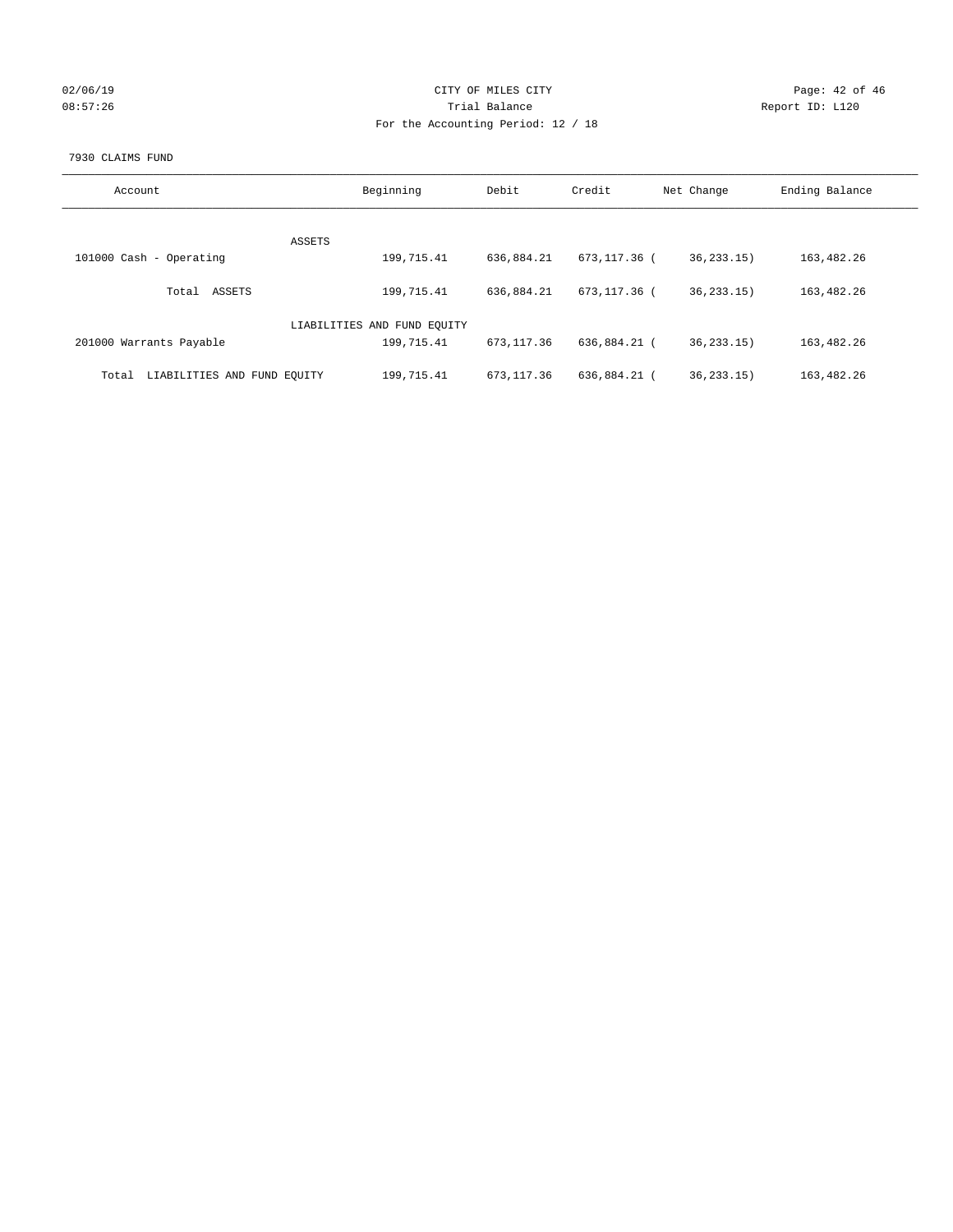## $O2/06/19$  Page: 43 of 46 08:57:26 Trial Balance Report ID: L120 For the Accounting Period: 12 / 18

7980 CUSTER CO WATER & SEWER DISTRICT

| Account                                 | Beginning                   | Debit      | Credit      | Net Change | Ending Balance |
|-----------------------------------------|-----------------------------|------------|-------------|------------|----------------|
|                                         |                             |            |             |            |                |
| ASSETS                                  |                             |            |             |            |                |
| 101000 Cash - Operating                 | 0.00                        | 14,032.96  | 14,032.96   | 0.00       | 0.00           |
| 122000 Accounts Receivable              | 16,476.33                   | 14,258.70  | 14,384.96 ( | 126.26)    | 16,350.07      |
| Total ASSETS                            | 16,476.33                   | 28,291.66  | 28,417.92 ( | 126.26)    | 16,350.07      |
|                                         | LIABILITIES AND FUND EQUITY |            |             |            |                |
| 202000 Accounts Payable                 | 0.00                        | 14,032.96  | 14,032.96   | 0.00       | 0.00           |
| 211020 Due to Custer Water & Sewer Dist | 16,476.33                   | 14,384.96  | 14,258.70 ( | 126.26)    | 16,350.07      |
| LIABILITIES AND FUND EQUITY<br>Total    | 16,476.33                   | 28, 417.92 | 28,291.66 ( | 126.26)    | 16,350.07      |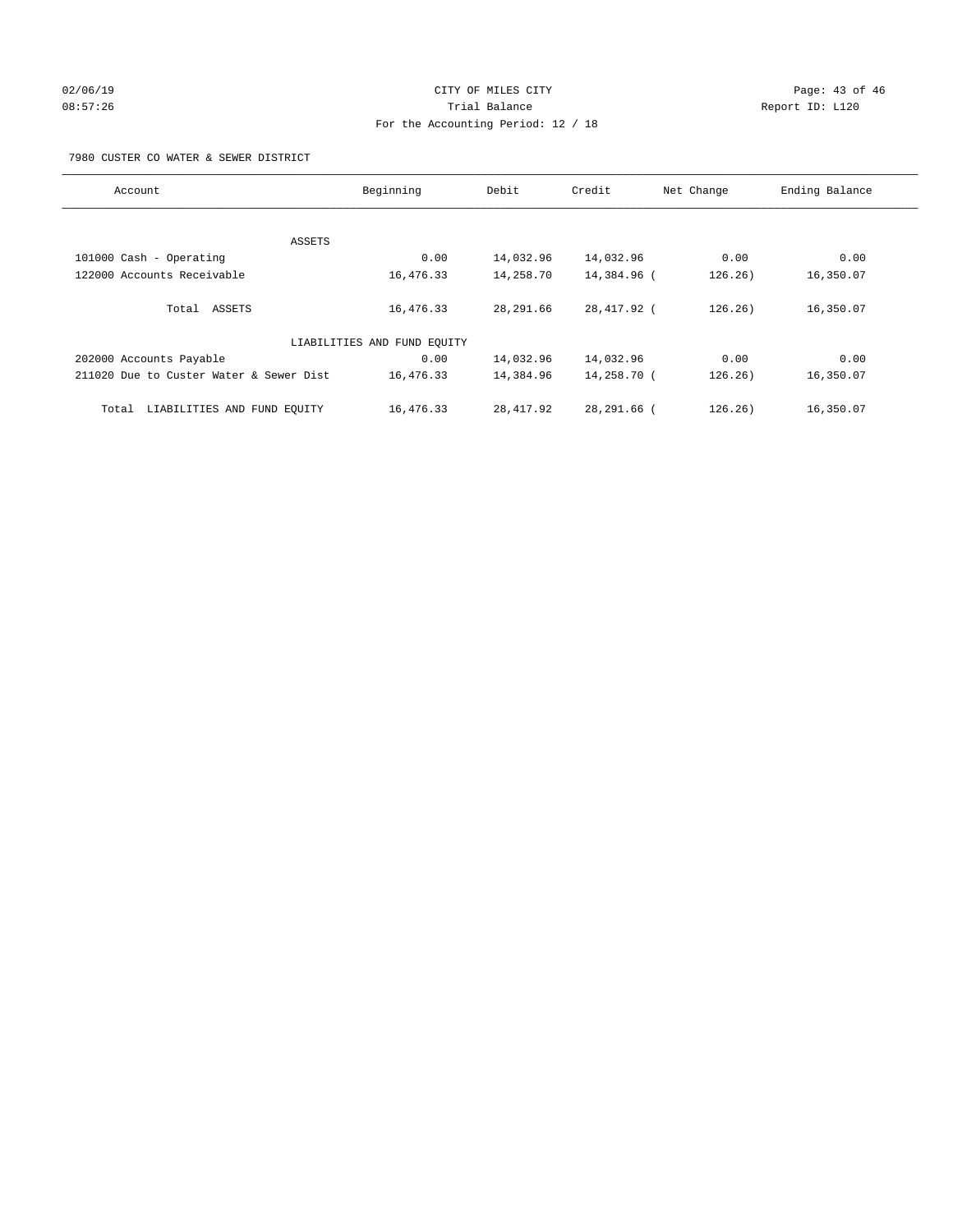## $O2/06/19$  Page: 44 of 46 08:57:26 Trial Balance Report ID: L120 For the Accounting Period: 12 / 18

7981 Interest Clearing

| Account                              | Beginning                   | Debit     | Credit    | Net Change | Ending Balance |
|--------------------------------------|-----------------------------|-----------|-----------|------------|----------------|
|                                      | ASSETS                      |           |           |            |                |
| 101000 Cash - Operating              | 45,287.09                   | 21,836.44 | 21,836.44 | 0.00       | 45,287.09      |
| Total ASSETS                         | 45,287.09                   | 21,836.44 | 21,836.44 | 0.00       | 45,287.09      |
|                                      | LIABILITIES AND FUND EQUITY |           |           |            |                |
| 212500 Due to Others                 | 45,287.09                   | 21,836.44 | 21,836.44 | 0.00       | 45,287.09      |
| LIABILITIES AND FUND EQUITY<br>Total | 45,287.09                   | 21,836.44 | 21,836.44 | 0.00       | 45,287.09      |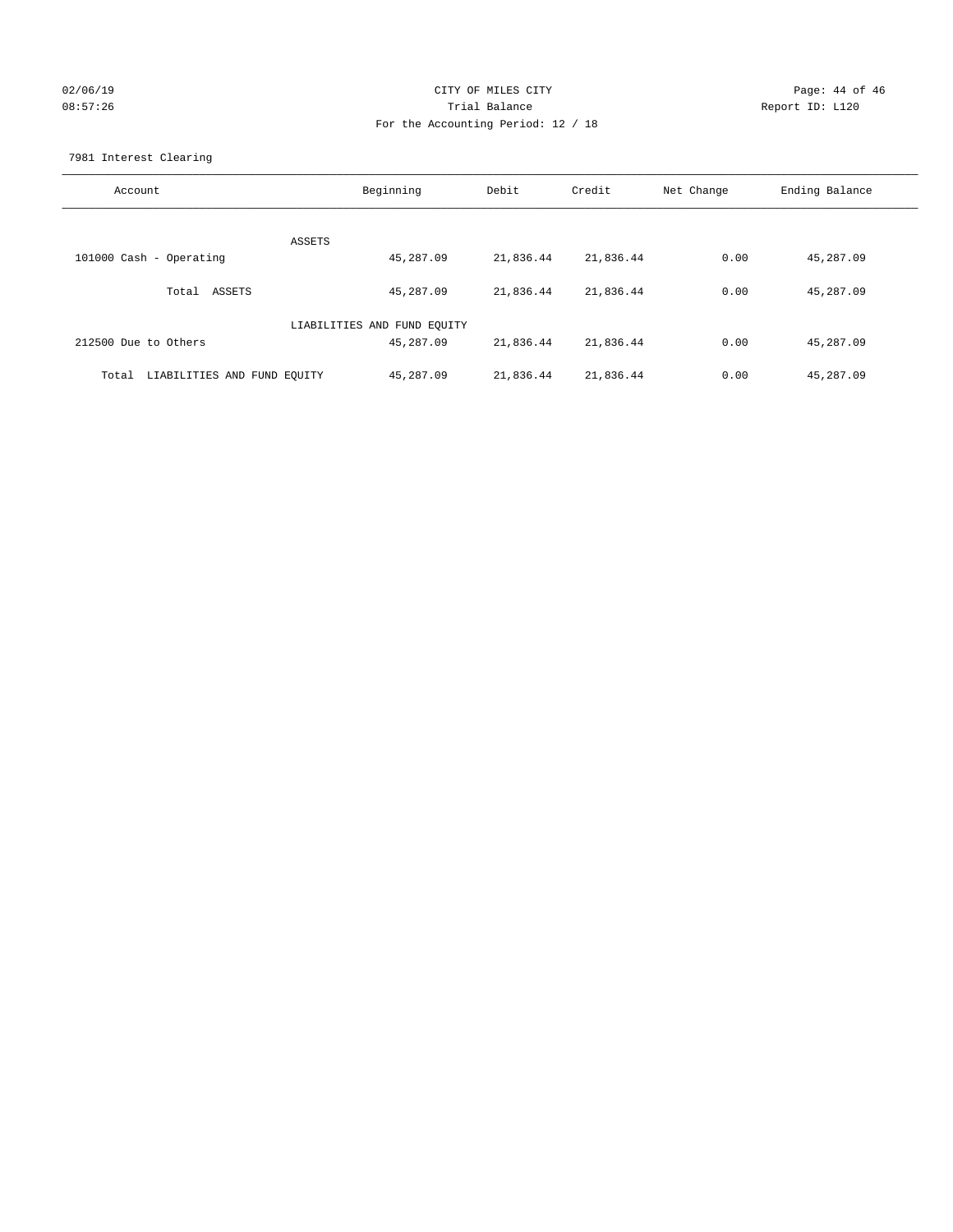# $O2/06/19$  Page: 45 of 46 08:57:26 Report ID: L120 For the Accounting Period: 12 / 18

## 9000 GENERAL FIXED ASSETS GROUP OF ACCOUNTS FUND

| Account                                                    | Beginning                   | Debit | Credit | Net Change | Ending Balance  |
|------------------------------------------------------------|-----------------------------|-------|--------|------------|-----------------|
| ASSETS                                                     |                             |       |        |            |                 |
| 181000 Land                                                | 526,599.00                  | 0.00  | 0.00   | 0.00       | 526,599.00      |
| 182000 Buildings                                           | 1,986,836.00                | 0.00  | 0.00   | 0.00       | 1,986,836.00    |
| 182100 Allowance for Depr - Buildings (Cre(                | 684,991.00)                 | 0.00  | 0.00   | 0.00       | 684,991.00)     |
| 186000 Machinery and Equipment                             | 3,038,732.00                | 0.00  | 0.00   | 0.00       | 3,038,732.00    |
| 186100 Allowance for Depr - Machinery & Eq(                | 1,463,750.00                | 0.00  | 0.00   | 0.00       | 1,463,750.00    |
| 187000 Infrastructure                                      | 33,670,108.00               | 0.00  | 0.00   | 0.00       | 33,670,108.00   |
| 187100 Allowance For Depreciation - Infras( 16,321,771.00) |                             | 0.00  | 0.00   | 0.00       | 16,321,771.00)  |
| Total ASSETS                                               | 20, 751, 763.00             | 0.00  | 0.00   | 0.00       | 20, 751, 763.00 |
|                                                            | LIABILITIES AND FUND EQUITY |       |        |            |                 |
| 280000 INVESTMENT IN GENERAL FIXED ASSETS                  | 20, 751, 763.00             | 0.00  | 0.00   | 0.00       | 20, 751, 763.00 |
| LIABILITIES AND FUND EQUITY<br>Total                       | 20, 751, 763.00             | 0.00  | 0.00   | 0.00       | 20, 751, 763.00 |